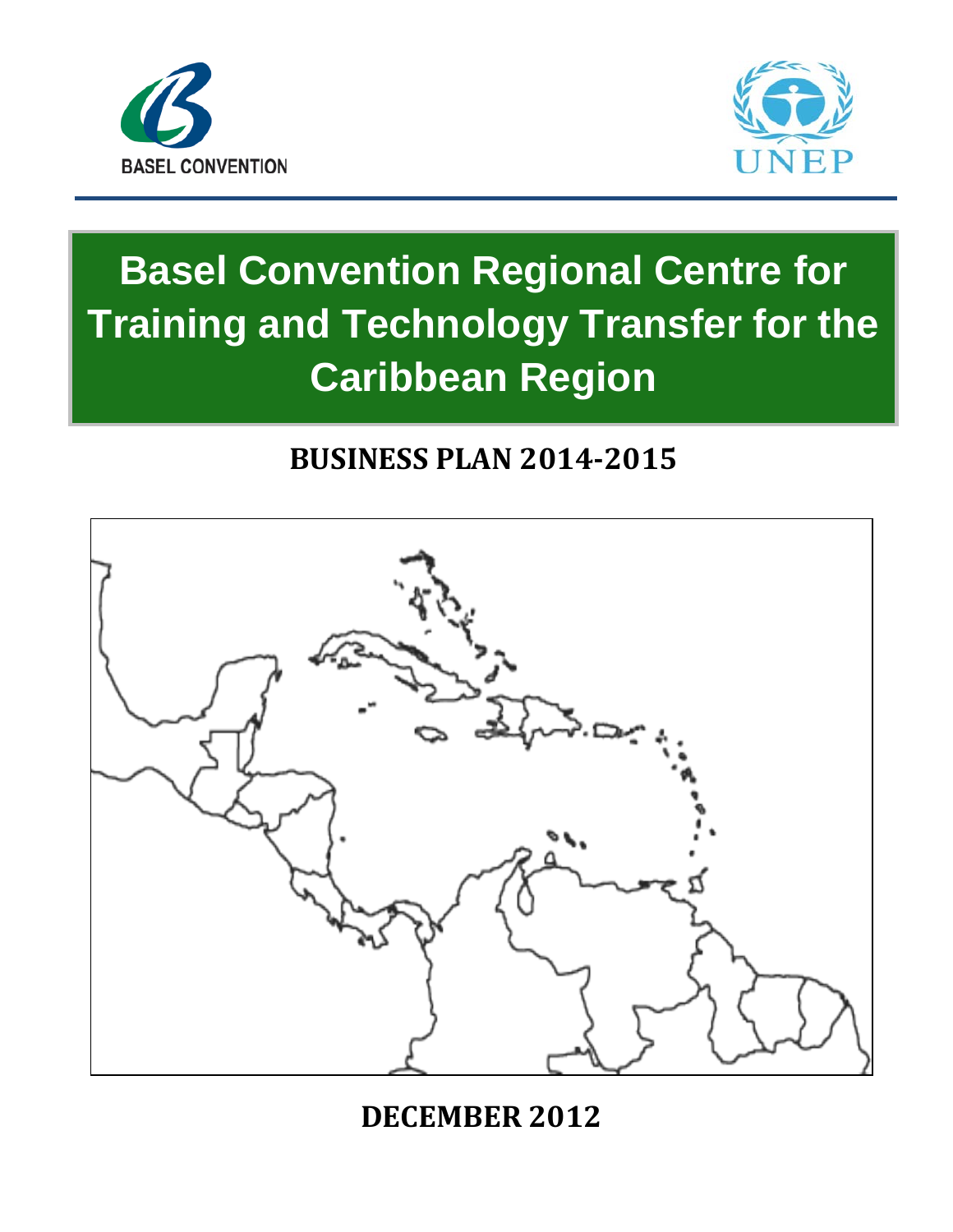#### <span id="page-1-0"></span>**Executive Summary**

The Basel Convention Regional Centre for Training and Technology Transfer for the Caribbean Region (BCRC-Caribbean) is an autonomous corporate body hosted by the Government of the Republic of Trinidad and Tobago (GORTT) through the Ministry of the Environment and Water Resources (MEWR). The BCRC-Caribbean was constituted to serve the varied needs of the Caribbean Sub-region as they relate to the understanding and implementation of the Basel Convention by providing:

- a) appropriate training,
- b) identifying and assessing environmentally sound mechanisms for waste management and then ensuring the transfer of this technology to member countries as required,
- c) providing technical support to member countries in the form of consultancy services and
- d) ensuring that pertinent information and awareness on the issues related to current trends in waste management are disseminated to member countries.

The BCRC-Caribbean is expected to do this by developing biennial business plans that identify priority projects implementable at a regional level. In this regard, the BCRC-Caribbean has developed its Business Plan for the biennium period 2014/2015, in consultation with key stakeholders in the public, private and civil society sectors in the Caribbean, to prioritize and subsequently address issues of major concern in the Caribbean.

The BCRC-Caribbean's Business Plan for 2014/2015, continues on from its 2012/2013 Business Plan and seeks to undertake training programmes, technology transfer projects and other capacity building projects that requires more than \$8.4 million US Dollars' worth of funding over a period of two years. The main activities to be conducted by the Centre include:

- Training of Customs Officers to allow them to clamp down on illegal dumping and to control the import and export of materials regulated by the various waste and chemicals management conventions.
- Training of Landfill Managers and operators to allow them to implement waste segregation, recovery and recycling projects in their respective territories thereby reducing loads on landfills and prolonging their useful life.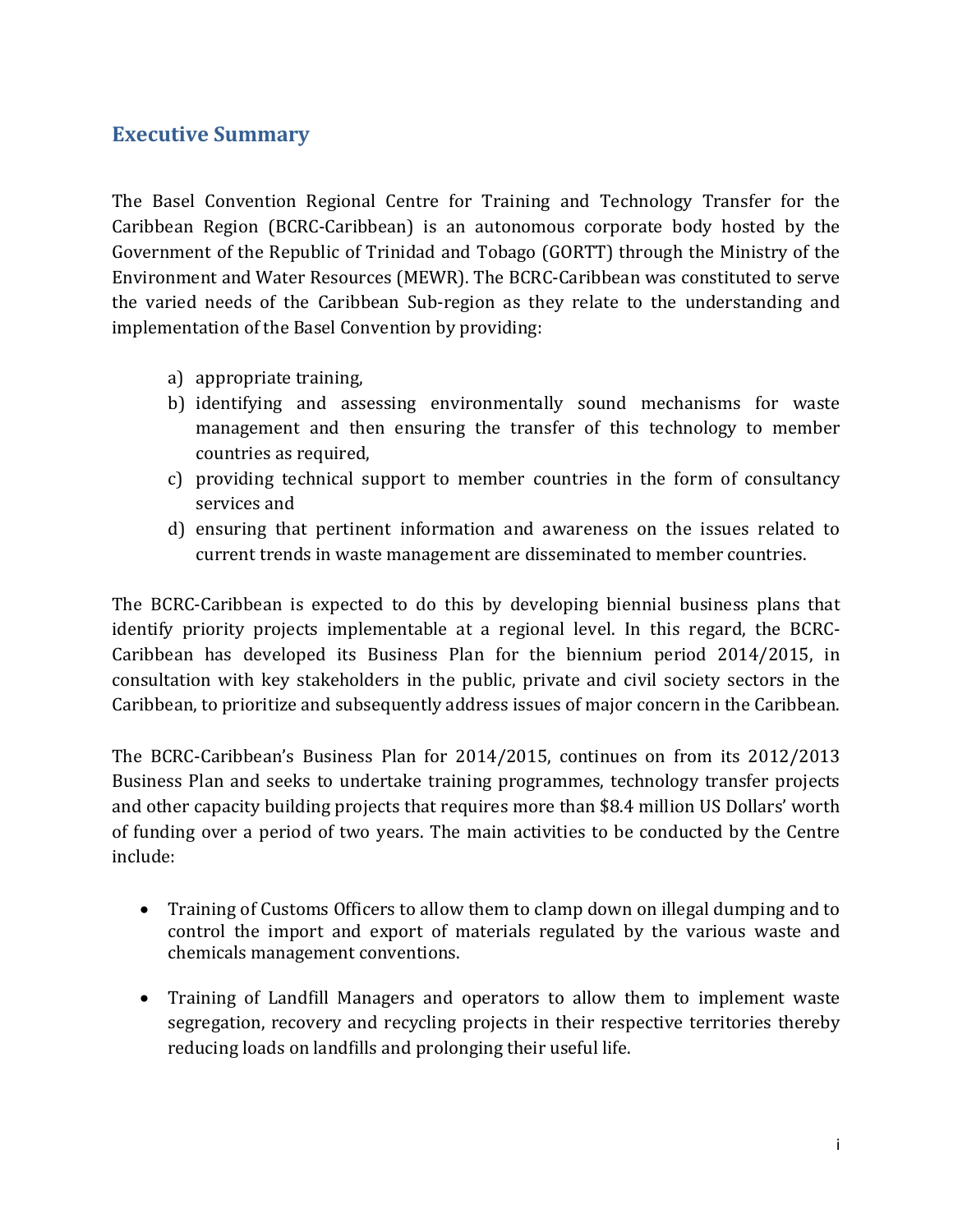- Conduct of workshops on Business Opportunities to be created from Integrated Waste Management at a National Scale for Entrepreneurs.
- Provide training to policy makers and legislative drafters to equip them to develop policies and a legislative framework to enable an integrated approach to waste management including creating an environment in which entrepreneurial activities in the waste management sector can flourish while at the same time implementing controls on the import and export of waste.
- Continuing to develop partnerships with the academic institutions in the region, the business and trade groups, government agencies and non-governmental organisations to provide training, technology transfer and research to support capacity building for environmentally sustainable approaches to waste management.
- Building capacity within member states to implement the waste and chemicals conventions, inclusive of developing and conducting key projects to reduce the impacts of hazardous wastes on the Caribbean environment.

The BCRC-Caribbean identified the following partnerships which were necessary for the success of its work functions in its 2012/2013 Business Plan and these partnerships will continue to be built and strengthened as part of the 2014/2015 Business Plan:

- Partnerships
	- o University of Trinidad and Tobago, University of the West Indies and Caribbean Industrial Research Institute for training programme development and development of projects in waste reduction at source and development of recycling technologies.
	- o Trade and Industry Groups for implementation of environmentally sound management of wastes – both training and technology transfer.
	- o Regulatory Bodies for development and update of policy and legislation regarding integrated waste management.

In addition, The BCRC-Caribbean identified the following specific priority projects for implementation on behalf of its member countries in its 2012/2013 Business Plan. Regrettably, funding for the execution of these projects are still being sourced. Consequently, these projects will now be implemented as part of the 2014/2015 Business Plan:

- Specific Projects
	- o Waste Oil Disposal and Destruction Project for Trinidad and Tobago.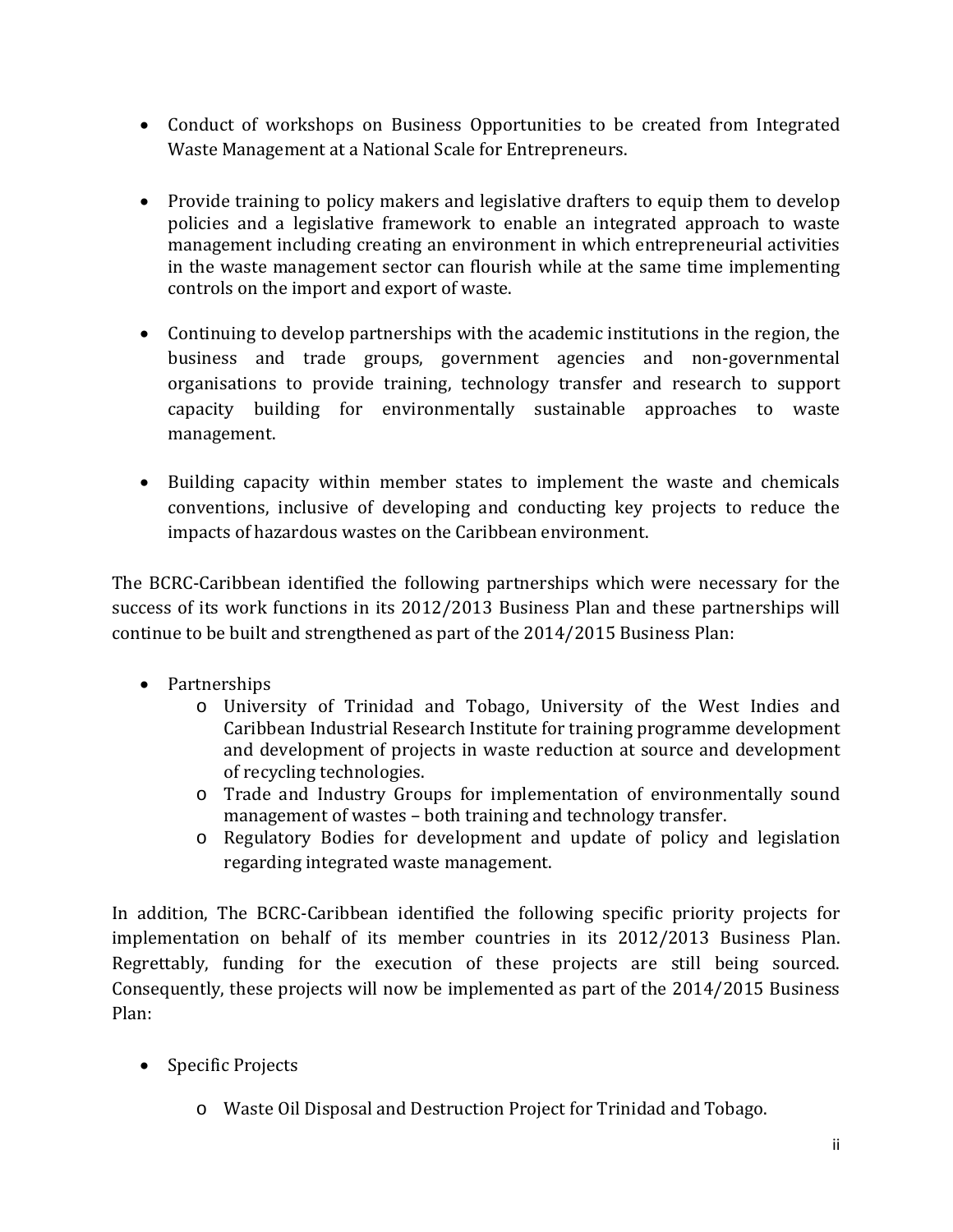- Update national inventory of use and disposal
- Review Policy and Enabling Legislation to facilitate waste oil collection, re-refining, disposal and destruction.
- Conduct Strategic Assessment of appropriate Technologies that can be applied
- Develop Pilot Project with Private Sector Investors
- Use as Demonstration Project to Transfer Technology to other Caribbean islands.
- o E-Waste Refurbishment, Disassembly and Recycling Project for Trinidad and Tobago.
	- Update national inventory of use and disposal
	- Review Policy and Enabling Legislation to facilitate used and end-oflife computing and cell phone equipment collection, disassembly, refurbishment and component recycling.
	- Conduct Strategic Assessment of appropriate Technologies that can be applied
	- Develop Pilot Project with Private Sector Investors
	- Use as Demonstration Project to Transfer Technology to other Caribbean islands.
- o Waste Pneumatic Tyre recovery, shredding and recycling project for the Eastern Caribbean islands.
	- Update regional inventory of use and disposal
	- Review Policy and Enabling Legislation to facilitate project, including recovery taxation regime.
	- Conduct Strategic Assessment of appropriate Technologies that can be applied.
	- Develop Pilot Project with Private Sector Investors.
	- Use as Demonstration Project to Transfer Technology to other Caribbean islands.

The BCRC-Caribbean with this 2014/2015 Business Plan is excited at the prospect of continuing to serve the needs of its member countries and assisting in transforming the issues of waste and chemicals management facing these islands into positive opportunities for entrepreneurial activity and thereby reducing the negative impacts currently being experienced.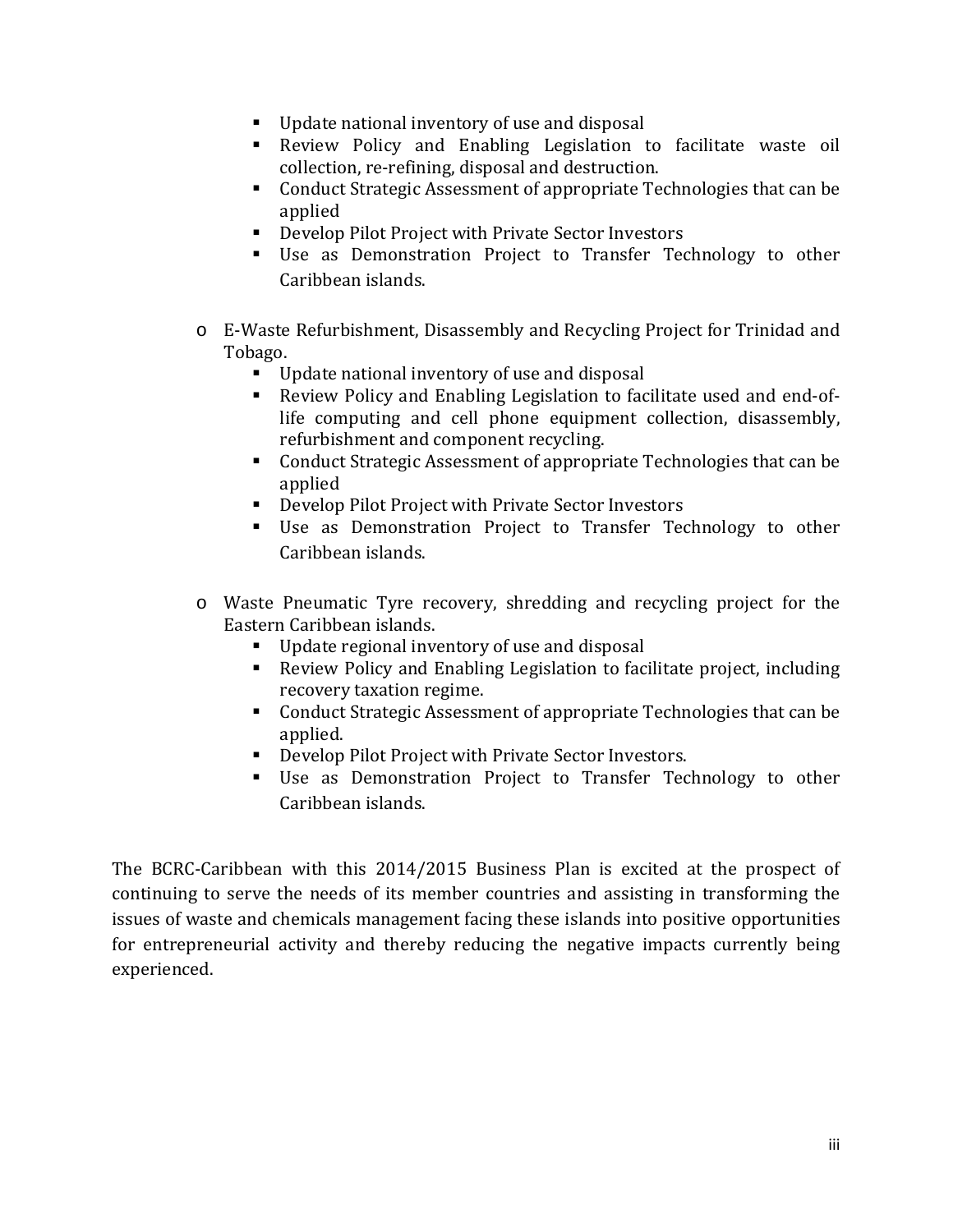# <span id="page-4-0"></span>**Table of Contents**

| B - Activities for the Implementation of the Strategic Framework and the Country-Led Initiative (CLI). |
|--------------------------------------------------------------------------------------------------------|
|                                                                                                        |
|                                                                                                        |
|                                                                                                        |
|                                                                                                        |
|                                                                                                        |
|                                                                                                        |
|                                                                                                        |
|                                                                                                        |
|                                                                                                        |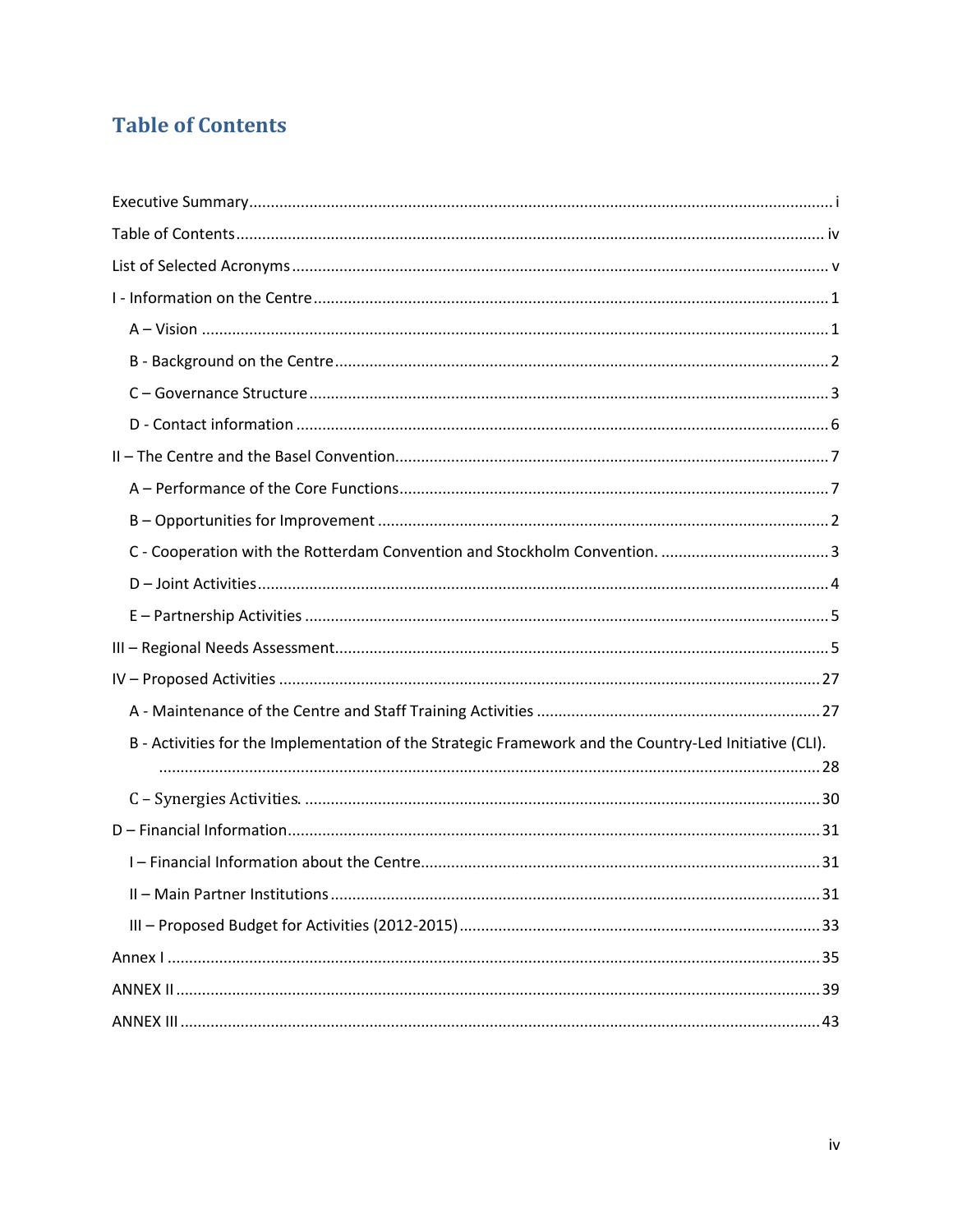# <span id="page-5-0"></span>**List of Selected Acronyms**

| <b>ACS</b>                | <b>Association of Caribbean States</b>                                                                                       |  |  |
|---------------------------|------------------------------------------------------------------------------------------------------------------------------|--|--|
| BC                        | The Basel Convention on the Control of Transboundary Movements of Hazardous Wastes and<br>their Disposal                     |  |  |
| <b>BCCC</b>               | Basel Convention Coordinating Centres for Training and Technology Transfer                                                   |  |  |
| <b>BCRC</b>               | Basel Convention Regional Centre for Training and Technology Transfer                                                        |  |  |
| <b>BCRC-</b><br>Caribbean | The Basel Convention Regional Centre for Training and Technology Transfer for the Caribbean<br>Region in Trinidad and Tobago |  |  |
| <b>BCRC-CAM</b>           | The Basel Convention Regional Centre for Training and Technology Transfer for Central<br>America in El Salvador              |  |  |
| <b>BCRC-LA</b>            | The Basel Convention Regional Centre for Training and Technology Transfer for Latin America<br>in Argentina.                 |  |  |
| BCCC-<br><b>Uruguay</b>   | The Basel Convention Coordinating Centre for Training and Technology Transfer for South<br>America and the Caribbean         |  |  |
| <b>CARICOM</b>            | Caribbean Community                                                                                                          |  |  |
| <b>CARIRI</b>             | Caribbean Industrial Research Institute                                                                                      |  |  |
| <b>CLI</b>                | Indonesian-Swiss country-led initiative to improve the effectiveness of the Basel Convention                                 |  |  |
| <b>COP</b>                | Conference of the Parties to the Basel Convention                                                                            |  |  |
| <b>ESM</b>                | <b>Environmentally Sound Management</b>                                                                                      |  |  |
| <b>FAO</b>                | Food and Agricultural Organisation                                                                                           |  |  |
| <b>GORTT</b>              | The Government of Trinidad and Tobago                                                                                        |  |  |
| <b>GPWM</b>               | Global Partnership on Waste Management                                                                                       |  |  |
| <b>MEA</b>                | Multilateral Environment Agreement                                                                                           |  |  |
| <b>NGO</b>                | Non-governmental Organisation                                                                                                |  |  |
| <b>OAS</b>                | <b>Organisation of American States</b>                                                                                       |  |  |
| <b>PACE</b>               | Partnership for Action on Computing Equipment                                                                                |  |  |
| <b>SBC</b>                | Secretariat of the Basel Convention on the Control of Transboundary Movements of Hazardous<br>Wastes and their Disposal      |  |  |
| <b>SBRSC</b>              | Joint Secretariat of the Basel/Rotterdam/Stockholm Conventions                                                               |  |  |
| <b>UNEP</b>               | United Nations Environment Programme                                                                                         |  |  |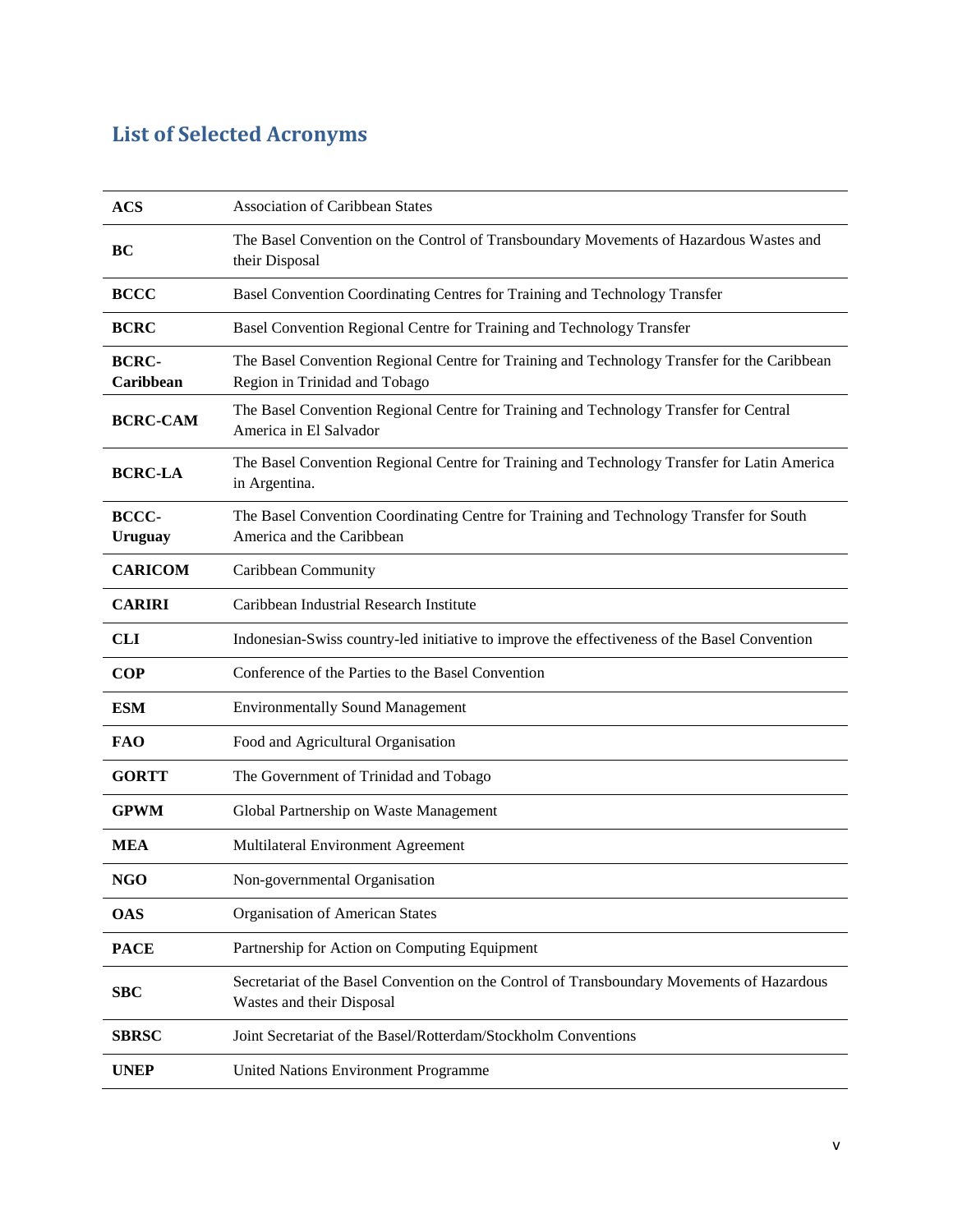#### <span id="page-6-0"></span>**I - Information on the Centre**

#### <span id="page-6-1"></span>**A – Vision**

The Basel Convention Regional Centre for Training and Technology Transfer for the Caribbean Region (BCRC-Caribbean) is an autonomous corporate body with a clear understanding of its role as a services provider for the Contracting Parties to the Basel Convention here in the Caribbean region. Its mandate is to provide services to all of the small island developing states and former British and Dutch colony mainland territories in the Caribbean in the following key areas:

- Building the human resource and technological capacity within the region to adequately respond to multilateral environmental agreements that address the environmentally sound management of hazardous waste and other wastes and chemicals.
- Implementation of programmes on training, re-training and capacity building for the personnel of the member countries of the region on the handling of wastes and their trans-boundary movement.
- Implementation of projects to facilitate the transfer of technologies that are environmentally sustainable for waste treatment and disposal and appropriate to the needs of each member country.
- Conducting public awareness and education programmes to heighten public knowledge on the topics of wastes handing,
- Development of project proposals on different aspect of the Basel Convention initiated by the countries of the region for consideration of funding agencies.
- Fostering partnerships with academic institutions, with industry and business, and with non-governmental organizations on the environmentally sound management of hazardous wastes.
- Providing guidance documents on the protection of human health and the environment from the negative effects of improper management of hazardous wastes and other wastes and chemicals imported into or generated in member countries of the BCRC-Caribbean.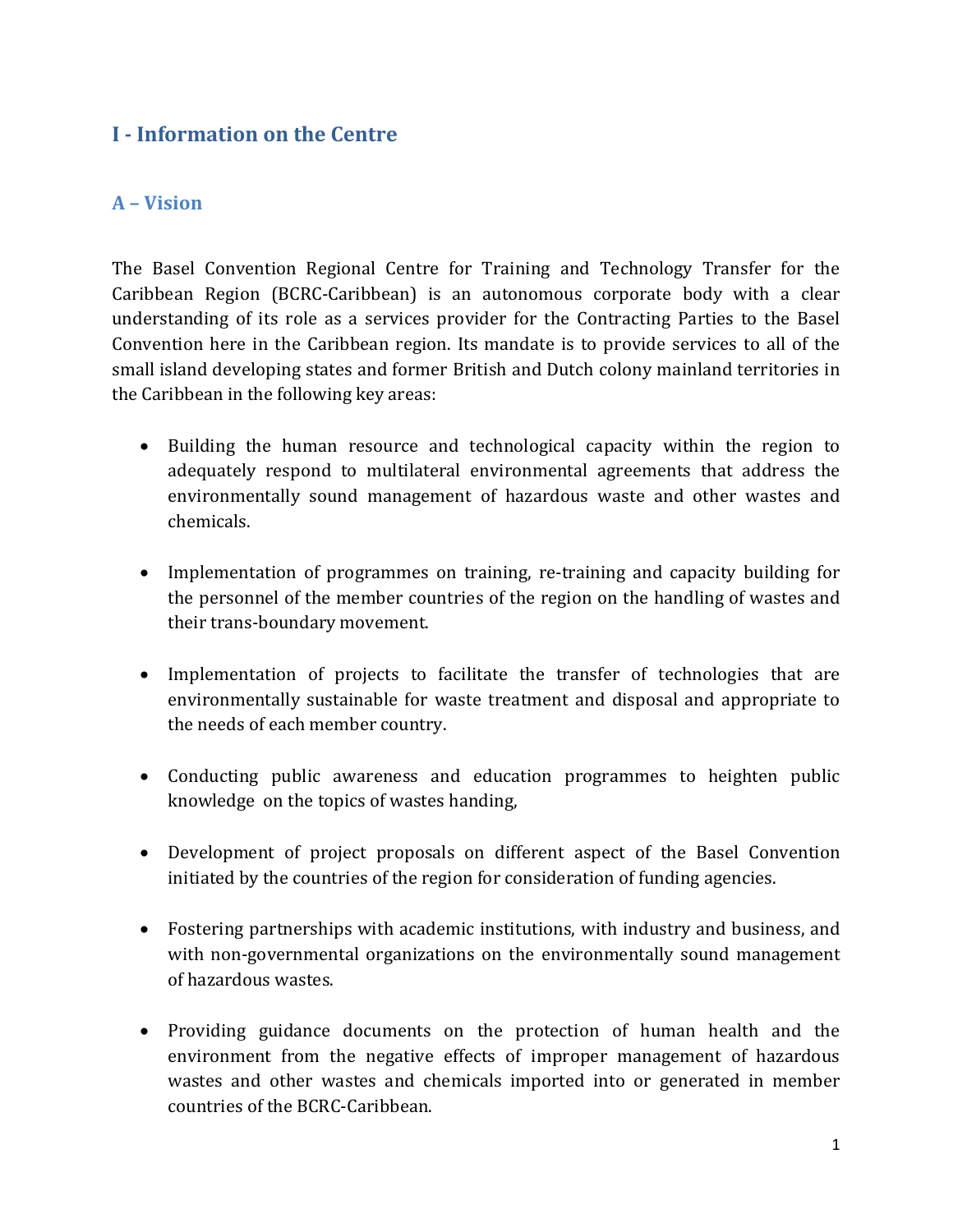#### <span id="page-7-0"></span>**B - Background on the Centre**

In 1995, by Decision III/19 of the third meeting of the Conference of the Parties to the Basel Convention, the Republic of Trinidad and Tobago was selected as the seat for a regional Centre that would provide training and technology transfer services to Contracting Parties within the Caribbean region. The BCRC-Caribbean is located in San Juan, Trinidad and Tobago and serves fourteen (14) Parties to the Convention throughout the region. The Parties are:

- Antigua and Barbuda
- Commonwealth of the Bahamas
- Barbados
- Belize
- The Republic of Cuba
- The Commonwealth of Dominica
- The Dominican Republic
- The Republic of Guyana
- Jamaica
- The Republic of Trinidad and Tobago
- The Federation of Saint Kitts and Nevis
- Saint Lucia
- Saint Vincent and the Grenadines
- Suriname

The Centre, having first become operational in 1998 at the Caribbean Industrial Research Institute, has now achieved full operational status. In 2011, suitable accommodation was provided for the Centre and four staff members were employed to perform the work of the Centre, including the Director, a Research Analyst, an Executive Administrative Assistant, and a Logistics Coordinator. The organizational structure for the BCRC-Caribbean can be seen in Figure 1. Future staff to be appointed includes an accounting technician, as well as project specific local, regional and international staff and consultants and experts to be selected and appointed by the Director in consultation with the Secretariat of the Basel Convention (SBC) when required.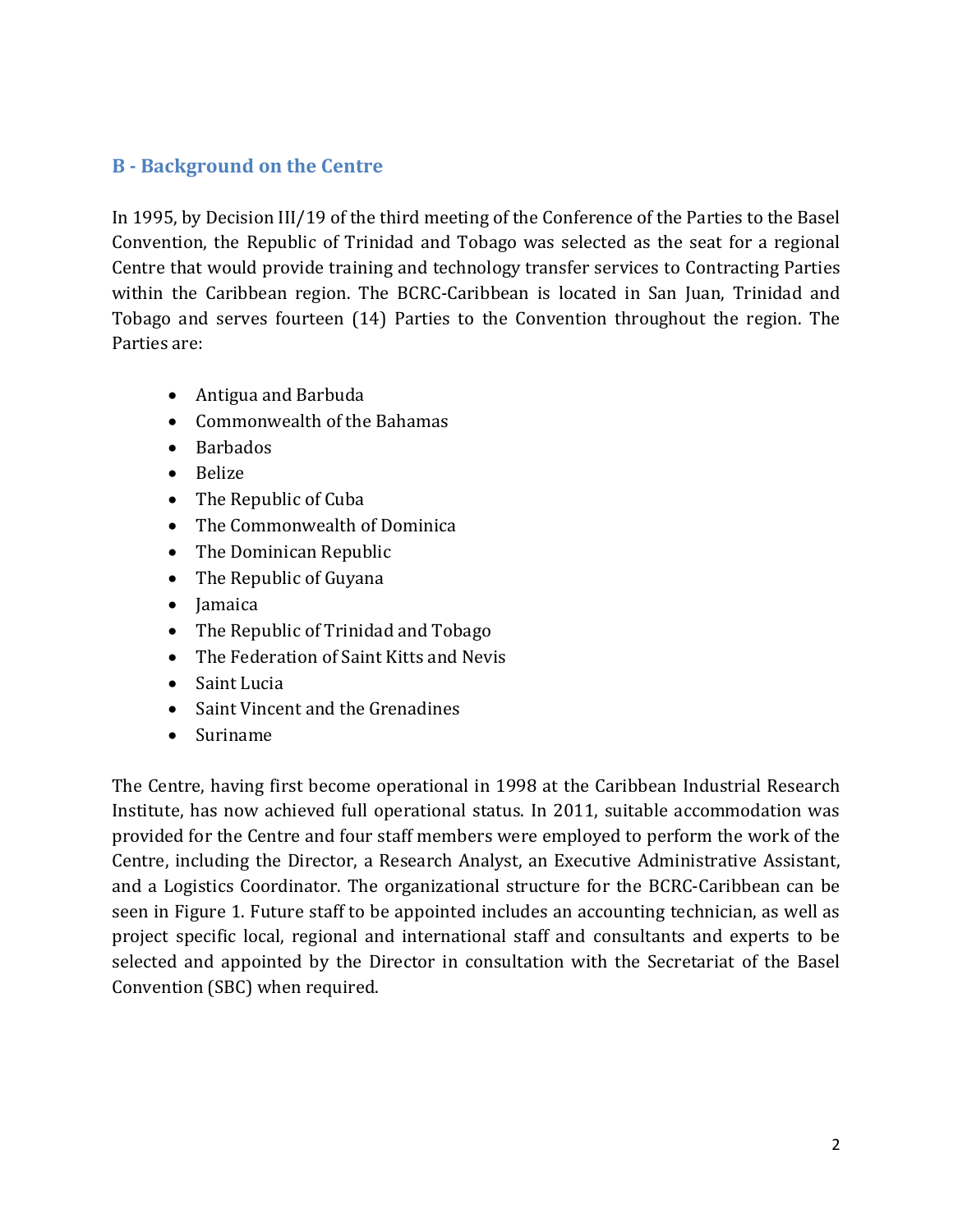

*Figure 1. Organizational structure of the Basel Convention Regional Centre for Training and Technology Transfer for the Caribbean Region.*

The Centre is an autonomous corporate body hosted by the Government of the Republic of Trinidad and Tobago (GORTT) through the Ministry of Housing and Environment. Its work will seek to ensure that there is effective capacity building and technology transfer across the region in the sphere of waste management and that the Caribbean Parties are fully able to fulfill their obligations to the Convention. The Centre will also endeavour to encourage countries in the region which are not yet parties to the Basel Convention to participate in meetings and programmes hosted by the Centre and to encourage them to sign onto the Convention.

#### <span id="page-8-0"></span>**C – Governance Structure**

The Government of the Republic of Trinidad and Tobago acceded to the Basel Convention on the Control of the Transboundary Movements of Hazardous Wastes and their Disposal on February 18th 1994. Since then the GORTT has undertaken various initiatives to cement its commitment to the compliance with and furtherance of the provisions, goals and objectives of the Convention. This followed Decision II/19 that was taken at the second COP, subsequent to which the SBC undertook a feasibility study in 1994 on the possibility of establishing a Regional Centre to service the needs of the Caribbean sub-region. On the basis of the study, which included a visit to Trinidad and Tobago by a Secretariat mission, the Caribbean Industrial Research Institute (CARIRI) was identified as an appropriate institution to serve as the Caribbean Basel Sub-Regional Training and Technology Transfer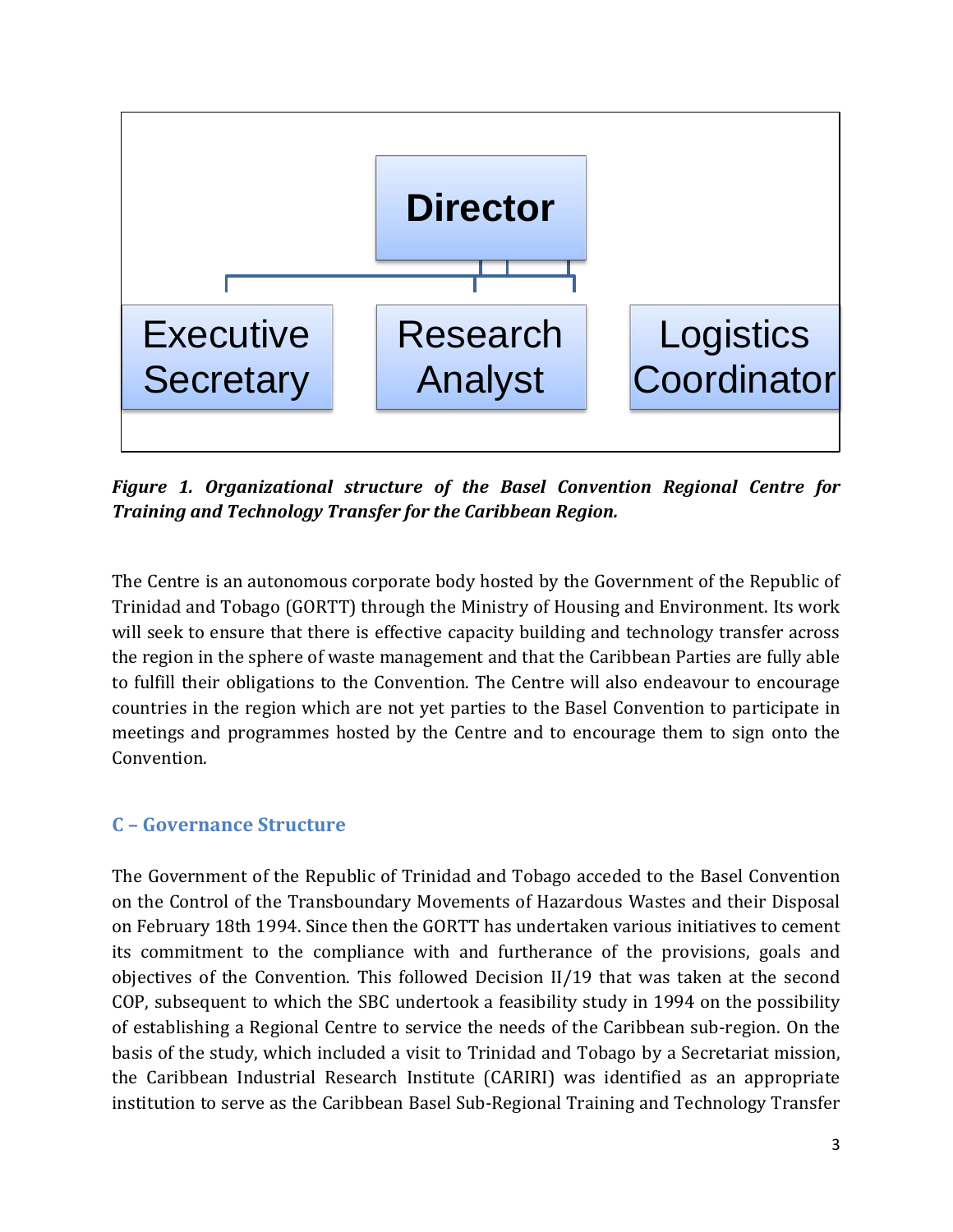Centre. The Cabinet of Trinidad and Tobago agreed by Minute Number 2143 of August 10, 1995 to the hosting of the BCRC-Caribbean. Consequently, the Centre began its operations in 1998.

Following the adoption of Decision VI/3 by the COP in 2002, the BCRC-Caribbean was established at and administered independently of CARIRI in Trinidad and Tobago. The Framework Agreement was signed by the Trinidad and Tobago Ambassador to the United Nations, Geneva, Ambassador Bernard Weston on October 29, 2004 during the COP 7. The GORTT then enacted legislation, Act Number 2 of 2008, for the establishment of the Centre, in April 2008. The signing of the Framework Agreement and the enactment of the legislation have resulted in the separation of the Centre from the operations of CARIRI and credited responsibility for the BCRC-Caribbean to the GORTT.

Based on the text under Article II of the Agreement, the Centre is an autonomous institution with its own legal personality and established by the Government under the laws and regulations of the Republic of Trinidad and Tobago, upon the recommendation of the line Ministry (presently the Ministry of the Environment and Water Resources), and in consultation with the SBC, to function as a regional corporate body.

The BCRC-Caribbean operates pursuant to the provisions of the Basel Convention and related decisions of the COP to the Convention. The activities performed by the BCRC-Caribbean in relation to its regional role are conducted under the general guidance and in coordination with the SBC. Simultaneously, the activities of the Centre are coordinated by the SBC with the work of other BCRCs, as well as with the relevant activities of the Parties to the Convention, international organizations, programmes, funds, and other institutions established by relevant global and regional conventions. Of particular reference in this case will be the growing collaboration and cooperation that needs to be created between the centres serving the needs of their member countries under the Basel Convention and those serving the needs of member countries under the Stockholm and Rotterdam Conventions, the Montreal Protocol and programmes for chemical management under the aegis of the UNEP and FAO, all of which have been recognized as having overlapping responsibilities with the overarching goals and objectives of the Basel Convention. The BCRC-Caribbean therefore intends to position itself to provide services to its Contracting Parties on all of these multilateral environmental agreements, thereby maximizing initiatives, programmes and activities that are potentially disjointed if implemented on a country by country basis.

An established Steering Committee advises the Centre on the development and implementation of the activities of the Centre relevant to its regional role and to enhance national support of its activities from Parties served by the BCRC-Caribbean. This Steering Committee was established with ten (10) regional members, representing the host country,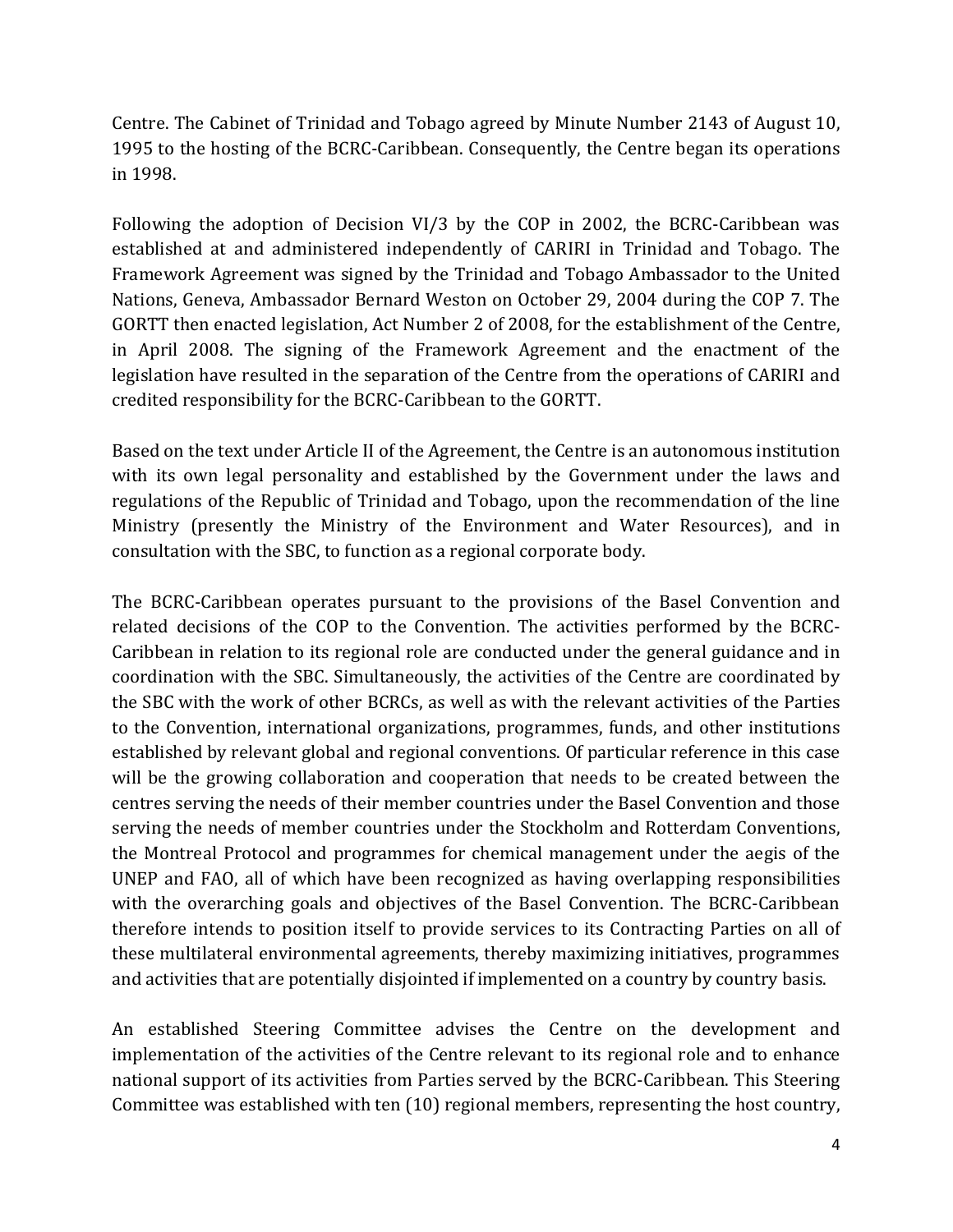mainland territories, the Leeward Islands, the Windward Islands and Spanish speaking islands, as of December 2011. Meetings of the Steering Committee are held once per annum but provisions exist for extra-ordinary meetings to be held on an as needed basis. The first meeting of the Steering Committee was held via teleconference in January 2012 and a second in January 2013. A list of the members of the Steering Committee is provided in Annex I.

The day-to-day operational costs of the BCRC-Caribbean are funded entirely by the GORTT and an annual subsidy is provided to the Centre by the GORTT as a line item in the annual budget allocation to the Ministry of the Environment and Water Resources. Draw down of this subsidy is done on a quarterly basis with monies being transferred from the Ministry of the Environment and Water Resources vote to a Trinidad and Tobago Dollar chequing account held in the name of the BCRC-Caribbean with one of the local commercial banks. These funds pay for the salaries of staff, premises and services costs and for local, intraregional and international travel required to be undertaken by staff of the Centre in the conduct of the business of the Centre. These funds also support the hiring of local consultants and staff on a short term, project specific or services basis.

The BCRC-Caribbean also possesses a United States Dollar savings account with the same local commercial bank that is used to facilitate the receipt of external funds that are derived from donors or other parties to support the conduct of training, technology transfer, meetings, workshops, consultancy services and information dissemination to member countries in the Caribbean Sub-region. Control of both accounts is restricted to the Director, BCRC-Caribbean; Chairman, Steering Committee, BCRC-Caribbean; and the Permanent Secretary, Ministry of the Environment and Water Resources.

The final cog in the BCRC-Caribbean's governance structure is its relationship to the Secretariat of the Basel Convention and with the Basel Convention Regional Coordinating Centre for Latin America and the Caribbean, based in Uruguay. The framework agreement between the SBC and the GORTT establishes a system of semi-annual and annual reporting, and consultation on an as needed basis, between the BCRC-Caribbean and the SBC on issues related to the hiring of project and consulting staff, financial reporting, work-plan development and progress tracking and generally under the guidance and close coordination with the SBC.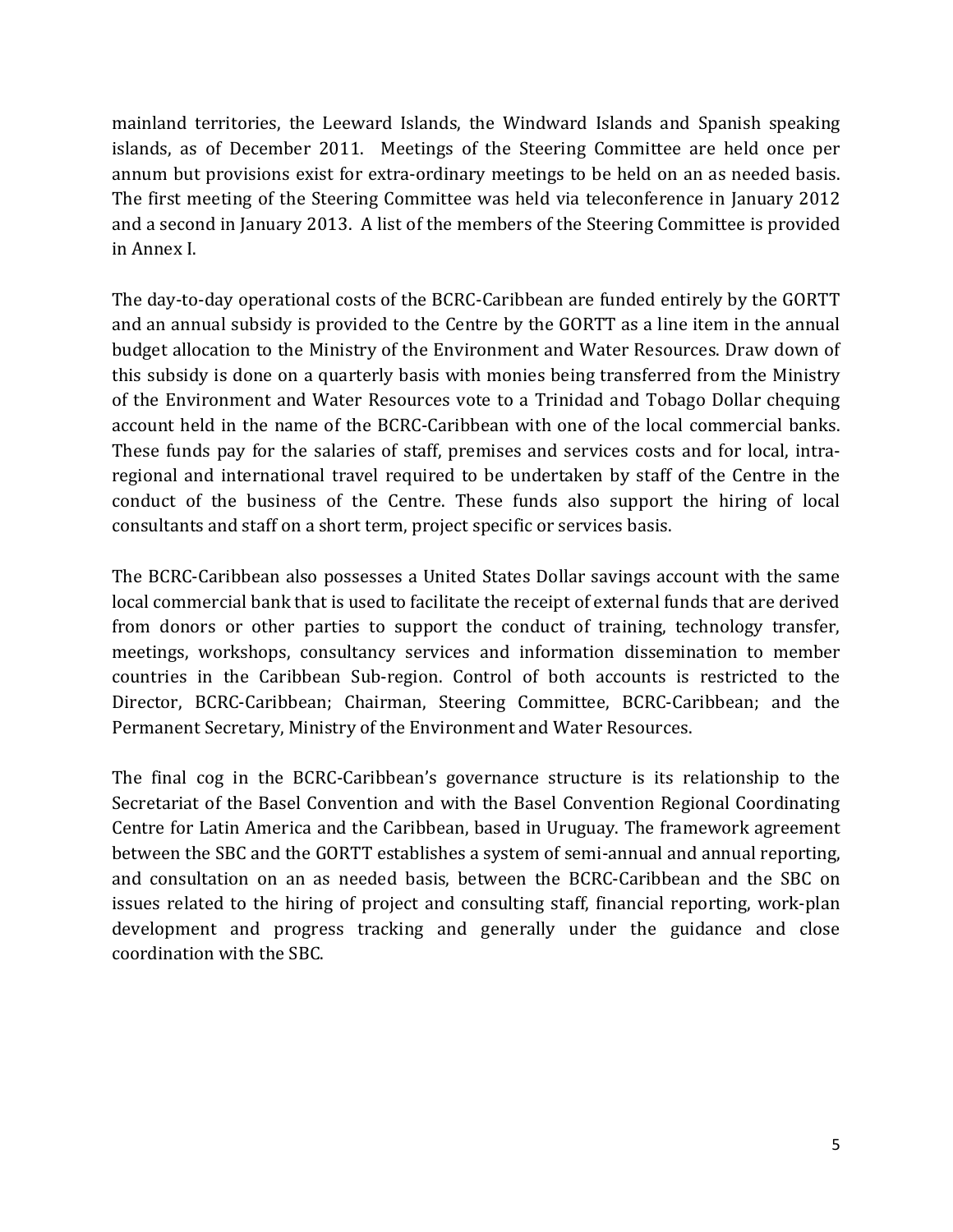#### <span id="page-11-0"></span>**D - Contact information**

The Basel Convention Regional Centre for Training and Technology Transfer for the Caribbean Region can be contacted via the following:

*Office Address* #8 Alexandra Street, St Clair, Port-of-Spain Trinidad and Tobago.

*Office Telephone, Fax and Email* Phone:+1-868-628-8369; +1-868-628-9372 Fax: +1-868-628-2151 Email: [bcrc.caribbean@gmail.com](mailto:bcrc.caribbean@gmail.com)

*Director's Telephone and Email* Phone:+1-868-628-8369 Cell: +1-868-678-7732 Email: [ahmadkhan786@msn.com](mailto:ahmadkhan786@msn.com)

The BCRC-Caribbean works through the Focal Points in the various territories in the Caribbean Sub-region that are parties to the Basel Convention. A complete list of these focal points is provided in Attachment II.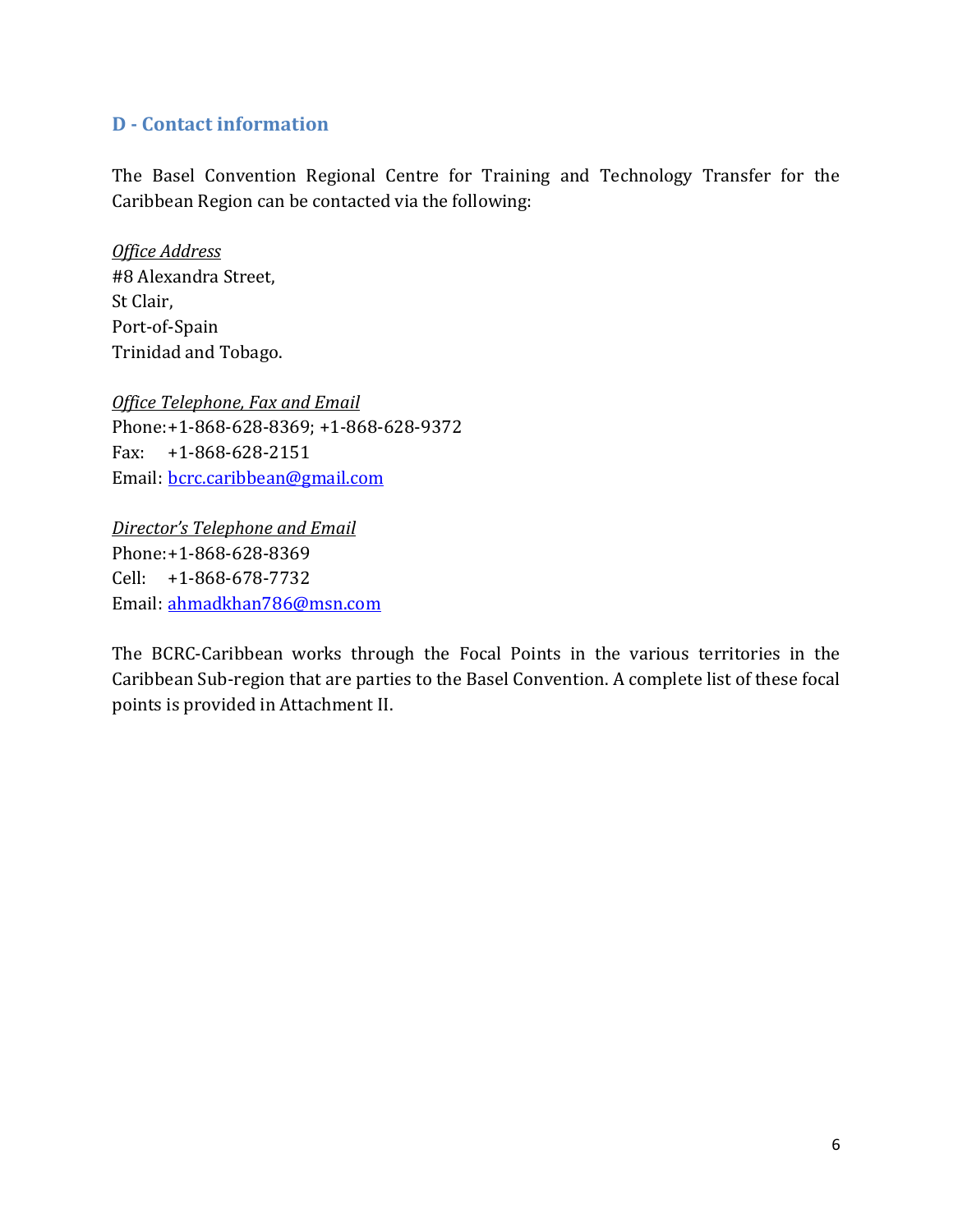#### <span id="page-12-0"></span>**II – The Centre and the Basel Convention**

#### <span id="page-12-1"></span>**A – Performance of the Core Functions**

The Basel Convention Regional Centre for the Caribbean has been working in cooperation with the countries in the region since 1998 and in alignment with the core functions of the Basel Convention Regional Centres established in decision VI/3 of the Conference of the Parties. The contribution of the BCRC-Caribbean has never been formally assessed, but it is believed that through programmes in training and in key project specific areas like the environmentally sound management of Used Lead Acid Batteries (ULAB), the Centre has been providing a useful contribution to the Contracting Parties in the region in fulfilling their obligations under the Basel Convention.

In addition to preparing and conducting workshops on different hazardous wastes topics, the Centre has also served as a facilitator for technology transfer within the region, specifically through the dissemination of technical information contained in case studies and technical guidelines endorsed by the SBC.

As of September 2011, new accommodation was provided by the GORTT to the BCRC-Caribbean which consists of 1000 sq. ft. of office space, 1000 sq. ft. of space housing a modern training facility and 200 sq. ft. of space for utility services and equipment storage. The BCRC-Caribbean was also provided with more modern telecommunications and computer networking systems and an ultra-high speed wireless connection allows easier access to webinars, video-conferencing, Skype, the World Wide Web and e-mail transmittal. The Centre was also fully staffed by September 2011 and thus the GORTT has ensured that the BCRC-Caribbean is indeed "open for business".

In December 2012, with the creation of the Ministry of the Environment and Water Resources, the BCRC-Caribbean was invited to find its own premises as the various arms of the Ministry were consolidated in a single location. This was successfully done and the BCRC-Caribbean is now ensconced at its new premises in St Clair, Port-of-Spain and in close proximity to the various country embassies represented in Trinidad and Tobago as well as the regional offices of the UNDP, IDB, OAS and ACS.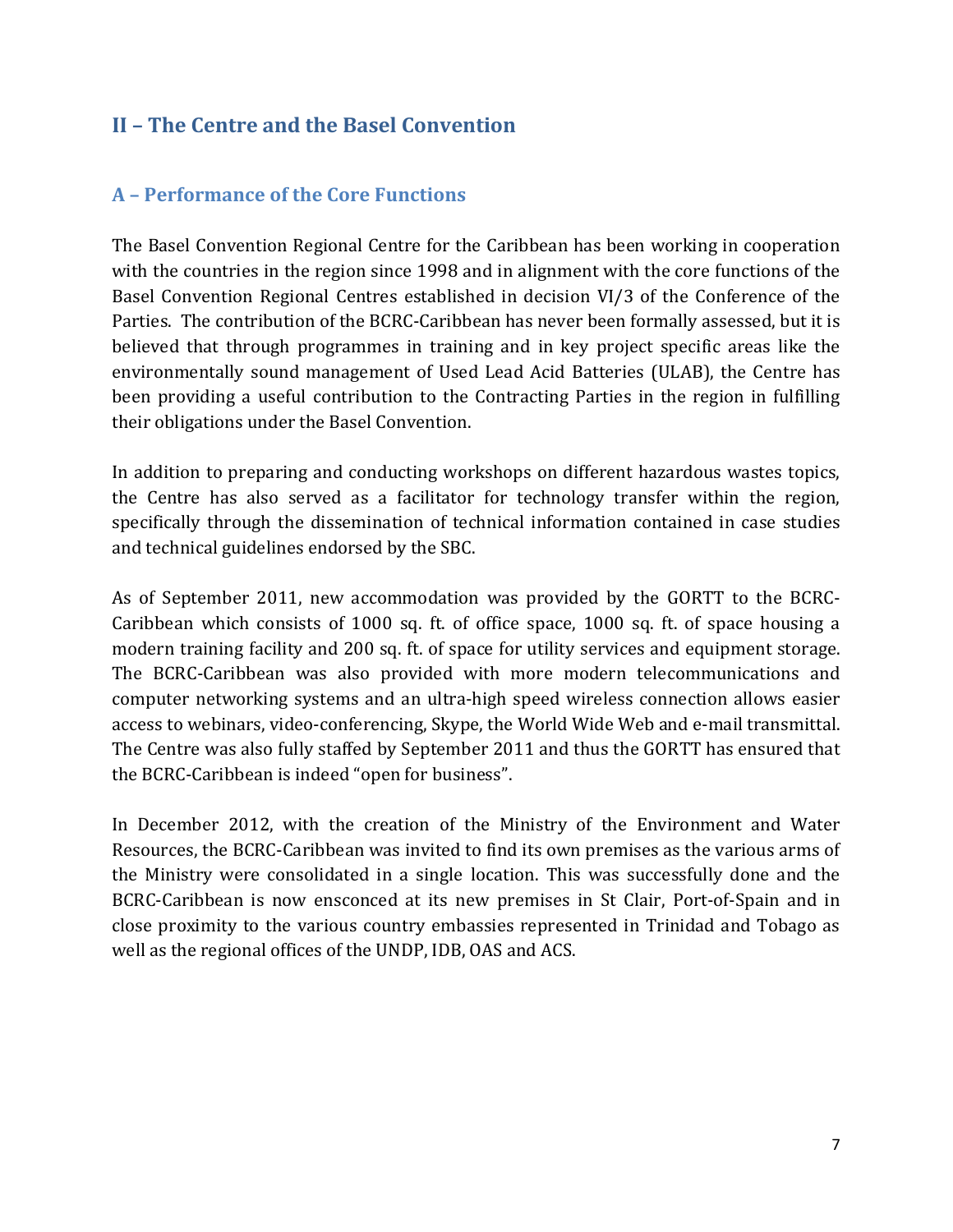As of September 2011, the BCRC-Caribbean has been involved in activities in the following Core Functional Areas:

#### *A. Training & Technology Transfer*

- Attended BC COP10, Cartagena de Indias, Colombia, Oct 17th to 21st 2011.
- Participated as an expert in a UNEP/DTIE/IETC workshop on developing mechanisms for the disposal and destruction of waste oils, New Delhi, India, Nov 30th to Dec 2nd 2011.
- Participated in a meeting of Directors of regional and coordinating centres of the BC and SC for the GRULAC region on December 20th 2011. Meeting was hosted by UNEP's regional office in Panama.
- Arising out of the Centre's participation in the UNEP/DTIE/IETC project of ESM for Waste Oils Management, the Centre has developed a waste oil disposal and destruction project for implementation in the Caribbean over the period April 2012 to March 2014. This project has been deferred for implementation to the second quarter of 2013 while the funding component of the Trinidad and Tobago leg of the project is currently being pursued.
- Participated in a regional workshop/meeting of regional directors and coordinators of the Basel and Stockholm Conventions for the GRULAC region in Sao Paulo, Brazil, 18th to 20th Jan 2012.
- Centre became a member of the PACE Working Group as of March 2012 and attended the fifth PACE Working Group Physical Meeting in El Salvador in May 2012.
- Arising out of the participation of the Centre in PACE activities, the Centre developed an e-waste recovery, refurbishment and recycling demonstration project for implementation in the Caribbean over the period July 2012 to March 2014. This project has been deferred for implementation to the second quarter of 2013 while the funding component of the Trinidad and Tobago leg of the project is currently being pursued.
- Participated as an expert in a UNEP/DTIE/IETC International Dialogue on developing mechanisms for Private/Public Sector collaboration on e-waste management in July 2012. This lead to the creation of a White Paper entitled "The Future WEEE Need" and the beginning of the establishment of a Caribbean network of e-waste recyclers.
- Attended OEWG/8, Geneva, Switzerland, September 25<sup>th</sup> to 28<sup>th</sup>, 2012.
- Attended the annual meeting of Directors of the BC and SC in Geneva, Oct  $1<sup>st</sup>$  to  $3<sup>rd</sup>$ , 2012.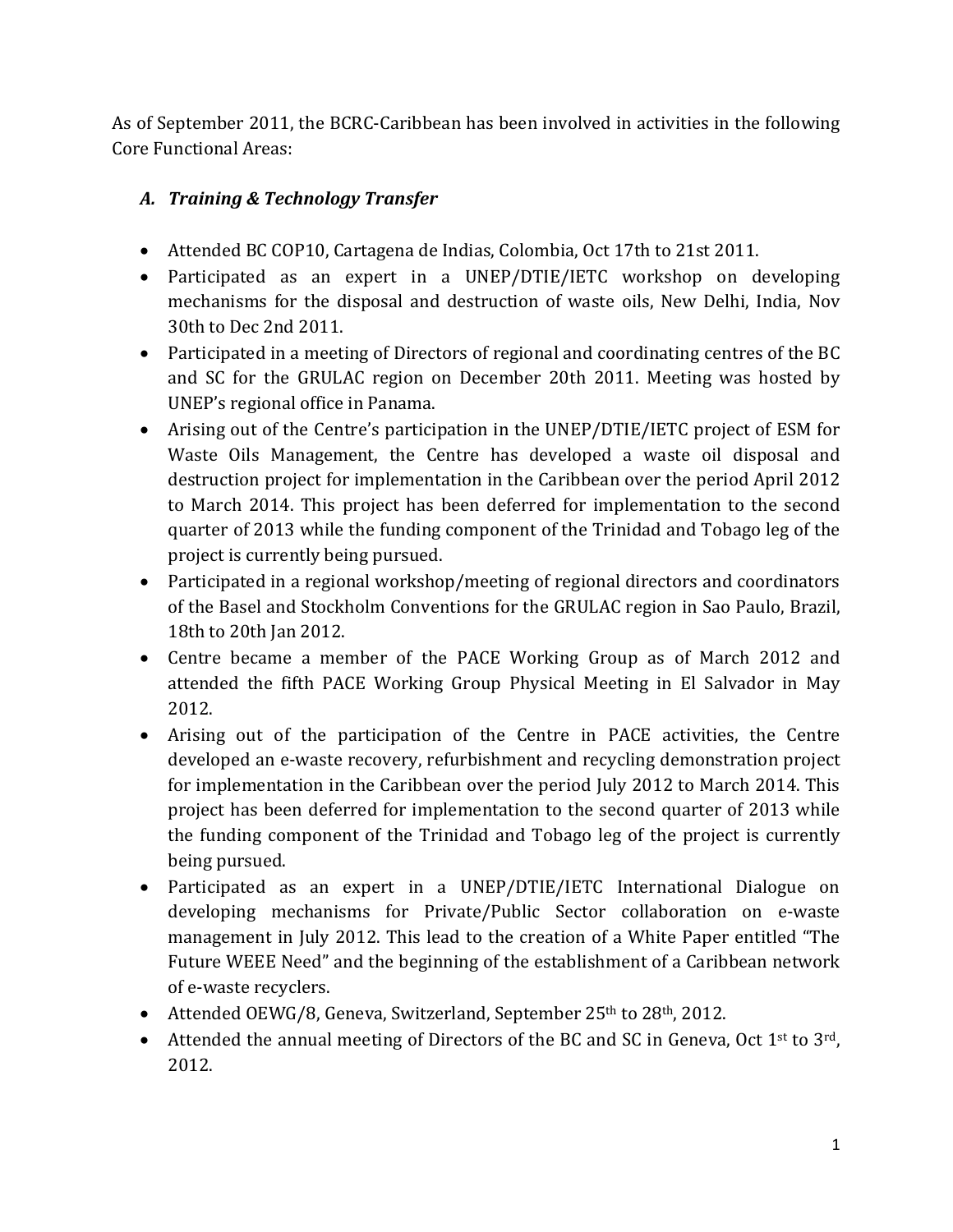- Participated as an expert in an International Dialogue on e-waste management in Taipei, Taiwan, October 15<sup>th</sup> to 20<sup>th</sup>, 2012. This meeting was convened by the EPAT of Taiwan and supported by the US/EPA.
- Participated as an expert in a seminar on Hazardous Waste management in Buenos Aires, Argentina, November 2012. This meeting was convened by the UNEP/DTIE/IETC in conjunction with ISWA and the UNEP, Panama.
- Developed a proposal for funding from the GEF/SGP in collaboration with The Community HUB, an NGO dedicated to e-waste management in Trinidad and Tobago. This project has as its objective, the design, build, own, operate and eventual transfer of technology for a facility to support the disassembly, component recycling and refurbishment of used and end-of-life computers and mobile phones by the Community HUB group. The model developed in the proposal will be transferred by the BCRC-Caribbean to other NGO's elsewhere in the Caribbean region.

#### *B. Information Dissemination and Education*

- Participated in the 6<sup>th</sup> Biennial Caribbean Environmental Forum & Exhibition Conference and the 16th Annual Wider Caribbean Waste Management Conference in St Kitts Nevis in June 2012 where a paper on the role of the BCRC in managing the wastes and chemicals agenda under the synergies arrangement was presented.
- Participated in the 17<sup>th</sup> annual meeting of the Heads of the Pesticides Control Boards in the Caribbean where a paper on the role of the BCRC in managing the wastes and chemicals agenda under the synergies arrangement was presented.
- Began the process of establishing networking linkages with the private sector and civil society groups in the Caribbean, including the Trinidad and Tobago Manufacturers Association, the Trinidad and Tobago Chamber of Industry and Commerce, the Energy Chamber of Trinidad and Tobago, Bee's Recycling in Barbados, the Kevon Community Development Institute in Jamaica and the Community HUB group in Trinidad.

#### <span id="page-14-0"></span>**B – Opportunities for Improvement**

Despite the involvement of the BCRC-Caribbean in many activities related to the implementation of the Basel Convention, some obstacles were identified that limited the successful performance of the core functions of the Centre. Among these obstacles were financial limitations, absence of partners, and the loss of key staff of the Centre over the period 2010-2011.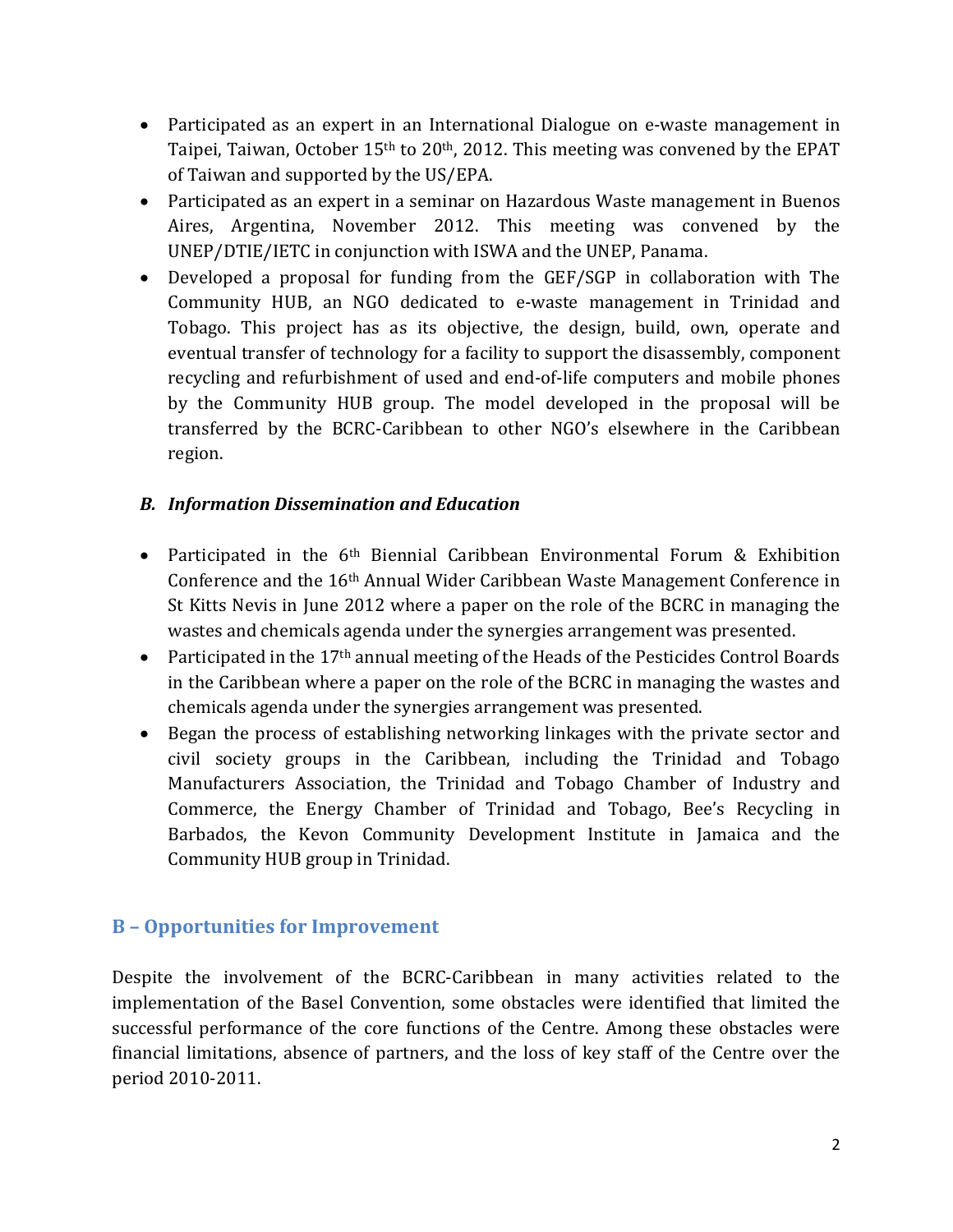The Centre is now fully functional and is expected to improve on its past performance over the next two years and beyond. Commitment to ensuring the success of the BCRC-Caribbean has also come from the Governments of Jamaica and Barbados, as well as from the other member countries, and from the Secretariat of the Basel Convention. The Centre intends to translate this support into providing key training and technology transfer to its member countries in the biennium period of 2014/2015 and to developing demonstration projects in the life cycle management of specific wastes for implementation in the entire Caribbean Sub-region. The Centre is also being supported in its drive to implement regional projects in waste and chemicals management by the Global Environment Facility and the UNDP regional office for Latin America and the Caribbean.

One of the significant challenges facing the Centre is access to financial resources in a timely manner that will allow it to effectively plan and roll out its Business Plan. The centre is currently funded 100% by the Government of the Republic of Trinidad and Tobago and like many other countries in the Caribbean and elsewhere, Trinidad and Tobago's Ministry of Finance has had to put more controls over the disbursement of funds to the various line Ministries. Funding to the Centre was therefore constrained by when funds were made available to the Ministry of Housing and the Environment and later to the Ministry of the Environment and Water Resources. While the Centre received a generous contribution of over \$380,000.00 USD for fiscal year 2011/2012 from the Government, the quantum of the sums disbursed and the timing of disbursement, were done in an ad hoc manner limiting the ability of the Centre to execute its 2012/2013 training work programme as planned.

#### <span id="page-15-0"></span>**C - Cooperation with the Rotterdam Convention and Stockholm Convention.**

In light of decisions BC-10/29, SC-5/27 and RC-5/12 of the Basel, Stockholm and Rotterdam Conventions, to enhance cooperation and coordination of the regional centres of the three conventions, the role and functions of the BCRC-Caribbean continue to be expanded given the lack of a regional centre for the Stockholm Convention serving the needs of small island states and former English and Dutch colonies on mainland territories. These activities include the participation in regional workshops coordinated by other conventions and the organization of international and regional workshops in cooperation with other Secretariats. Some of the member states in the region have asked for the formalization of arrangements for the Centre to serve as the Stockholm Convention Regional Centre and the host Government, Trinidad and Tobago, is in the process of evaluating the implications of such an arrangement prior to submitting a formal request for hosting a joint Basel/Stockholm Convention Regional Centre upon the expiration of the current hosting agreement which comes to an end in October 2014.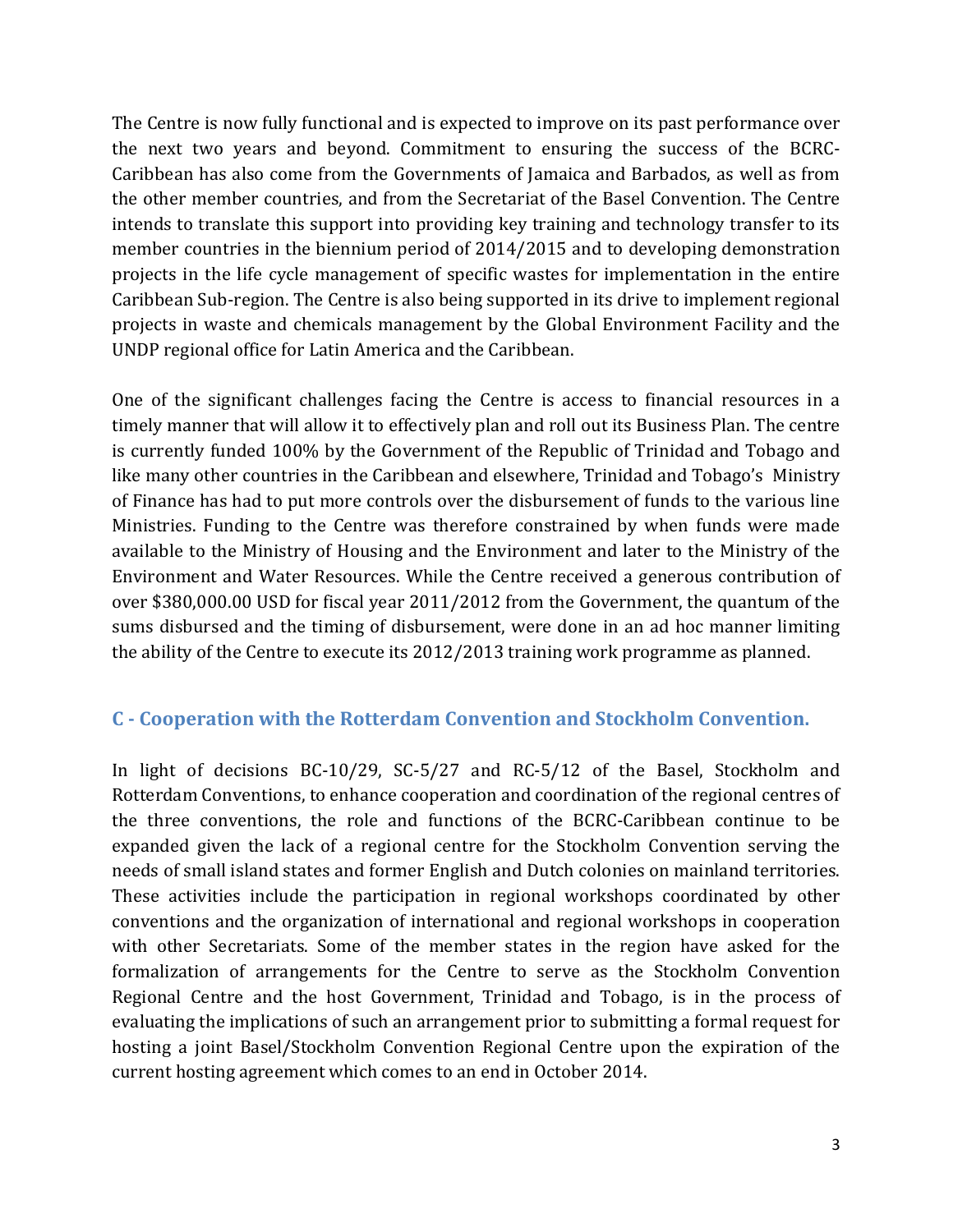It is expected that the Centre would also be required to facilitate training courses on complying with the requirements of all of the conventions that deal with waste materials and chemicals in some form or fashion for its member countries, including assisting with conducting national annual inventories, reporting and the development of strategies for management of Basel defined wastes, mercury, persistent organic pollutants, obsolete chemicals, etc.

With regard to the role of the Centre on the implementation of international chemical conventions, the Centre currently has limited capacity to facilitate the implementation of other conventions in areas such as project implementation, communications, information sharing and activities. This deficiency can be easily addressed by expanding the scope and function of the BCRC-Caribbean with additional appropriate professional staff retained on an as needed basis.

#### <span id="page-16-0"></span>**D – Joint Activities**

The BCRC-Caribbean has worked with the BCRC-CAM[1](#page-16-1) in the past on used lead acid batteries management and in the conduct of training programmes on environmentally sound mechanisms for management of hazardous wastes and for used oils management. In 2012, after the joint meeting of Directors of the Basel and Stockholm Conventions, the BCRC-Caribbean and BCRC-CAM undertook a joint mission to the Dominican Republic to evaluate the status of a Used Lead Acid Battery (ULAB) Recycling plant. The intention of the mission was to determine: (a) if the ULAB recycling facility was at the standard that would allow it to be accredited to the Green Lead Initiative Standard, thereby conforming to the requirement for providing an Environmentally Sound Method for the management of ULAB waste; (b) if the capacity of the plant would allow it to be able to accept ULAB waste from the entire Caribbean region; and (c) what obstacles existed in the DR that would limit the ability of the plant to accept ULAB wastes from other Caribbean islands and territories. The Mission was successful in determining that the ULAB recycling facility was appropriately sized, designed and operated to standards that will allow it to gain the Green Lead Initiative Certification as well as have the capacity to recycle ULAB wastes from the entire Caribbean Region. Regrettably, local legislation in the DR currently prohibits the importation of ULAB wastes and thus the facility can only recycle ULAB waste generated in the DR and not from anywhere else in the Caribbean. The DR National Legislative Assembly is currently considering an amendment to existing legislation to re-define ULAB as an input material into the smelting of lead ingots as opposed to being a hazardous waste.

<span id="page-16-1"></span> $1$  Basel Convention Regional Centre for Central America.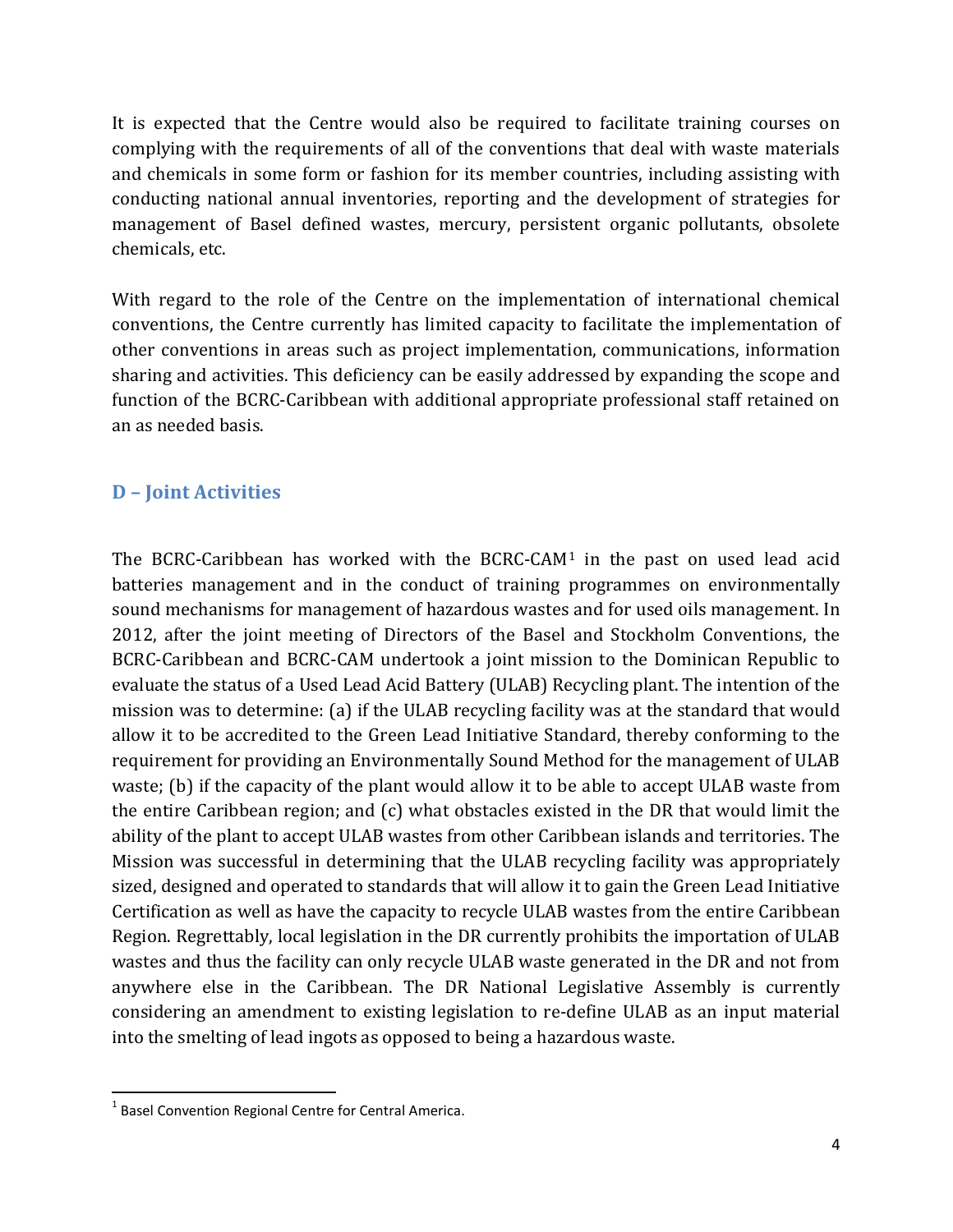#### <span id="page-17-0"></span>**E – Partnership Activities**

The BCRC-Caribbean joined the Partnerships for Action on Computer Equipment (PACE) working group in March 2012 and continues to work with the BCRC-CAM and the BCRSC to develop regional programmes for E-Waste management. Initiatives such as the Partnerships for Action on Computers and Equipment successfully implemented in other regions can be initiated through partnerships with the relevant business groups in the Caribbean and other regional centres.

The possibility to expand the functions of the Centre in order to promote the integration of ESM of hazardous wastes through public-private partnerships is relatively good. The BCRC-Caribbean will continue to develop active working relationships with academic institutions, trade and industry groups and non-governmental organisations to encourage and stimulate joint research projects and training and technology transfer initiatives.

In 2011/2012, the Centre began the process of developing linkages with the University of the West Indies (UWI) St Augustine Campus, the Caribbean Industrial Research Institute (CARIRI), and the Institute of Applied Science and Technology (IAST) Georgetown Campus with a view to encouraging the development of indigenous technologies for materials recycling. The IAST in Georgetown has conducted successful small scale pilot projects in conversion of vegetable oil waste into biodiesel, the manufacture of road paving material from waste tyres, the recovery of biogas from organic matter degradation and the production of ground plastic material from waste plastics containers. The BCRC-Caribbean expects to expend considerable energies in creating and facilitating appropriate private sector-institutional sector synergies with the IAST to move these projects from a pilot scale to a viable commercial enterprise in the next biennium period (2014/2015).

#### <span id="page-17-1"></span>**III – Regional Needs Assessment**

The BCRC-Caribbean was constituted to serve the varied needs of the Caribbean sub-region as they relate to the understanding and implementation of the Basel Convention by providing:

- a. appropriate training,
- b. identifying and assessing environmentally sound mechanisms for waste management and then ensuring the transfer of this technology to member countries as required,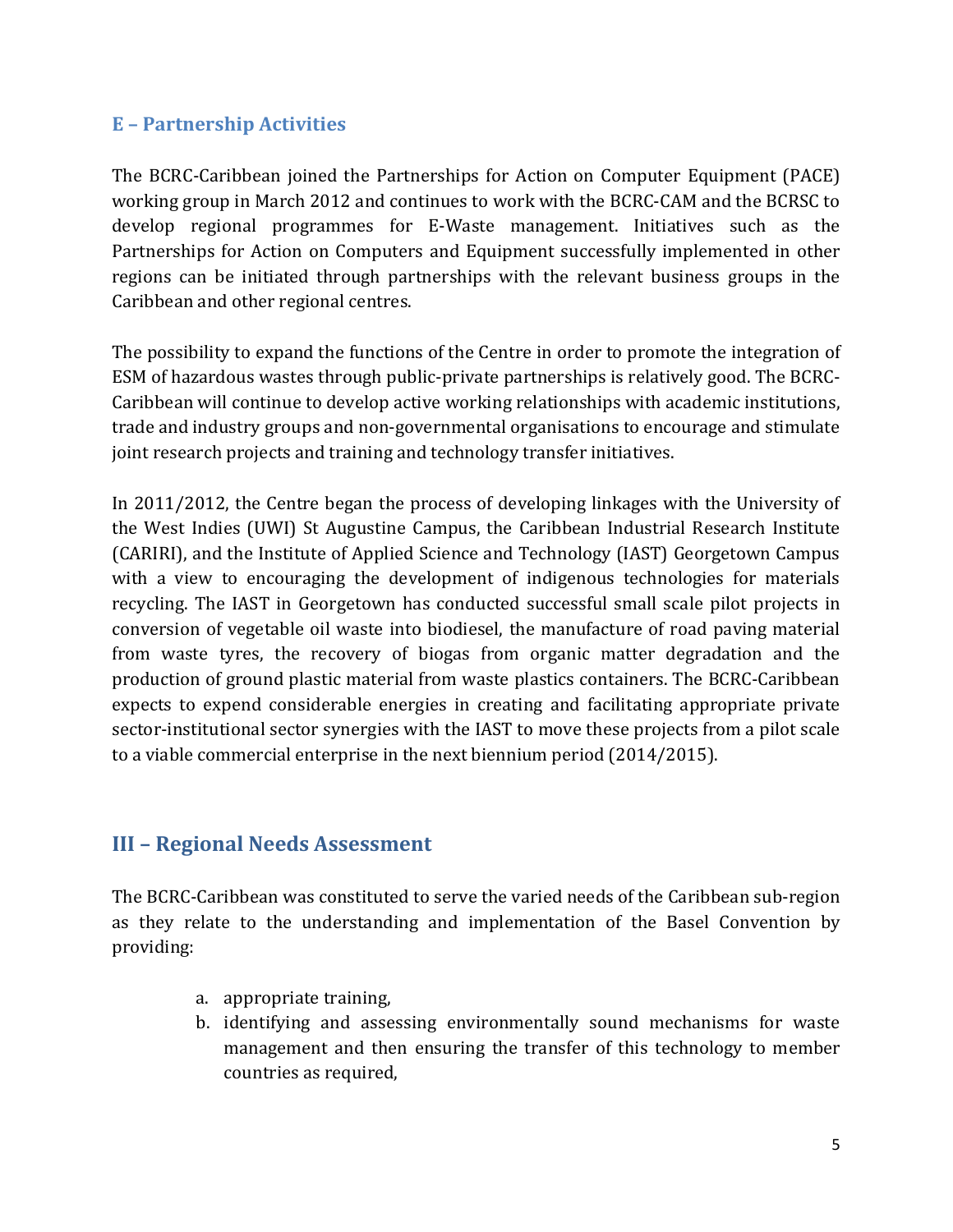- c. providing technical support to member countries in the form of consultancy services and
- d. ensuring that pertinent information and awareness on the issues related to current trends in waste management are disseminated to member countries.

The BCRC-Caribbean is expected to do this by developing biennial business plans that identify priority projects implementable at a regional level. For the period 2012/2015, the BCRC-Caribbean submitted both its 2012/2013 and 2014/2015 Business Plans to the SBC with the SBC tabling both business plans of the BCRC-Caribbean at the next meeting of the Conference of the Parties in April 2013.

The BCRC-Caribbean completed its Business Plan for the biennium 2012/2013 through the conduct of consultations and an assessment of needs with its key stakeholders in the Caribbean Sub-region over a three month period, Jan – Mar 2012. These stakeholders included:

- a) the respective focal point and competent authority representatives,
- b) representatives of other government ministries and agencies involved in waste management,
- c) representatives of members of the business community who are involved in aspects of waste management at a commercial level, and with
- d) representatives of civil society groups involved in environmental protection and resource conservation initiatives.

Regrettably, only eight<sup>[2](#page-18-0)</sup> of the fourteen countries represented by the Centre were able to participate in the face-to-face meetings and assessment of needs. A summary of each country's status regarding compliance with the convention and a list of the priority needs on a country by country basis are provided in the tables below.

It should be noted that the 2014/2015 Business Plan roles over much of the plans proposed in the 2012/2013 Business Plan due to the following; (a) Lack of funding outside of what is provided to the Centre by the Trinidad and Tobago Government; (b) Inconsistent disbursement of funds to the Centre from the host country thus hampering plan implementation, (c) Limited technical resources resident at the Centre; (d) Inability to secure funding in time for the implementation of projects developed; and (e) participation of the Centre in activities necessary to its core functional areas but unplanned in the design of its 2012/2013 Business Plan.

<span id="page-18-0"></span><sup>&</sup>lt;sup>2</sup> Suriname is considered to be a member of the BCRC-Caribbean as it has signed and acceded to the Basel Convention.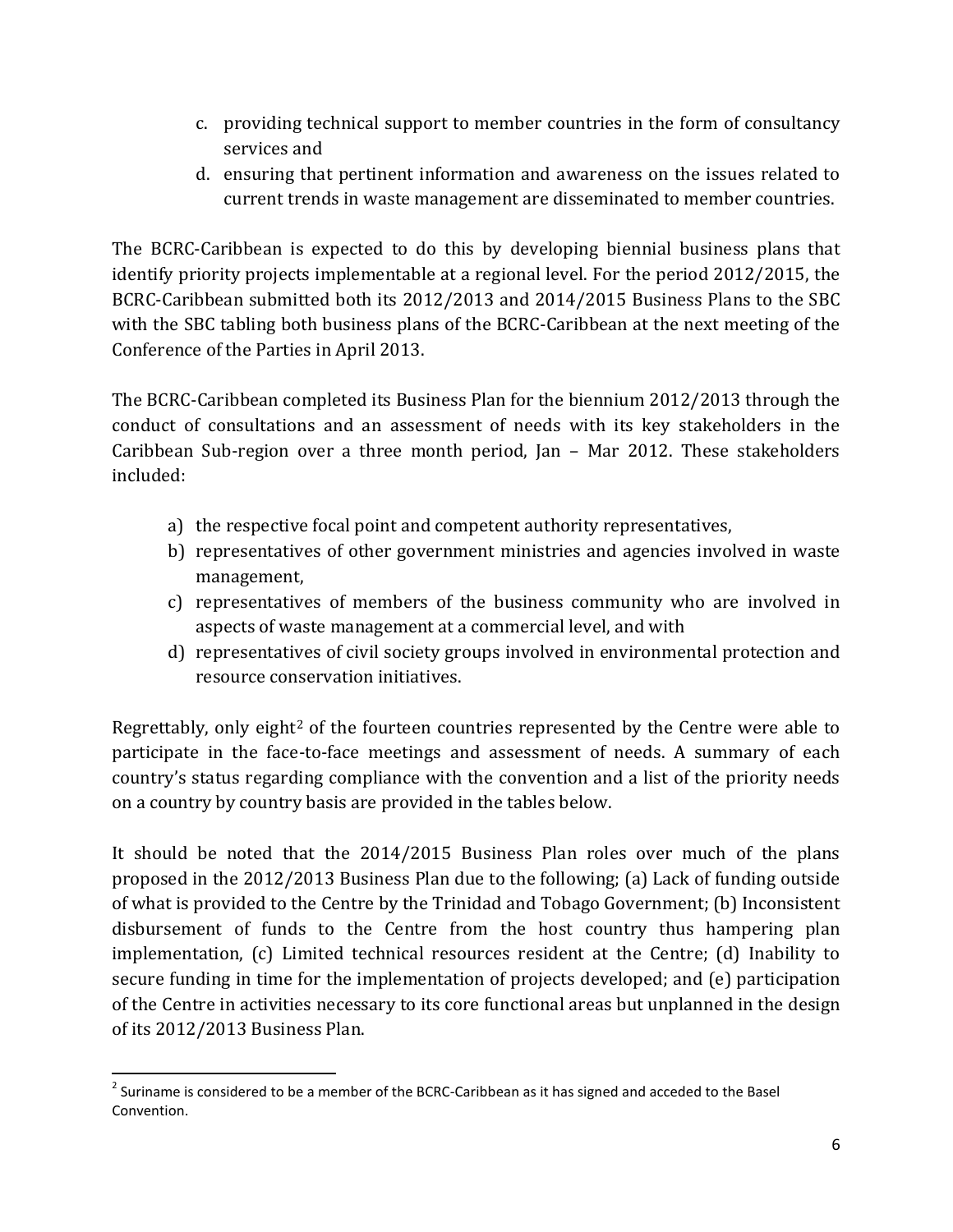Table 1: Country Status Regarding Compliance with Basel Convention – Caribbean Sub-Region.

| Country             | <b>Compliance Status</b>                                                                    |
|---------------------|---------------------------------------------------------------------------------------------|
|                     | Has signed and acceded to convention (05.04.93)                                             |
|                     | Has not ratified the BAN Amendment                                                          |
| Antigua and Barbuda | Country reports submitted for 2001, 2002, 2004.                                             |
|                     | Needs to strengthen its environmental legislation to control import and export of hazardous |
|                     | wastes. Needs to strengthen legislation to enforce the environmentally sound management of  |
|                     | wastes.                                                                                     |
|                     | Has signed and acceded to convention (12.08.92)                                             |
|                     | Has not ratified the BAN Amendment                                                          |
| <b>Bahamas</b>      | Country reports submitted for 2001                                                          |
|                     | Has environmental legislation in place to control import and export of hazardous wastes.    |
|                     | Needs to strengthen legislation to enforce the environmentally sound management of wastes.  |
|                     | Has signed and acceded to convention (24.08.95)                                             |
|                     | Has not ratified the BAN Amendment                                                          |
| <b>Barbados</b>     | Country reports submitted every year from 2000 to 2009.                                     |
|                     | Needs to strengthen its environmental legislation to control import and export of hazardous |
|                     | wastes. Needs to strengthen legislation to enforce the environmentally sound management of  |
|                     | wastes.                                                                                     |
|                     | Has signed and acceded to convention (23.05.97)                                             |
|                     | Has not ratified the BAN Amendment                                                          |
| <b>Belize</b>       | Country reports submitted for 2006 and 2007                                                 |
|                     | Needs to strengthen its environmental legislation to control import and export of hazardous |
|                     | wastes. Needs to strengthen legislation to enforce the environmentally sound management of  |
|                     | wastes.                                                                                     |
|                     | Has signed and acceded to convention (03.10.94)                                             |
| Cuba                | Has not ratified the BAN Amendment                                                          |
|                     | Country reports submitted every year for 1999 to 2009                                       |
|                     | Unknown if legislation in place to control import and export of hazardous wastes.           |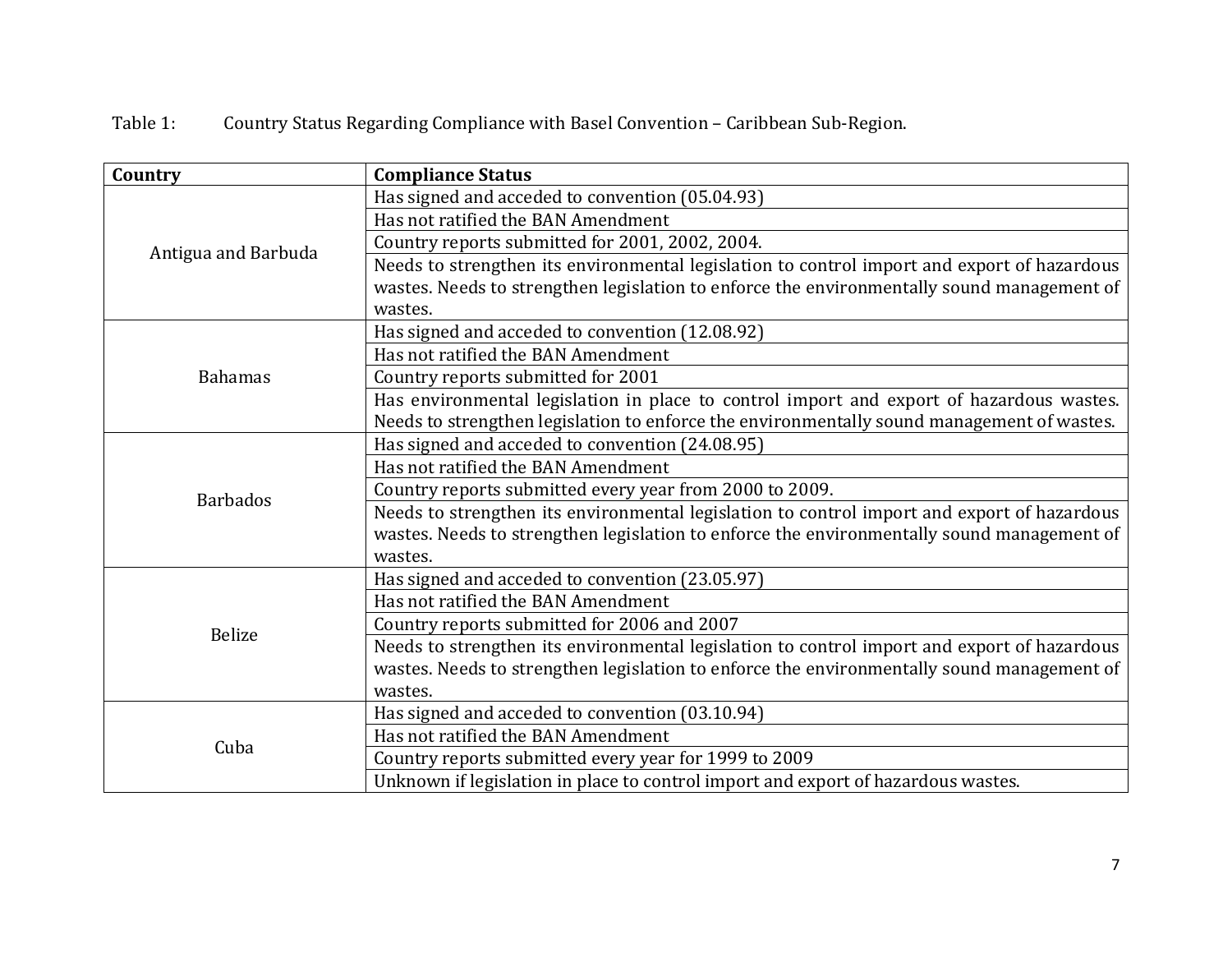Table 1 (cont'd): Country Status Regarding Compliance with Basel Convention – Caribbean Sub-Region.

| Country<br><b>Compliance Status</b> |                                                                                             |
|-------------------------------------|---------------------------------------------------------------------------------------------|
|                                     | Has signed and acceded to convention (05.05.98)                                             |
|                                     | Has not ratified the BAN Amendment                                                          |
| Dominica                            | Country reports submitted for 2000, 2001, 2003 and 2004                                     |
|                                     | Needs to strengthen its environmental legislation to control import and export of hazardous |
|                                     | wastes. Needs to strengthen legislation to enforce the environmentally sound management of  |
|                                     | wastes.                                                                                     |
|                                     | Has signed and acceded to convention (10.07.00)                                             |
| Dominican Republic                  | Has not ratified the BAN Amendment                                                          |
|                                     | Country reports submitted every year from 2001 to 2007.                                     |
|                                     | Unknown if legislation in place to control import and export of hazardous wastes.           |
|                                     | Has signed and acceded to convention (04.04.01)                                             |
|                                     | Has not ratified the BAN Amendment                                                          |
| Guyana                              | Country reports submitted for 2004, 2005, 2006, 2007, 2008.                                 |
|                                     | Needs to strengthen its environmental legislation to control import and export of hazardous |
|                                     | wastes. Needs to strengthen legislation to enforce the environmentally sound management of  |
|                                     | wastes.                                                                                     |
|                                     | Has signed and acceded to convention (23.01.03)                                             |
|                                     | Has not ratified the BAN Amendment                                                          |
| Jamaica                             | Country reports submitted for 2004, 2006, 2007, 2008.                                       |
|                                     | Needs to strengthen its environmental legislation to control import and export of hazardous |
|                                     | wastes. Needs to strengthen legislation to enforce the environmentally sound management of  |
|                                     | wastes.                                                                                     |
|                                     | Has signed and acceded to convention (09.12.93)                                             |
|                                     | Ratified the BAN Amendment (22.01.02)                                                       |
| St Lucia                            | Country reports submitted for 1999, 2000, 2001, 2002, 2004, 2007, 2008, 2009.               |
|                                     | Needs to strengthen its environmental legislation to control import and export of hazardous |
|                                     | wastes. Needs to strengthen legislation to enforce the environmentally sound management of  |
|                                     | wastes.                                                                                     |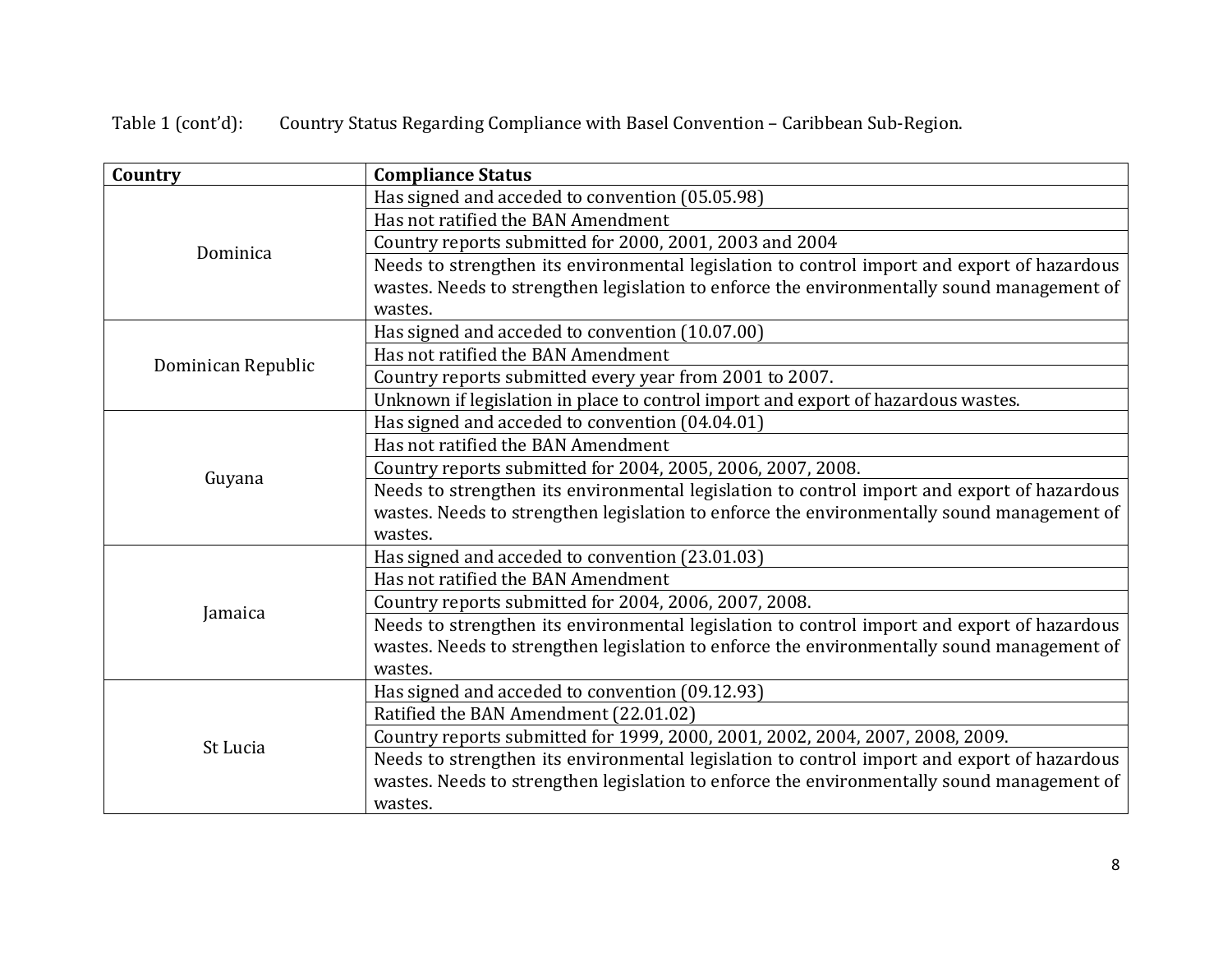Table 1 (cont'd): Country Status Regarding Compliance with Basel Convention – Caribbean Sub-Region.

| Country                       | <b>Compliance Status</b>                                                                    |  |
|-------------------------------|---------------------------------------------------------------------------------------------|--|
|                               | Has signed and acceded to convention (07.09.94)                                             |  |
|                               | Has not ratified the BAN Amendment                                                          |  |
| <b>St Kitts and Nevis</b>     | Country reports submitted for 2004.                                                         |  |
|                               | Needs to strengthen its environmental legislation to control import and export of hazardous |  |
|                               | wastes. Needs to strengthen legislation to enforce the environmentally sound management of  |  |
|                               | wastes.                                                                                     |  |
|                               | Has signed and acceded to convention (02.12.96)                                             |  |
|                               | Has not ratified the BAN Amendment                                                          |  |
| St Vincent and the Grenadines | Country reports submitted for 2001.                                                         |  |
|                               | Needs to strengthen its environmental legislation to control import and export of hazardous |  |
|                               | wastes. Needs to strengthen legislation to enforce the environmentally sound management of  |  |
|                               | wastes.                                                                                     |  |
|                               | Has signed and acceded to convention                                                        |  |
|                               | Has not ratified the BAN Amendment                                                          |  |
| Suriname                      | No country reports submitted as yet.                                                        |  |
|                               | Needs to strengthen its environmental legislation to control import and export of hazardous |  |
|                               | wastes. Needs to strengthen legislation to enforce the environmentally sound management of  |  |
|                               | wastes.                                                                                     |  |
|                               | Has signed and acceded to convention (18.02.94)                                             |  |
|                               | Ratified the BAN Amendment (12.01.00)                                                       |  |
|                               | Host Country for one of the Regional Centres of the Basel Convention (29.10.04)             |  |
| Trinidad and Tobago           | Country reports submitted for 2001, 2003, 2004, 2005, 2006, 2007                            |  |
|                               | Needs to strengthen its environmental legislation to control import and export of hazardous |  |
|                               | wastes. Needs to strengthen legislation to enforce the environmentally sound management of  |  |
|                               | wastes.                                                                                     |  |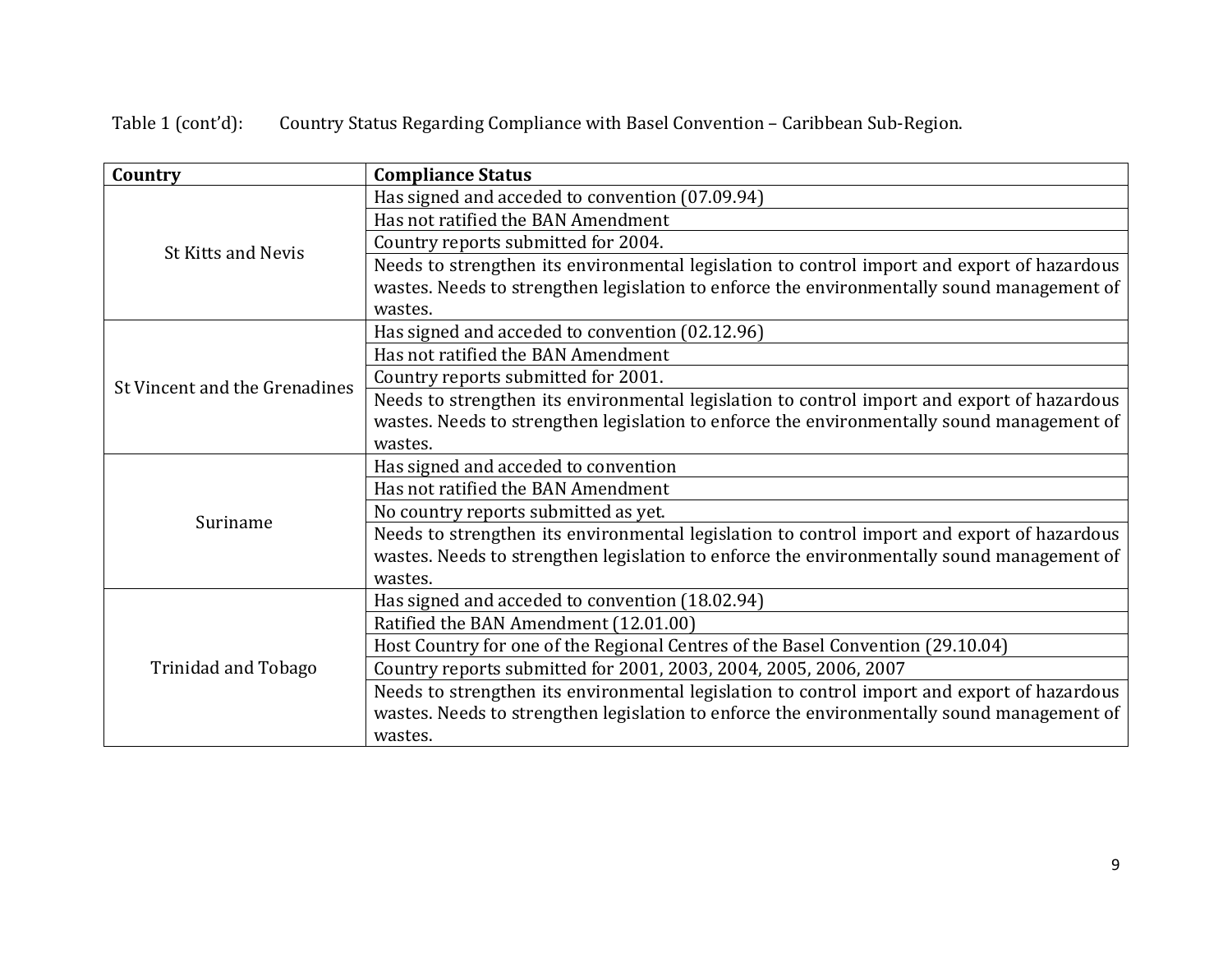#### **Table 2a. Assessment of Needs for Member Countries in the Caribbean Sub-Region – The Commonwealth of Bahamas**

| <b>Organizations</b><br><b>Consulted</b>                                                                    | <b>Areas of Responsibility Related to</b><br><b>UNEP Conventions/Protocols</b>                                                                                                                                                                                                                                                                                                                                                                                                                                                                                                                       | <b>Country Priority Areas for Biennium 2012/2015</b>                                                                                                                                                                                                                                                                                                                                                                                                                                                                                                                                                                                                                                                                                                                                                                                                                                                                                                                                                |
|-------------------------------------------------------------------------------------------------------------|------------------------------------------------------------------------------------------------------------------------------------------------------------------------------------------------------------------------------------------------------------------------------------------------------------------------------------------------------------------------------------------------------------------------------------------------------------------------------------------------------------------------------------------------------------------------------------------------------|-----------------------------------------------------------------------------------------------------------------------------------------------------------------------------------------------------------------------------------------------------------------------------------------------------------------------------------------------------------------------------------------------------------------------------------------------------------------------------------------------------------------------------------------------------------------------------------------------------------------------------------------------------------------------------------------------------------------------------------------------------------------------------------------------------------------------------------------------------------------------------------------------------------------------------------------------------------------------------------------------------|
| <b>Bahamas</b><br>Environment,<br>Science and<br>Technology<br>Commission.<br><b>Bahamas Waste</b>          | Focal Point, Competent Authority<br>BCRC-Caribbean<br>Steering<br>and<br>Committee member.<br>• Develops<br>policy,<br>legislation,<br>environmental<br>standards<br>for<br>protection and conservation.<br>Undertakes<br>monitoring<br>and<br>$\bullet$<br>enforcement<br>of environmental<br>regulations.<br>Private Sector Company providing<br>$\bullet$<br>management<br>services<br>waste<br>under contract to public, private<br>sector and civil society clients.<br>Developed its in-house bio diesel<br>$\bullet$<br>project and utilizes the bio-diesel<br>as an alternative fuel for its | <b>Training and Capacity Building in:</b><br>Preparation of national reports for multilateral environmental<br>$\bullet$<br>agreements which Bahamas is party to, including training in conducting<br>national inventories on various wastes/materials in the country.<br>Preparation of national implementation plans and action plans to comply<br>with MEA's which Bahamas is a party to.<br>Specialised training for Customs Officers at air and sea port to enable<br>$\bullet$<br>them to control the import and export of materials that may fall under the<br>Basel or Stockholm Convention. Montreal protocol and other UNEP/FAO<br><b>Chemical Wastes conventions.</b><br>Specialised training for environmental officers, inspectors and regulators<br>in all of the above.<br>Specialised training in legal and policy drafting, standards formulation<br>$\bullet$<br>and legislation enforcement for environmental policy makers,<br>environmental officers and legislation drafters. |
| Department of<br>Health Services,<br>Ministry of<br>Health.<br><b>Bahamas</b><br>Electricity<br>Corporation | trucking fleet.<br>• Responsible<br>for<br>managing<br>municipal waste collections and<br>operation of landfills.<br>Electricity generation.<br>$\bullet$<br>Used waste oils as an alternative<br>fuel<br>electricity<br>source<br>for<br>generation.                                                                                                                                                                                                                                                                                                                                                | Specialised training for landfill managers,<br>landfill<br>$\bullet$<br>operators,<br>environmental officers, environmental inspectors and regulators on of<br>Integrated Waste Management Programmes to stimulate waste<br>prevention or reduction at source, waste recovery, waste reuse, waste<br>recycling and environmentally sound final disposal.<br>Specialised training for private sector small business investors and civil<br>$\bullet$<br>society groups in business opportunities that can be created out of waste<br>segregation, recovery, pre-processing and recycling.<br><b>Technology Transfer in:</b>                                                                                                                                                                                                                                                                                                                                                                          |
|                                                                                                             |                                                                                                                                                                                                                                                                                                                                                                                                                                                                                                                                                                                                      | Waste lubricating oil management<br>$\bullet$<br>Waste vegetable oil management<br>E-Waste management                                                                                                                                                                                                                                                                                                                                                                                                                                                                                                                                                                                                                                                                                                                                                                                                                                                                                               |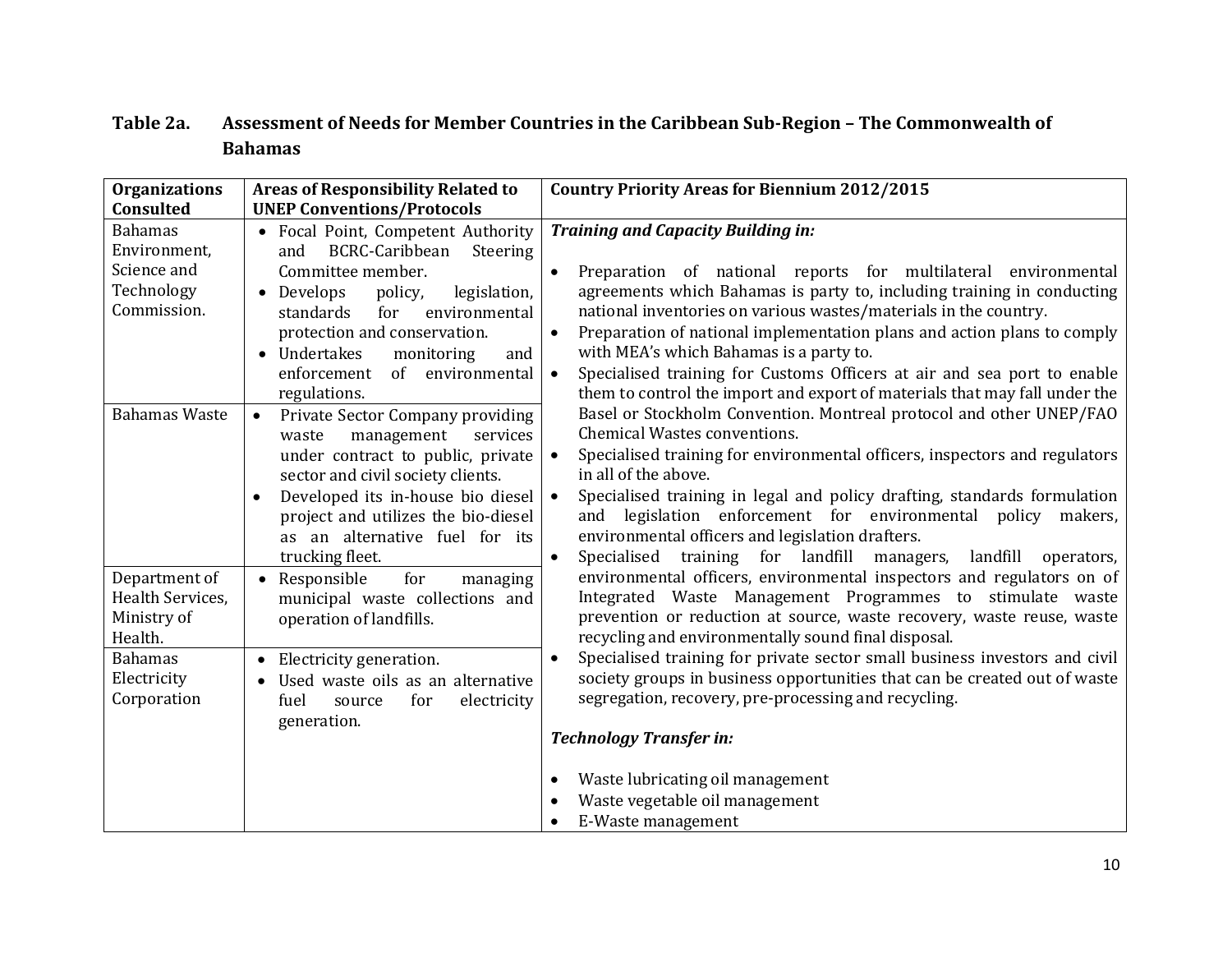|  | <b>Compliance Issues:</b>                                                                                                                                                                        |
|--|--------------------------------------------------------------------------------------------------------------------------------------------------------------------------------------------------|
|  | Need assistance to review current policy and legislation in relation to<br>compliance with MEAs and to develop new policies and legislation to<br>enable provisions of MEAs to function locally. |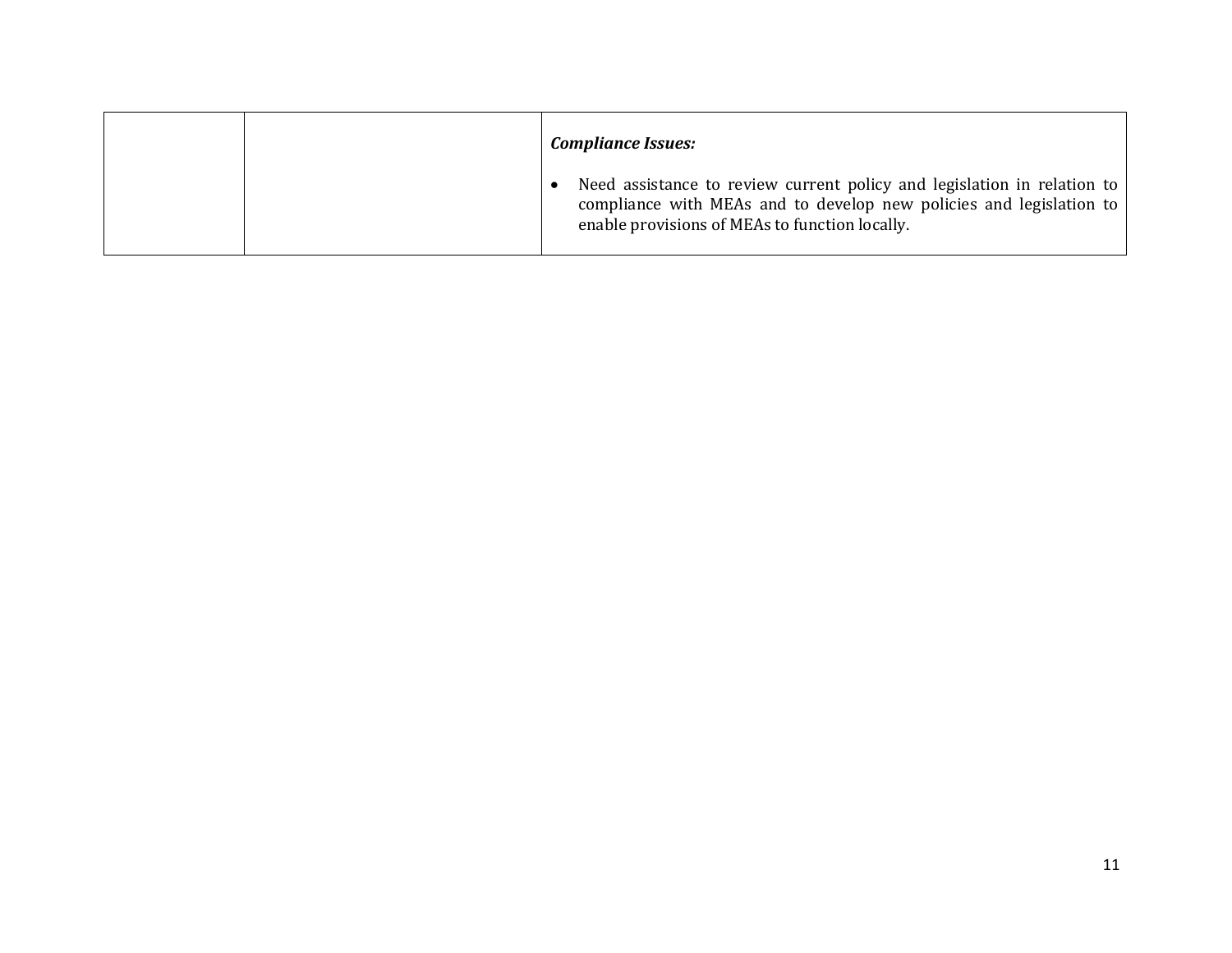| <b>Organizations</b><br>Consulted                                                                                                                                                                                                                         | <b>Areas of Responsibility Related to</b><br><b>UNEP Conventions/Protocols</b>                                                                                                                                                                                                                                                                                                                                                                                                                                                                                                                                                     | <b>Country Priority Areas for Biennium 2012/2015</b>                                                                                                                                                                                                                                                                                                                                                                                                                                                                                                                                                                                                                                                                                                                                                                                                                                                                                                                                                                                                                                                                                                                                                                                     |
|-----------------------------------------------------------------------------------------------------------------------------------------------------------------------------------------------------------------------------------------------------------|------------------------------------------------------------------------------------------------------------------------------------------------------------------------------------------------------------------------------------------------------------------------------------------------------------------------------------------------------------------------------------------------------------------------------------------------------------------------------------------------------------------------------------------------------------------------------------------------------------------------------------|------------------------------------------------------------------------------------------------------------------------------------------------------------------------------------------------------------------------------------------------------------------------------------------------------------------------------------------------------------------------------------------------------------------------------------------------------------------------------------------------------------------------------------------------------------------------------------------------------------------------------------------------------------------------------------------------------------------------------------------------------------------------------------------------------------------------------------------------------------------------------------------------------------------------------------------------------------------------------------------------------------------------------------------------------------------------------------------------------------------------------------------------------------------------------------------------------------------------------------------|
| Environmental<br>Protection<br>Division,<br>Ministry of<br>Environment,<br>Water<br>Resources and<br>Drainage<br>Solid Waste<br>Project Unit,<br>Ministry of<br>Environment,<br>Water<br>Resources and<br>Drainage<br>Sanitation<br>Services<br>Authority | • Focal Point, Competent Authority<br>BCRC-Caribbean<br>Steering<br>and<br>Committee member.<br>• Develops<br>policy,<br>legislation,<br>standards<br>environmental<br>for<br>protection and conservation.<br>• Undertakes<br>monitoring<br>and<br>$\sigma$ f<br>enforcement<br>environmental<br>regulations.<br>• Responsible for the modernisation<br>of the waste management sector in<br>Barbados, including the evaluation<br>and installation of appropriate<br>waste management infrastructure.<br>• Responsible for Municipal waste<br>collection services.<br>Manages the sanitary landfills in<br>$\bullet$<br>Barbados. | <b>Training and Capacity Building in:</b><br>$\bullet$<br>Will function as a resource in appropriate training programmes based on<br>in country capacity thus far.<br>Specialised training for Customs Officers at air and sea port to enable<br>them to control the import and export of materials that may fall under the<br>Basel or Stockholm Convention. Montreal protocol and other UNEP/FAO<br><b>Chemical Wastes conventions.</b><br>Specialised training in legal and policy drafting, standards formulation<br>$\bullet$<br>and legislation enforcement for environmental policy makers,<br>environmental officers and legislation drafters.<br>Specialised training for landfill<br>landfill<br>managers,<br>$\bullet$<br>operators,<br>environmental officers, environmental inspectors and regulators on of<br>Integrated Waste Management Programmes to stimulate waste<br>prevention or reduction at source, waste recovery, waste reuse, waste<br>recycling and environmentally sound final disposal.<br>Specialised training for private sector small business investors and civil<br>society groups in business opportunities that can be created out of waste<br>segregation, recovery, pre-processing and recycling. |
| B's Recycling                                                                                                                                                                                                                                             | Private<br>entrepreneur<br>$\bullet$<br>sector<br>the<br>involved<br>in<br>recovery,<br>segregation, pre-processing and<br>export of raw materials suitable<br>for recycling derived from waste<br>metals, plastics,<br>oils.<br>paper,<br>fibreboard,<br>aluminium,<br>glass,<br>tyres.                                                                                                                                                                                                                                                                                                                                           | <b>Technology Transfer in:</b><br>Waste lubricating oil management<br>$\bullet$<br>E-Waste management<br><b>Compliance Issues:</b><br>Need assistance to review current policy and legislation in relation to<br>$\bullet$<br>compliance with MEAs and to develop new policies and legislation to<br>enable provisions of MEAs to function locally.                                                                                                                                                                                                                                                                                                                                                                                                                                                                                                                                                                                                                                                                                                                                                                                                                                                                                      |

#### **Table 2b: Assessment of Needs for Member Countries in the Caribbean Sub-Region - Barbados**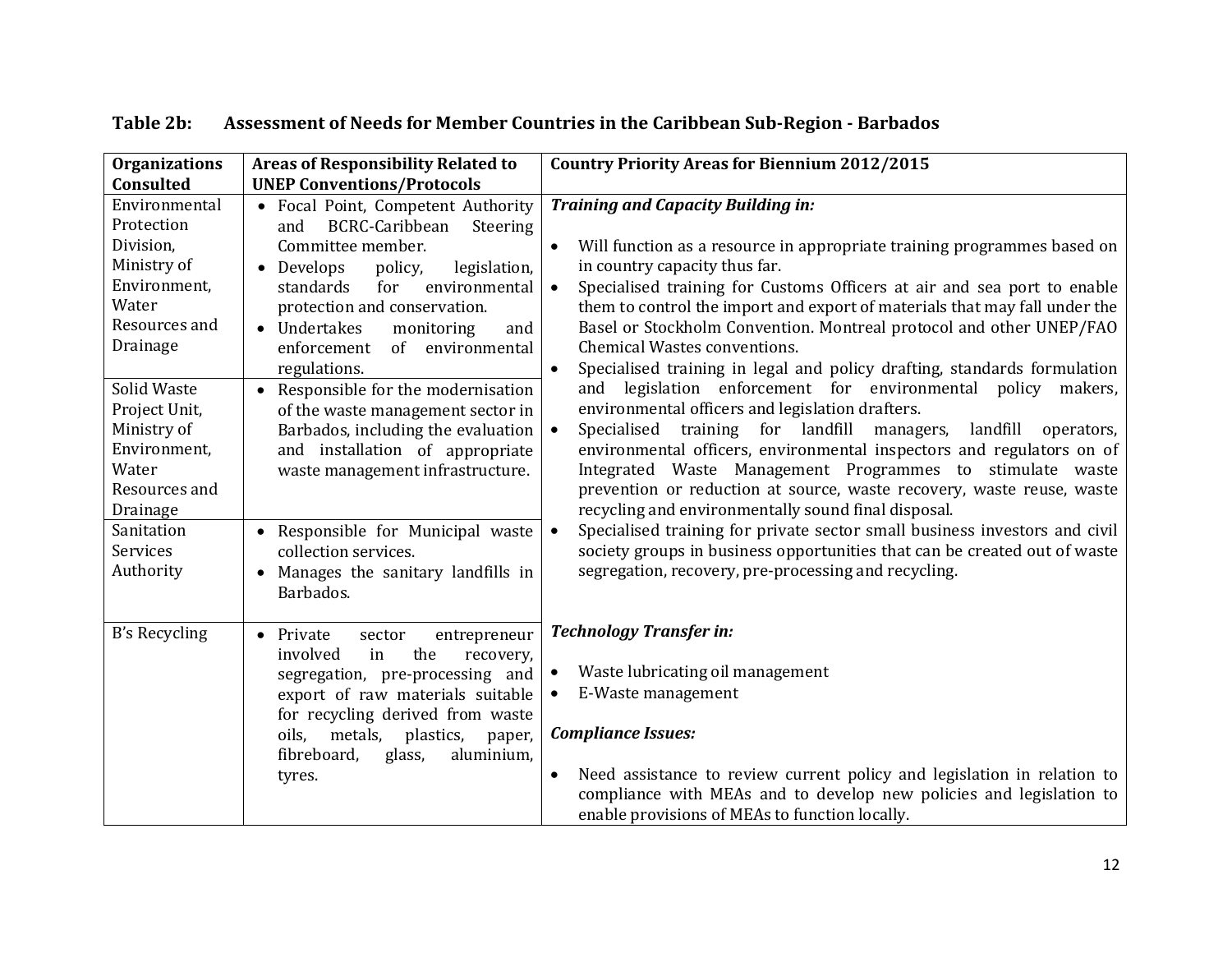| Sustainable      | Public/Private Sector partnership  <br>$\bullet$ |  |
|------------------|--------------------------------------------------|--|
| Barbados         | involved in the recovery<br>- of                 |  |
| Recycling Centre | recyclable wastes from<br>the                    |  |
| Inc.             | municipal waste stream disposed                  |  |
|                  | of at landfills.                                 |  |
|                  | Created to manage Barbados's                     |  |
|                  | waste diversion strategy.                        |  |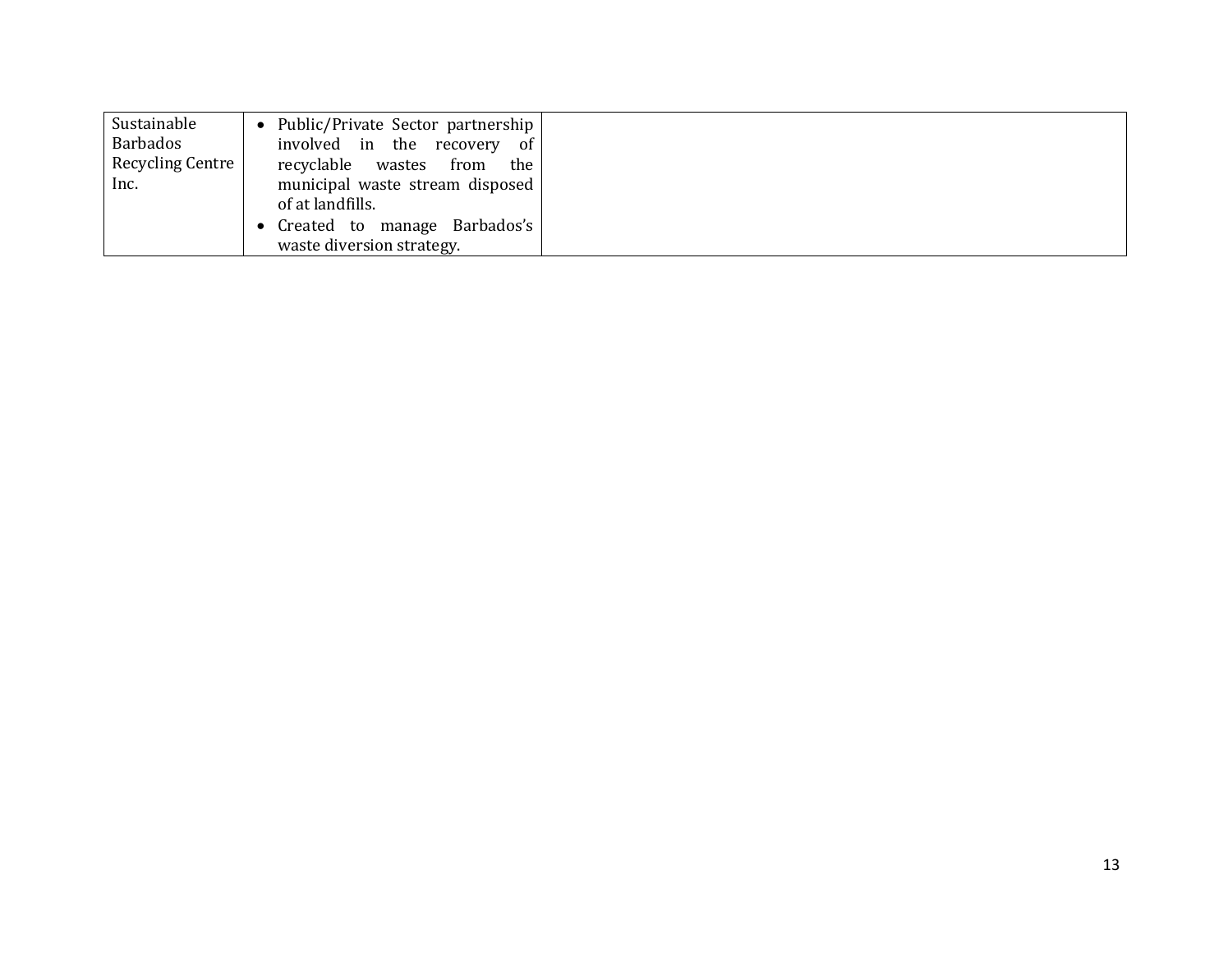| <b>Organizations</b><br>Consulted                        | <b>Areas of Responsibility Related to</b><br><b>UNEP Conventions/Protocols</b>                                                                                                                                                                                                                                                                                                                                                                                                                                                                                                                               | <b>Country Priority Areas for Biennium 2012/2015</b>                                                                                                                                                                                                                                                                                                                                                                                                                                                                                                                                                                                                                                                                                                                                                                                                                                                                                                                                                                                                                                                                                                                                                                                                                                                                                                                                                                                                                                        |
|----------------------------------------------------------|--------------------------------------------------------------------------------------------------------------------------------------------------------------------------------------------------------------------------------------------------------------------------------------------------------------------------------------------------------------------------------------------------------------------------------------------------------------------------------------------------------------------------------------------------------------------------------------------------------------|---------------------------------------------------------------------------------------------------------------------------------------------------------------------------------------------------------------------------------------------------------------------------------------------------------------------------------------------------------------------------------------------------------------------------------------------------------------------------------------------------------------------------------------------------------------------------------------------------------------------------------------------------------------------------------------------------------------------------------------------------------------------------------------------------------------------------------------------------------------------------------------------------------------------------------------------------------------------------------------------------------------------------------------------------------------------------------------------------------------------------------------------------------------------------------------------------------------------------------------------------------------------------------------------------------------------------------------------------------------------------------------------------------------------------------------------------------------------------------------------|
| Environmental<br>Protection<br>Agency                    | • Focal Point, Competent Authority<br><b>BCRC-Caribbean</b><br>Steering<br>and<br>Committee member.<br>• Develops<br>policy,<br>legislation,<br>environmental<br>standards<br>for<br>protection and conservation.<br>• Undertakes<br>monitoring<br>and<br>of environmental<br>enforcement<br>regulations.                                                                                                                                                                                                                                                                                                    | <b>Training and Capacity Building in:</b><br>Understanding the role of national focal point and competent authority<br>regarding the Basel convention.<br>Preparation of national reports for multilateral environmental<br>agreements which Guyana is party to, including training in conducting<br>national inventories on various wastes/materials in the country.<br>Preparation of national implementation plans and action plans to comply<br>with MEA's which Guyana is a party to.                                                                                                                                                                                                                                                                                                                                                                                                                                                                                                                                                                                                                                                                                                                                                                                                                                                                                                                                                                                                  |
| Institute of<br><b>Applied Science</b><br>and Technology | Conducts research in the applied<br>$\bullet$<br>sciences,<br>engineering<br>and<br>technology development,<br>Has developed research scale<br>$\bullet$<br>indigenous technologies for the<br>conversion of waste materials into<br>value added products such as,<br>biodiesel from vegetable oils;<br>biogas from<br>organic wastes;<br>plastic chips from PET, HDPE and<br>PE; building blocks from saw dust,<br>plastic and clay mixes; fuel<br>briquettes from rice husks, clay,<br>saw dust and bagasse mixes; road<br>aggregate<br>substitute<br>paving<br>material from used motor vehicle<br>tyres. | Specialised training for Customs Officers at air and sea port to enable<br>them to control the import and export of materials that may fall under the<br>Basel or Stockholm Convention. Montreal protocol and other UNEP/FAO<br><b>Chemical Wastes conventions.</b><br>Specialised training for environmental officers, inspectors and regulators<br>in all of the above.<br>Specialised training in legal and policy drafting, standards formulation<br>and legislation enforcement for environmental policy makers,<br>environmental officers and legislation drafters.<br>Specialised training for landfill managers, landfill operators,<br>$\bullet$<br>environmental officers, environmental inspectors and regulators on of<br>Integrated Waste Management Programmes to stimulate waste<br>prevention or reduction at source, waste recovery, waste reuse, waste<br>recycling and environmentally sound final disposal.<br>Specialised training for private sector small business investors and civil<br>$\bullet$<br>society groups in business opportunities that can be created out of waste<br>segregation, recovery, pre-processing and recycling.<br>Specialised training in air quality testing, water quality testing, data<br>collection and analysis from pollution caused by Hazardous Wastes<br>spilled during transportation.<br>Specialised training programme on Hazardous Material Management,<br>which will include: use of harmonized codes to describe hazardous |

#### **Table 2c: Assessment of Needs for Member Countries in the Caribbean Sub-Region – The Republic of Guyana**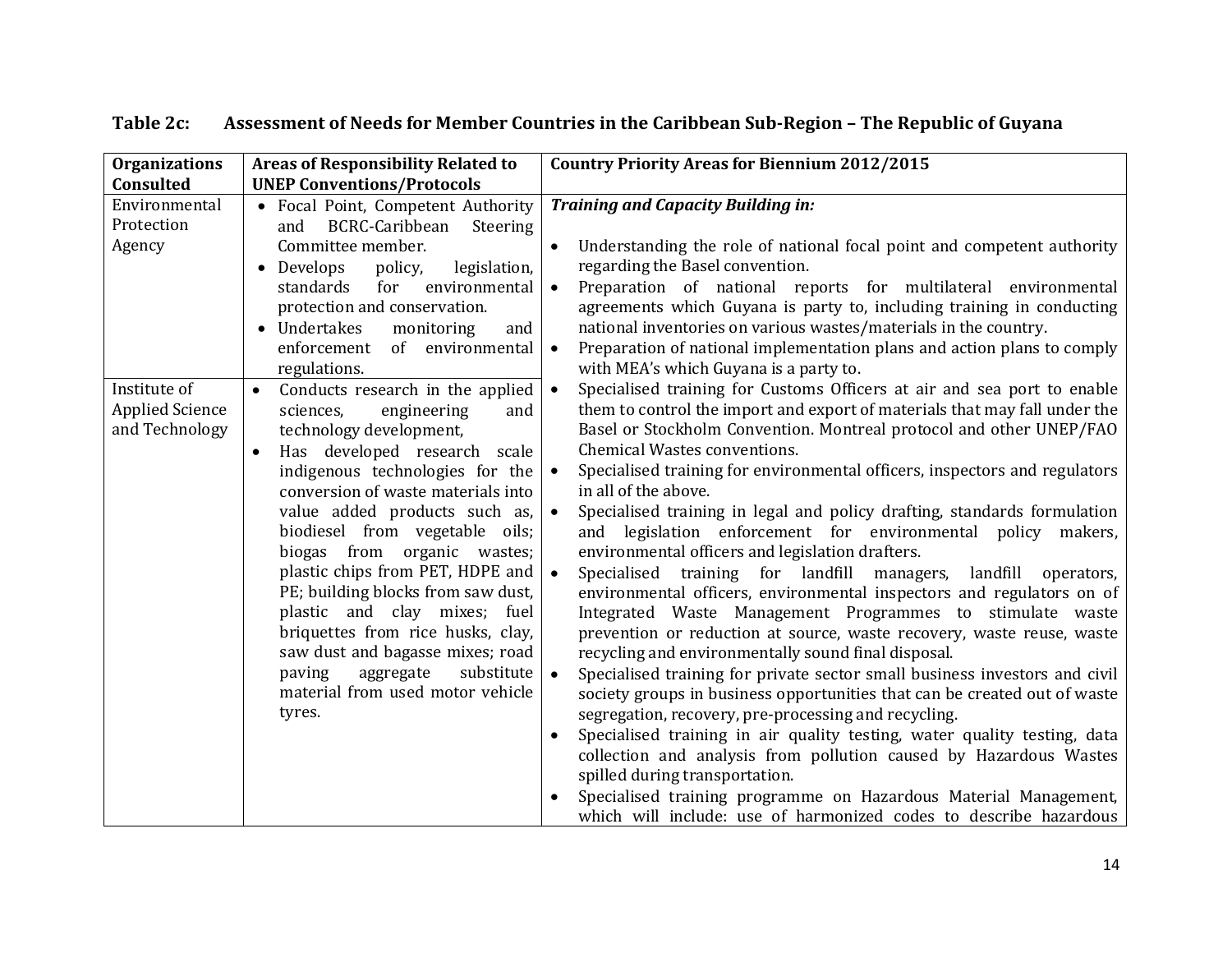| materials, identification of hazardous wastes, emergency response<br>methods for spills/accidents, hazardous ranking system, creation of<br>hazardous waste database and occupational health and safety training. |
|-------------------------------------------------------------------------------------------------------------------------------------------------------------------------------------------------------------------|
| <b>Technology Transfer in:</b>                                                                                                                                                                                    |
| Waste lubricating oil management<br>Waste vegetable oil management<br>E-Waste management                                                                                                                          |
| <b>Compliance Issues:</b>                                                                                                                                                                                         |
| Need assistance to review current policy and legislation in relation to<br>compliance with MEAs and to develop new policies and legislation to<br>enable provisions of MEAs to function locally.                  |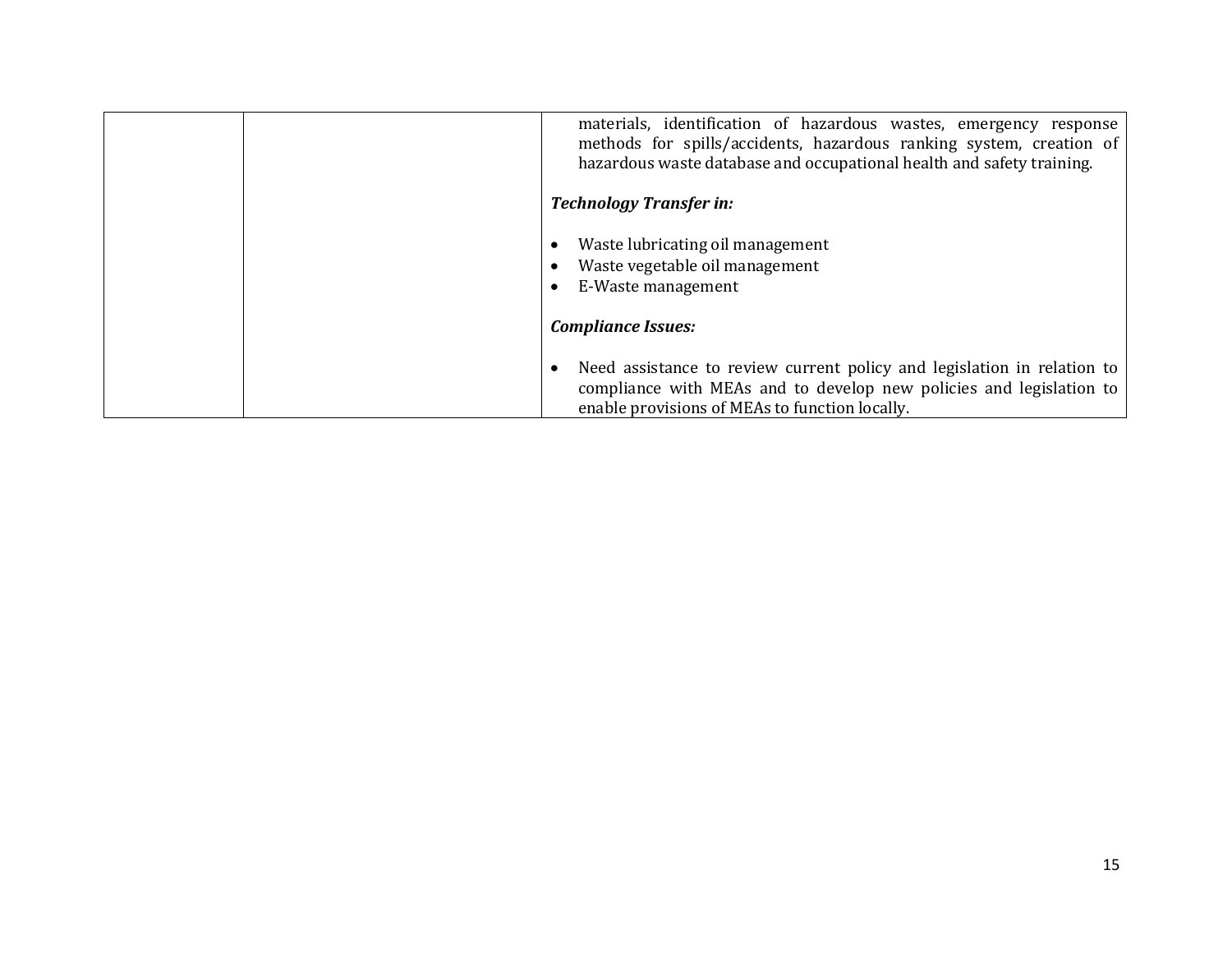| <b>Organizations</b><br>Consulted                                                                                        | <b>Areas of Responsibility Related to</b><br><b>UNEP Conventions/Protocols</b>                                                                                                                                                                                                                                                                                   | <b>Country Priority Areas for Biennium 2012/2015</b>                                                                                                                                                                                                                                                                                                                                                                                                                                                                                                                                                                                                                                                                                               |
|--------------------------------------------------------------------------------------------------------------------------|------------------------------------------------------------------------------------------------------------------------------------------------------------------------------------------------------------------------------------------------------------------------------------------------------------------------------------------------------------------|----------------------------------------------------------------------------------------------------------------------------------------------------------------------------------------------------------------------------------------------------------------------------------------------------------------------------------------------------------------------------------------------------------------------------------------------------------------------------------------------------------------------------------------------------------------------------------------------------------------------------------------------------------------------------------------------------------------------------------------------------|
| Ministry of<br>Water, Land,<br>Environment<br>and Climate<br>Change<br>National<br>Environmental<br>Protection<br>Agency | • Focal Point and BCRC-Caribbean<br>Steering Committee member.<br>• Develops national policy<br>for<br>environmental<br>protection<br>and<br>conservation.<br>for<br>Authority<br>• Competent<br>Multilateral<br>environmental<br>agreements dealing with waste<br>and chemicals.<br>• Develops legislation, standards for<br>environmental<br>protection<br>and | <b>Training and Capacity Building in:</b><br>Preparation of national reports for multilateral environmental<br>$\bullet$<br>agreements which Jamaica is party to, including training in conducting<br>national inventories on various wastes/materials in the country.<br>Preparation of national implementation plans and action plans to comply<br>$\bullet$<br>with MEA's which Jamaica is a party to.<br>Specialised training for Customs Officers at air and sea port to enable<br>them to control the import and export of materials that may fall under the<br>Basel or Stockholm Convention. Montreal protocol and other UNEP/FAO<br>Chemical Wastes conventions.                                                                          |
| Environmental<br>Health Unit,<br>Ministry of<br>Health                                                                   | conservation.<br>Undertakes<br>and<br>monitoring<br>of<br>environmental<br>enforcement<br>regulations.<br>Responsible<br>for<br>managing<br>$\bullet$<br>collection<br>municipal<br>waste<br>services.<br>Responsible for managing sanitary<br>$\bullet$<br>landfills.<br>Responsible<br>for public health<br>education.                                         | Specialised training for environmental officers, inspectors and regulators<br>$\bullet$<br>in all of the above.<br>Specialised training in legal and policy drafting, standards formulation<br>and legislation enforcement for environmental policy<br>makers,<br>environmental officers and legislation drafters.<br>Specialised training for landfill<br>landfill<br>managers,<br>operators,<br>environmental officers, environmental inspectors and regulators on of<br>Integrated Waste Management Programmes to stimulate waste<br>prevention or reduction at source, waste recovery, waste reuse, waste<br>recycling and environmentally sound final disposal.<br>Specialised training for private sector small business investors and civil |
| Pesticides<br>Control<br>Authority                                                                                       | Responsible<br>for<br>implementing<br>$\bullet$<br>chemicals<br>management<br>for<br>persistent<br>programmes<br>pollutants,<br>obsolete<br>organic<br>pesticides, chemical wastes.<br>Approves chemicals for import<br>and use in agriculture and pest<br>control.<br>$\bullet$                                                                                 | society groups in business opportunities that can be created out of waste<br>segregation, recovery, pre-processing and recycling.<br><b>Technology Transfer in:</b><br>Waste lubricating oil management<br>Waste vegetable oil management<br>E-Waste management                                                                                                                                                                                                                                                                                                                                                                                                                                                                                    |

**Table 2d: Assessment of Needs for Member Countries in the Caribbean Sub-Region - Jamaica**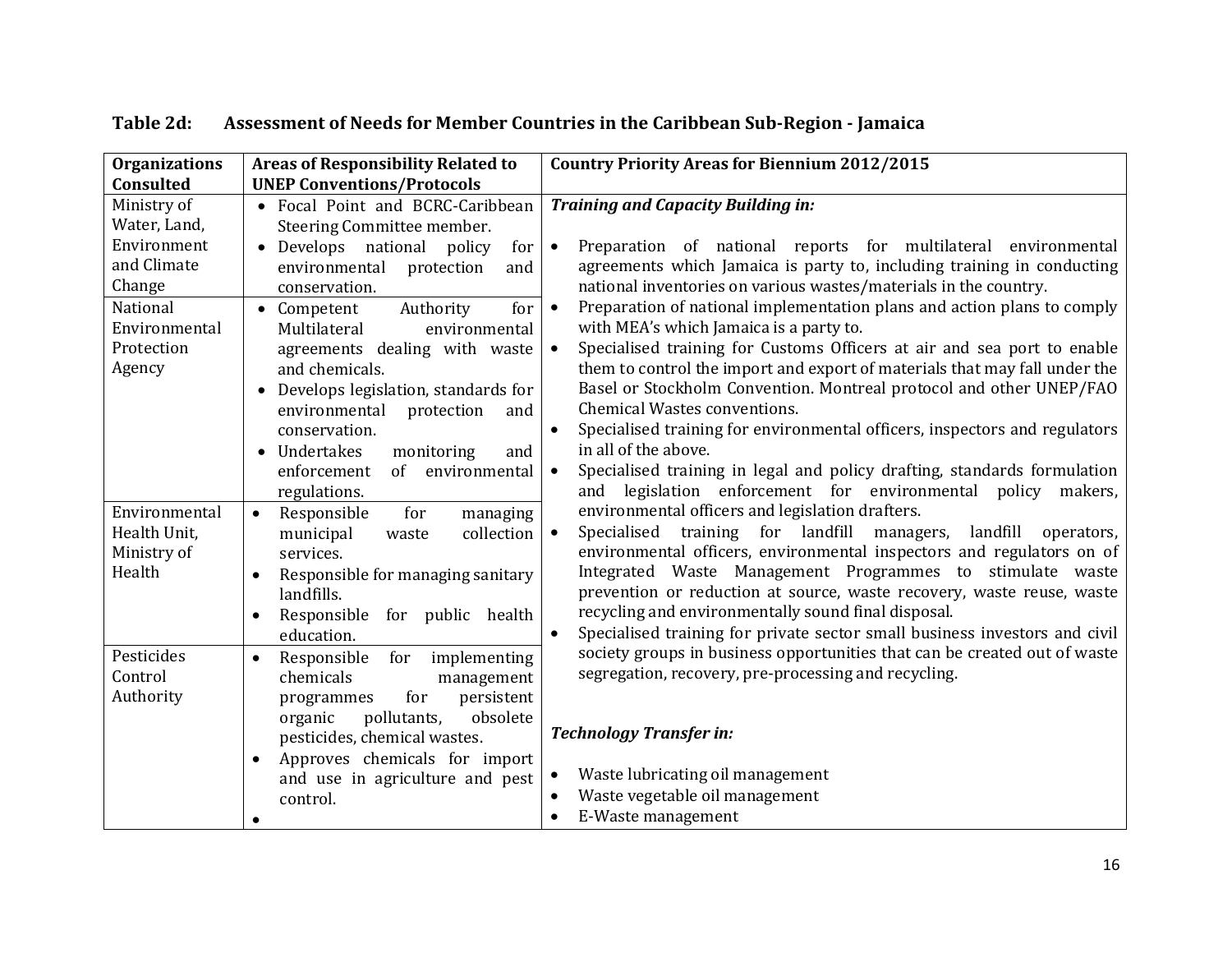| Island Cycle | Private<br>Sector<br>Company                             | Implementation of National quick start programmes for Hg, E-waste, and   |  |  |  |  |
|--------------|----------------------------------------------------------|--------------------------------------------------------------------------|--|--|--|--|
|              | interested in investing in waste                         | Asbestos.                                                                |  |  |  |  |
|              | recycling business opportunities                         |                                                                          |  |  |  |  |
|              | for paper, glass, fibre board, <b>Compliance Issues:</b> |                                                                          |  |  |  |  |
|              | plastics.                                                |                                                                          |  |  |  |  |
| Kevon        | Civil society group interested in                        | Need assistance to review current policy and legislation in relation to  |  |  |  |  |
| Community    | business<br>developing<br>small                          | compliance with MEAs and to develop new policies and legislation to      |  |  |  |  |
| Development  | opportunities for low income                             | enable provisions of MEAs to function locally.                           |  |  |  |  |
| Institute    | communities in e-waste collection,                       | Need assistance to review existing customs legislation with a view to    |  |  |  |  |
|              | refurbishment and dismantling                            | upgrading legislation to align the World Customs Organizations           |  |  |  |  |
|              | off-island<br>disposal<br>and<br>of                      | Harmonized Commodity Description and Coding Systems with Basel and       |  |  |  |  |
|              | component wastes.                                        | other conventions and protocols codes for specific categories of wastes. |  |  |  |  |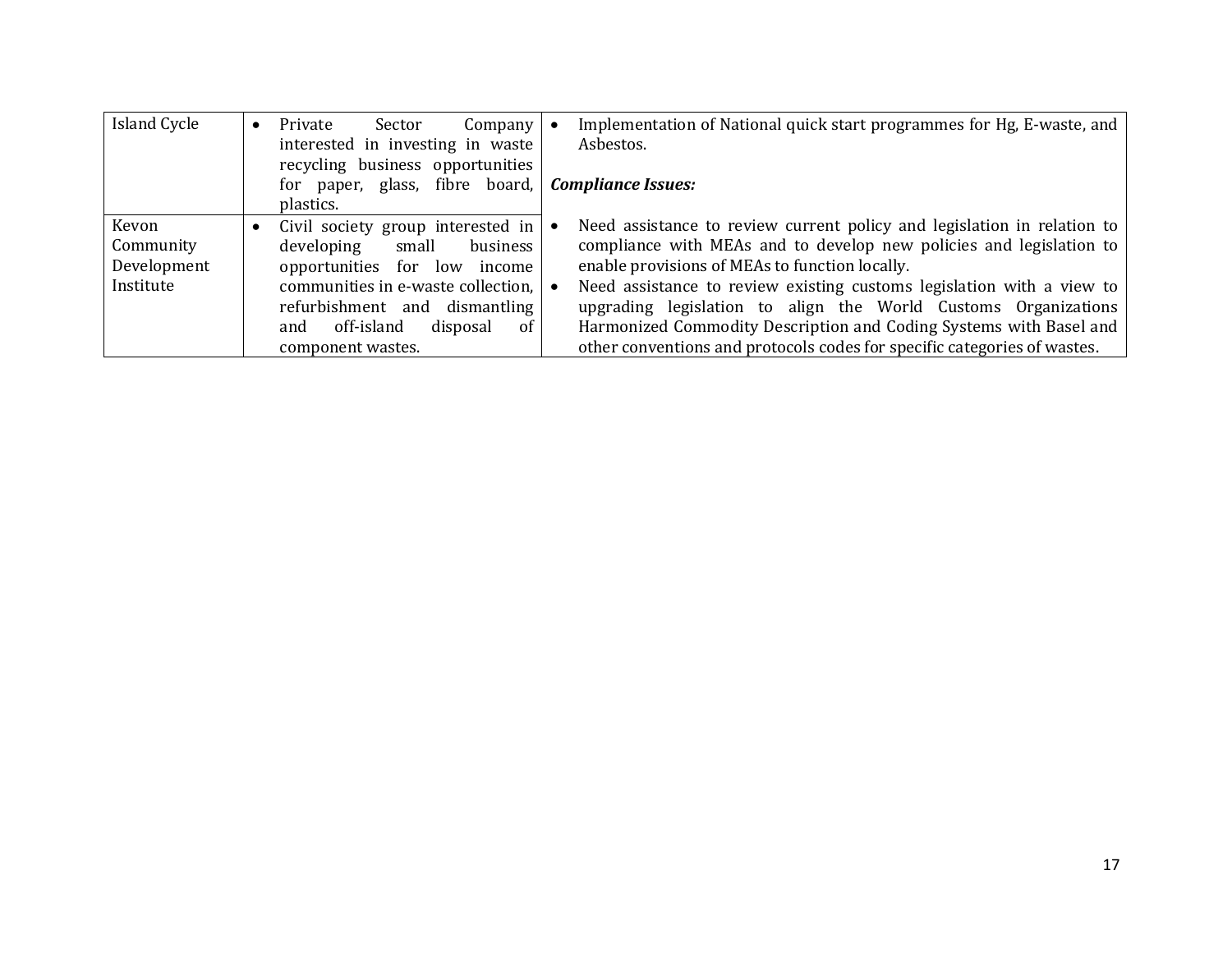| <b>Organizations</b><br>Consulted                                                                                                                                                                                                                      | <b>Areas of Responsibility Related to</b><br><b>UNEP Conventions/Protocols</b>                                                                                                                                                                                                                                                                                                                                                                                                                                                                                                                                                                                                                    | <b>Country Priority Areas for Biennium 2012/2015</b>                                                                                                                                                                                                                                                                                                                                                                                                                                                                                                                                                                                                                                                                                                                                                                                                                                                                                                                                                                                                                                                                                                                                                                                                                                                                                                                                                                                                                                                                                                                                                                                                                                                       |  |  |  |  |
|--------------------------------------------------------------------------------------------------------------------------------------------------------------------------------------------------------------------------------------------------------|---------------------------------------------------------------------------------------------------------------------------------------------------------------------------------------------------------------------------------------------------------------------------------------------------------------------------------------------------------------------------------------------------------------------------------------------------------------------------------------------------------------------------------------------------------------------------------------------------------------------------------------------------------------------------------------------------|------------------------------------------------------------------------------------------------------------------------------------------------------------------------------------------------------------------------------------------------------------------------------------------------------------------------------------------------------------------------------------------------------------------------------------------------------------------------------------------------------------------------------------------------------------------------------------------------------------------------------------------------------------------------------------------------------------------------------------------------------------------------------------------------------------------------------------------------------------------------------------------------------------------------------------------------------------------------------------------------------------------------------------------------------------------------------------------------------------------------------------------------------------------------------------------------------------------------------------------------------------------------------------------------------------------------------------------------------------------------------------------------------------------------------------------------------------------------------------------------------------------------------------------------------------------------------------------------------------------------------------------------------------------------------------------------------------|--|--|--|--|
| Ministry of<br>Public Affairs,<br>Sustainable<br>Development,<br>Energy, Science<br>and Technology.<br>St Lucia Solid<br>Waste<br>Management<br>Authority<br>Pesticides and<br><b>Toxic Chemicals</b><br>Control Board,<br>Ministry of<br>Agriculture. | • Focal Point and BCRC-Caribbean<br>Steering Committee member.<br>• Develops national policy<br>for<br>environmental<br>protection<br>and<br>conservation.<br>• Competent Authority for Basel<br>Convention.<br>• Responsible<br>for<br>managing<br>municipal<br>collection  <br>waste<br>services in St Lucia.<br>Responsible for the management<br>$\bullet$<br>and operation of sanitary landfill.<br>Responsible<br>for<br>implementing<br>$\bullet$<br>chemicals<br>management<br>for<br>$persistent \,   \, \bullet \,$<br>programmes<br>organic<br>pollutants,<br>obsolete<br>pesticides, chemical wastes.<br>Approves chemicals for import<br>and use in agriculture and pest<br>control. | <b>Training and Capacity Building in:</b><br>Understanding the role of national focal point and competent authority<br>$\bullet$<br>regarding the Basel convention.<br>Preparation of national reports for multilateral environmental<br>$\bullet$<br>agreements which St Lucia is party to, including training in conducting<br>national inventories on various wastes/materials in the country.<br>Preparation of national implementation plans and action plans to comply<br>with MEA's which St Lucia is a party to.<br>Specialised training for Customs Officers at air and sea port to enable<br>$\bullet$<br>them to control the import and export of materials that may fall under the<br>Basel or Stockholm Convention. Montreal protocol and other UNEP/FAO<br><b>Chemical Wastes conventions.</b><br>Specialised training in legal and policy drafting, standards formulation<br>$\bullet$<br>and legislation enforcement for environmental policy makers,<br>environmental officers and legislation drafters.<br>training for landfill<br>landfill<br>Specialised<br>managers,<br>operators,<br>environmental officers, environmental inspectors and regulators on of<br>Integrated Waste Management Programmes to stimulate waste<br>prevention or reduction at source, waste recovery, waste reuse, waste<br>recycling and environmentally sound final disposal.<br>Specialised training for private sector small business investors and civil<br>$\bullet$<br>society groups in business opportunities that can be created out of waste<br>segregation, recovery, pre-processing and recycling.<br><b>Technology Transfer in:</b><br>Waste lubricating oil management<br>E-Waste management |  |  |  |  |
|                                                                                                                                                                                                                                                        |                                                                                                                                                                                                                                                                                                                                                                                                                                                                                                                                                                                                                                                                                                   |                                                                                                                                                                                                                                                                                                                                                                                                                                                                                                                                                                                                                                                                                                                                                                                                                                                                                                                                                                                                                                                                                                                                                                                                                                                                                                                                                                                                                                                                                                                                                                                                                                                                                                            |  |  |  |  |

**Table 2e: Assessment of Needs for Member Countries in the Caribbean Sub-Region – St Lucia**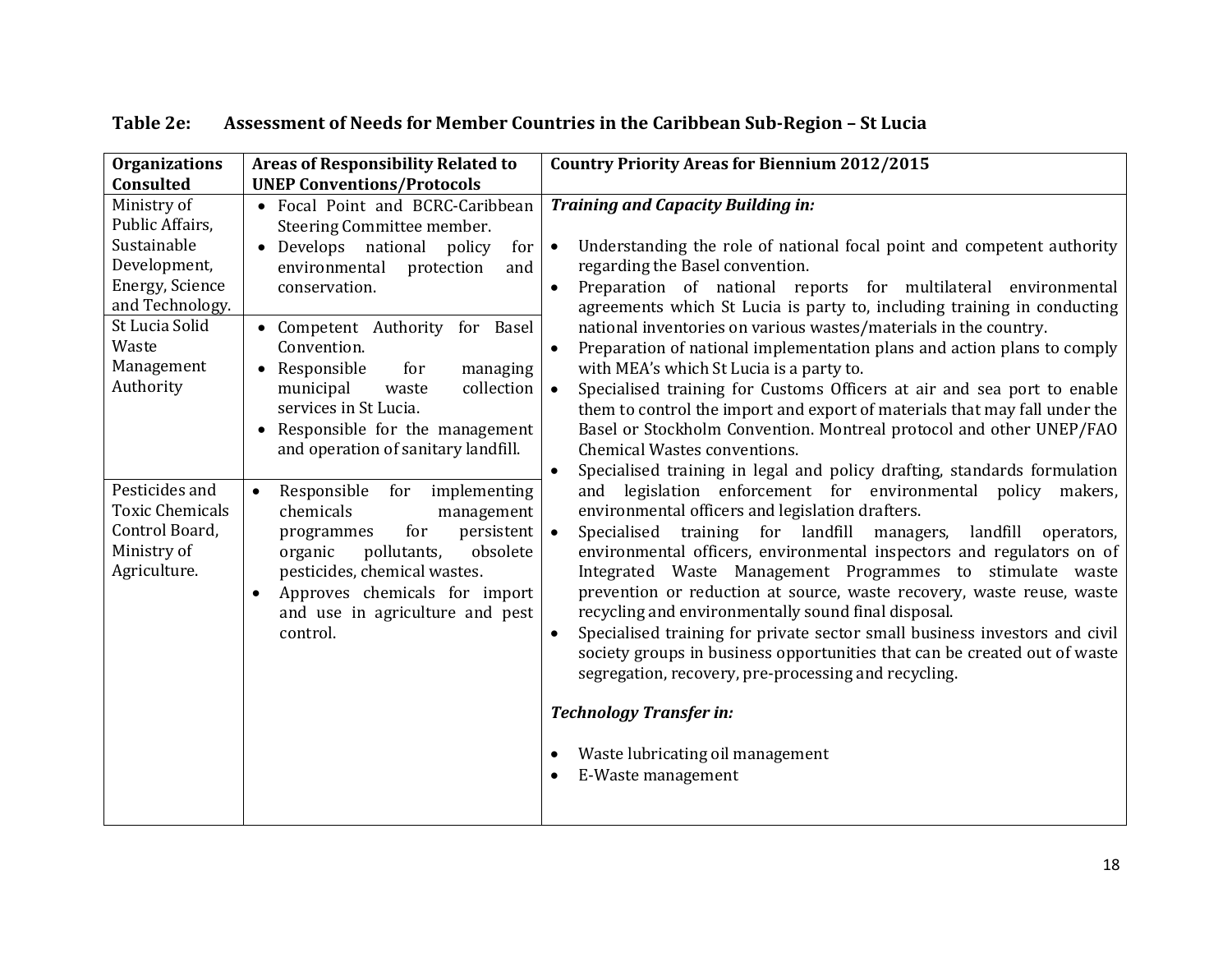|  | <b>Compliance Issues:</b>                                                                                                                                                                        |
|--|--------------------------------------------------------------------------------------------------------------------------------------------------------------------------------------------------|
|  | Need assistance to review current policy and legislation in relation to<br>compliance with MEAs and to develop new policies and legislation to<br>enable provisions of MEAs to function locally. |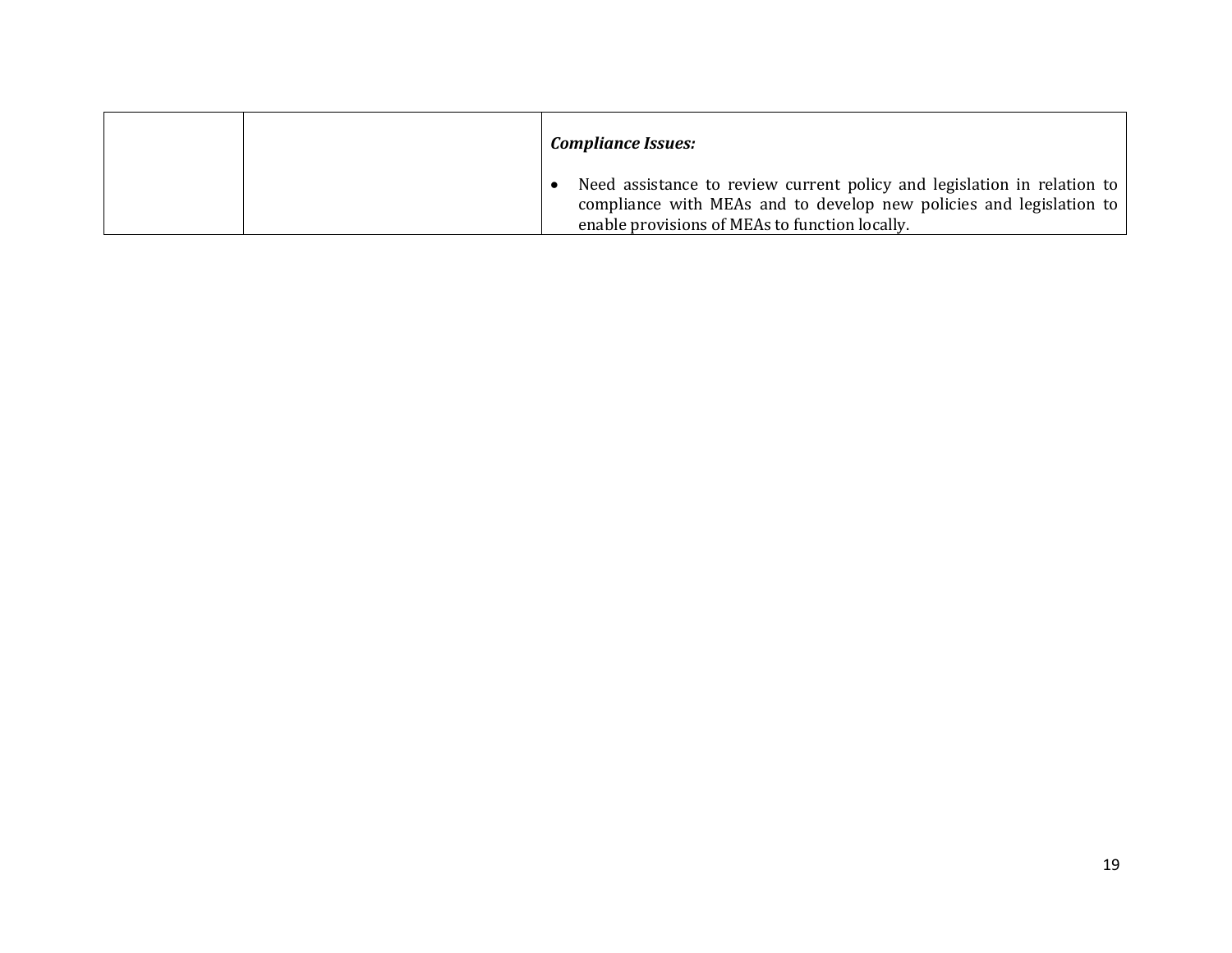| <b>Organizations</b><br>Consulted                                                                                                                                                     | <b>Areas of Responsibility Related to</b><br><b>UNEP Conventions/Protocols</b>                                                                                                                                                                                                                                                                          | <b>Country Priority Areas for Biennium 2012/2015</b>                                                                                                                                                                                                                                                                                                                                                                                                                                                                                                                                                                                                                                                                                                                                                                                                                                                                                  |
|---------------------------------------------------------------------------------------------------------------------------------------------------------------------------------------|---------------------------------------------------------------------------------------------------------------------------------------------------------------------------------------------------------------------------------------------------------------------------------------------------------------------------------------------------------|---------------------------------------------------------------------------------------------------------------------------------------------------------------------------------------------------------------------------------------------------------------------------------------------------------------------------------------------------------------------------------------------------------------------------------------------------------------------------------------------------------------------------------------------------------------------------------------------------------------------------------------------------------------------------------------------------------------------------------------------------------------------------------------------------------------------------------------------------------------------------------------------------------------------------------------|
| <b>Public Health</b><br>Department,<br>Ministry of<br>Health, Wellness<br>and the<br>Environment<br>National Ozone<br>Unit, Ministry of<br>Health, Wellness<br>and the<br>Environment | • Focal Point, Competent Authority<br>and BCRC-Caribbean Steering<br>Committee member.<br>Develops policy, legislation,<br>standards for environmental<br>health.<br>• Responsible for municipal waste<br>collection and management of<br>sanitary landfills.<br>Undertakes monitoring and<br>$\bullet$<br>enforcement of public health<br>regulations. | <b>Training and Capacity Building in:</b><br>Understanding the role of national focal point and competent authority<br>regarding the Basel convention.<br>Preparation of national reports for multilateral environmental<br>agreements which St Vincent and the Grenadines is party to, including<br>training in conducting national inventories on various wastes/materials<br>in the country.<br>Preparation of national implementation plans and action plans to comply<br>$\bullet$<br>with MEA's which St Vincent and the Grenadines is a party to.<br>Specialised training for Customs Officers at air and sea port to enable<br>$\bullet$<br>them to control the import and export of materials that may fall under the<br>Basel or Stockholm Convention. Montreal protocol and other UNEP/FAO<br><b>Chemical Wastes conventions.</b><br>Specialised training in legal and policy drafting, standards formulation<br>$\bullet$ |
|                                                                                                                                                                                       | Focal Point for Montreal Protocol.<br>$\bullet$<br>Develops National Action Plans for<br>$\bullet$<br>compliance with Montreal<br>Protocol.                                                                                                                                                                                                             | and legislation enforcement for environmental policy makers,<br>environmental officers and legislation drafters.<br>training for landfill<br>Specialised<br>landfill<br>managers,<br>operators,<br>$\bullet$<br>environmental officers, environmental inspectors and regulators on of                                                                                                                                                                                                                                                                                                                                                                                                                                                                                                                                                                                                                                                 |
| Environmental<br>Management<br>Department,<br>Ministry of<br>Health, Wellness<br>and the<br>Environment                                                                               | • Focal Point for Stockholm<br>Convention.<br>Develops policy, legislation,<br>$\bullet$<br>standards for environmental<br>protection and conservation.<br>Responsible for developing action<br>plans for management of all<br>chemical wastes programmes<br>including disposal of obsolete<br>pesticides, mercury matters, and                         | Integrated Waste Management Programmes to stimulate waste<br>prevention or reduction at source, waste recovery, waste reuse, waste<br>recycling and environmentally sound final disposal.<br>Specialised training for private sector small business investors and civil<br>$\bullet$<br>society groups in business opportunities that can be created out of waste<br>segregation, recovery, pre-processing and recycling.<br><b>Technology Transfer in:</b><br>Waste lubricating oil management<br>Waste vegetable oil management<br>E-Waste management<br>$\bullet$                                                                                                                                                                                                                                                                                                                                                                  |

#### **Table 2f: Assessment of Needs for Member Countries in the Caribbean Sub-Region – St Vincent and the Grenadines**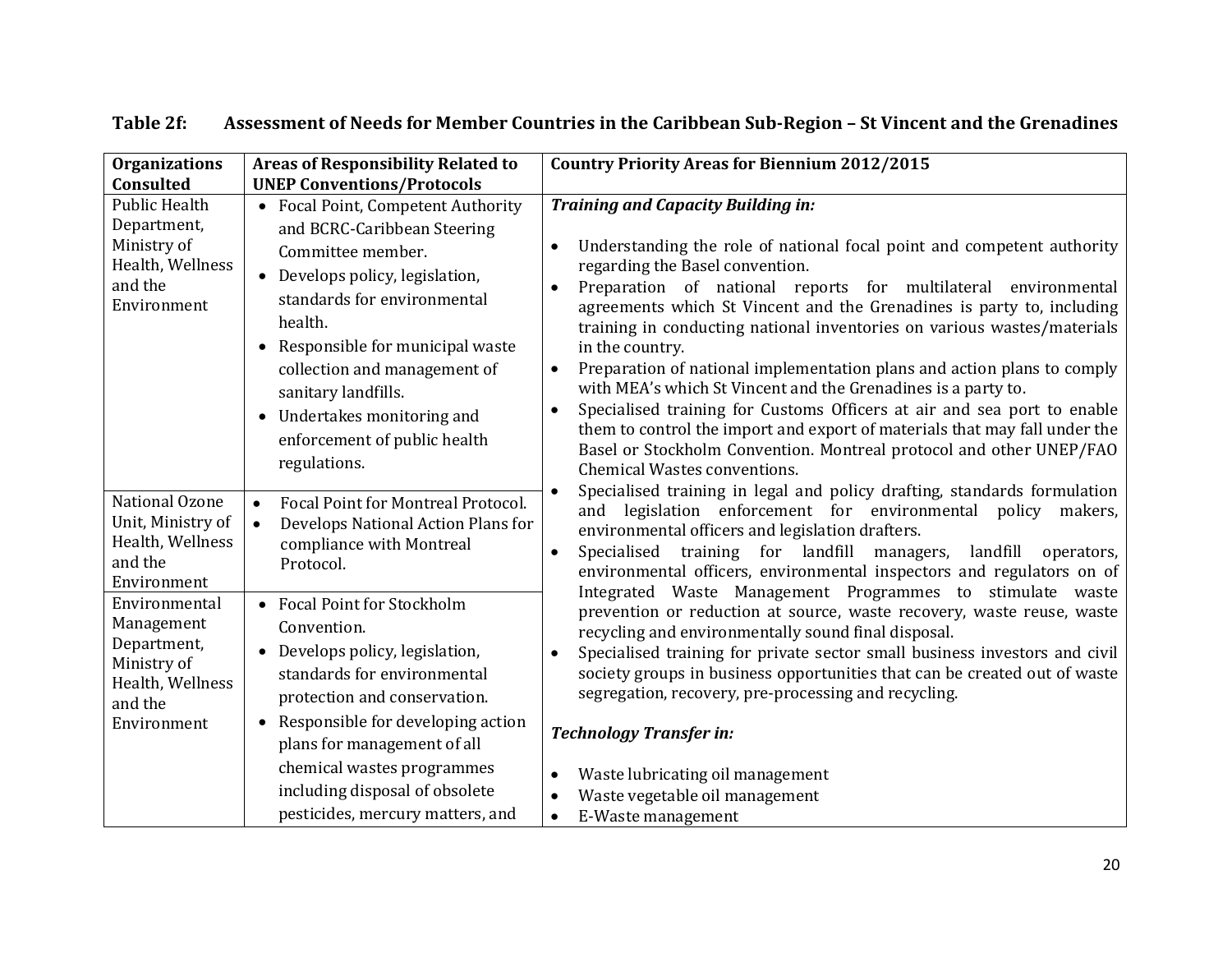| persistent organic pollutants. | <b>Compliance Issues:</b>                                                                                                                                                                        |
|--------------------------------|--------------------------------------------------------------------------------------------------------------------------------------------------------------------------------------------------|
|                                | Need assistance to review current policy and legislation in relation to<br>compliance with MEAs and to develop new policies and legislation to<br>enable provisions of MEAs to function locally. |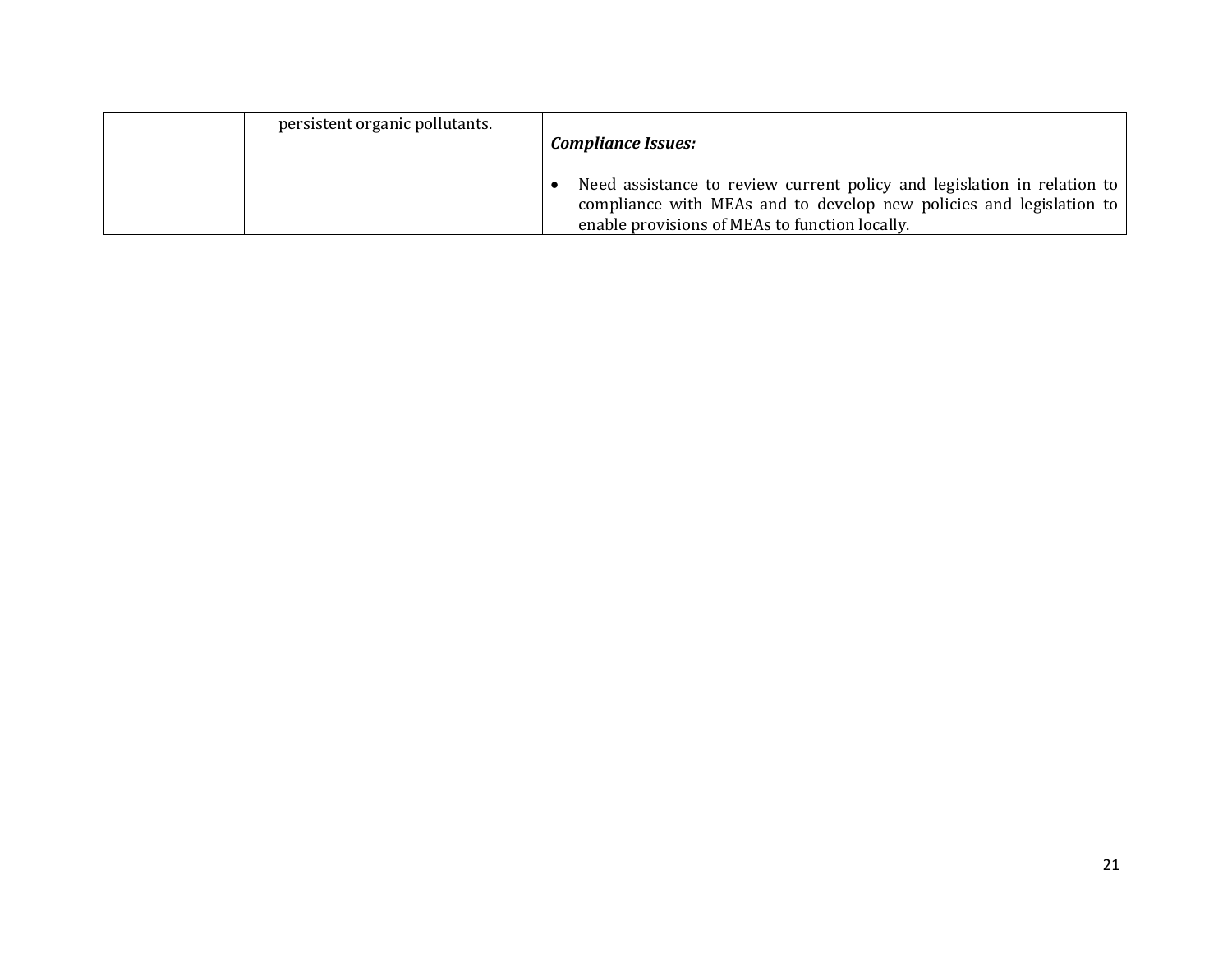#### **Table 2g: Assessment of Needs for Member Countries in the Caribbean Sub-Region – Republic of Trinidad and Tobago**

| <b>Organizations</b>                                                                                              | <b>Areas of Responsibility Related to</b>                                                                                                                                                                                                                                                                                                       | <b>Country Priority Areas for Biennium 2012/2015</b>                                                                                                                                                                                                                                                                                                                                                                                                                                                                                                               |  |  |  |  |
|-------------------------------------------------------------------------------------------------------------------|-------------------------------------------------------------------------------------------------------------------------------------------------------------------------------------------------------------------------------------------------------------------------------------------------------------------------------------------------|--------------------------------------------------------------------------------------------------------------------------------------------------------------------------------------------------------------------------------------------------------------------------------------------------------------------------------------------------------------------------------------------------------------------------------------------------------------------------------------------------------------------------------------------------------------------|--|--|--|--|
| <b>Consulted</b>                                                                                                  | <b>UNEP Conventions/Protocols</b>                                                                                                                                                                                                                                                                                                               |                                                                                                                                                                                                                                                                                                                                                                                                                                                                                                                                                                    |  |  |  |  |
| Multilateral<br>Environmental<br>Agreements<br>Unit, Ministry of<br>the Environment<br>and<br>Water<br>Resources. | Focal Point and BCRC-Caribbean<br>$\bullet$<br>Steering Committee member.<br>Develops national policy for<br>$\bullet$<br>environmental protection and<br>conservation.<br>Develops action plans for<br>$\bullet$<br>compliance and reporting on all<br>multilateral environmental<br>agreements which Trinidad and<br>Tobago has signed on to. | <b>Training and Capacity Building in:</b><br>Preparation of national reports for multilateral environmental<br>$\bullet$<br>agreements which Trinidad and Tobago is party to, including training in<br>conducting national inventories on various wastes/materials in the<br>country.<br>Specialised training for Customs Officers at air and sea port to enable<br>$\bullet$<br>them to control the import and export of materials that may fall under the<br>Basel or Stockholm Convention. Montreal protocol and other UNEP/FAO<br>Chemical Wastes conventions. |  |  |  |  |
|                                                                                                                   | Acts as the country's delegate at<br>all international MEA conferences<br>and meetings.                                                                                                                                                                                                                                                         | Specialised training in legal and policy drafting, standards formulation<br>$\bullet$<br>and legislation enforcement for environmental policy makers,<br>environmental officers and legislation drafters.                                                                                                                                                                                                                                                                                                                                                          |  |  |  |  |
| Trinidad<br>and<br>Tobago<br>Chamber<br>of<br>Industry<br>and<br>Commerce                                         | $\bullet$<br>Acts<br>as<br>advocate<br>and<br>an<br>the<br>interests<br>of<br>represents<br>businesses in the commercial,<br>services and small to medium<br>enterprises sectors.<br>Facilitates training, seminars and<br>workshops for members.                                                                                               | Specialised training for landfill<br>landfill operators,<br>managers,<br>$\bullet$<br>environmental officers, environmental inspectors and regulators on of<br>Integrated Waste Management Programmes to stimulate waste<br>prevention or reduction at source, waste recovery, waste reuse, waste<br>recycling and environmentally sound final disposal.<br>Specialised training for private sector small business investors and civil<br>$\bullet$<br>society groups in business opportunities that can be created out of waste                                   |  |  |  |  |
| <b>Energy Chamber</b><br>of Trinidad and<br>Tobago                                                                | advocate<br>$\bullet$<br>Acts<br>and<br><b>as</b><br>an<br>the<br>of<br>interests<br>represents<br>businesses in the heavy industrial,<br>energy services and small to<br>the<br>medium<br>enterprises<br>in<br>and<br>petrochemical<br>petroleum<br>sectors.<br>Facilitates training, seminars and<br>workshops for members.                   | segregation, recovery, pre-processing and recycling.<br><b>Technology Transfer in:</b><br>Waste lubricating oil management<br>E-Waste management                                                                                                                                                                                                                                                                                                                                                                                                                   |  |  |  |  |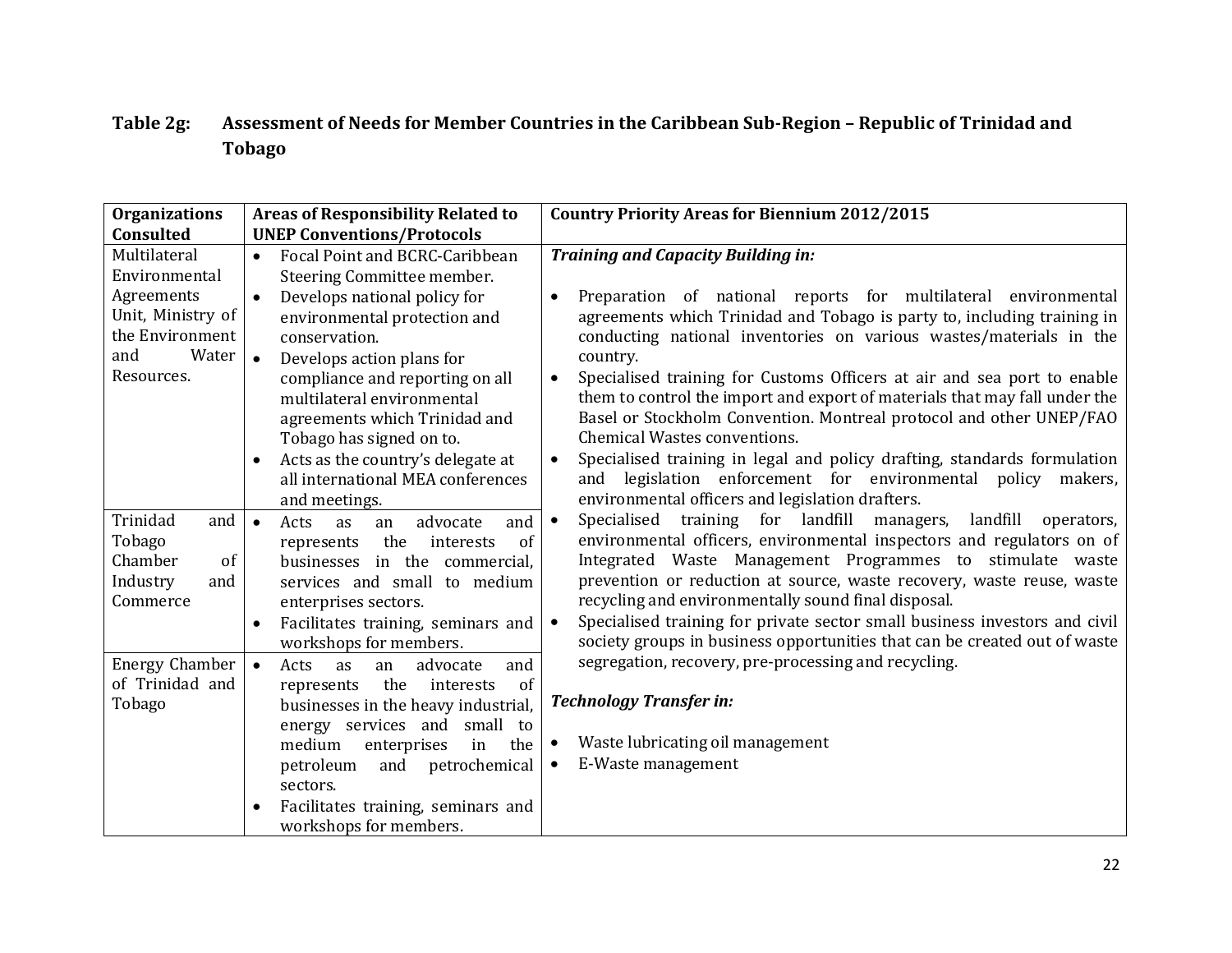|                                                                                                    | $\bullet$ | certification<br>Provides<br><b>HSSE</b><br>programmes<br>in<br>work<br>management<br>systems,<br>for<br>practices<br>and<br>procedures<br>member companies and<br>other<br>entities.                                                                                     | <b>Compliance Issues:</b><br>Need assistance to review current policy and legislation in relation to<br>compliance with MEAs and to develop new policies and legislation to<br>enable provisions of MEAs to function locally.                                                             |
|----------------------------------------------------------------------------------------------------|-----------|---------------------------------------------------------------------------------------------------------------------------------------------------------------------------------------------------------------------------------------------------------------------------|-------------------------------------------------------------------------------------------------------------------------------------------------------------------------------------------------------------------------------------------------------------------------------------------|
| Fund<br>Green<br>Unit,<br>Executing<br>Ministry of the<br>Environment<br>Water<br>and<br>Resources |           | Provides grant funding in support<br>of activities conducted by civil<br>society groups, not for profit<br>incorporated<br>and<br>companies<br>bodies in the spheres of natural<br>conservation,<br>resource<br>rehabilitation<br>contaminated site<br>and reforestation. | Need assistance to review existing customs legislation with a view to<br>upgrading legislation to align the World Customs Organizations<br>Harmonized Commodity Description and Coding Systems with Basel and<br>other conventions and protocols codes for specific categories of wastes. |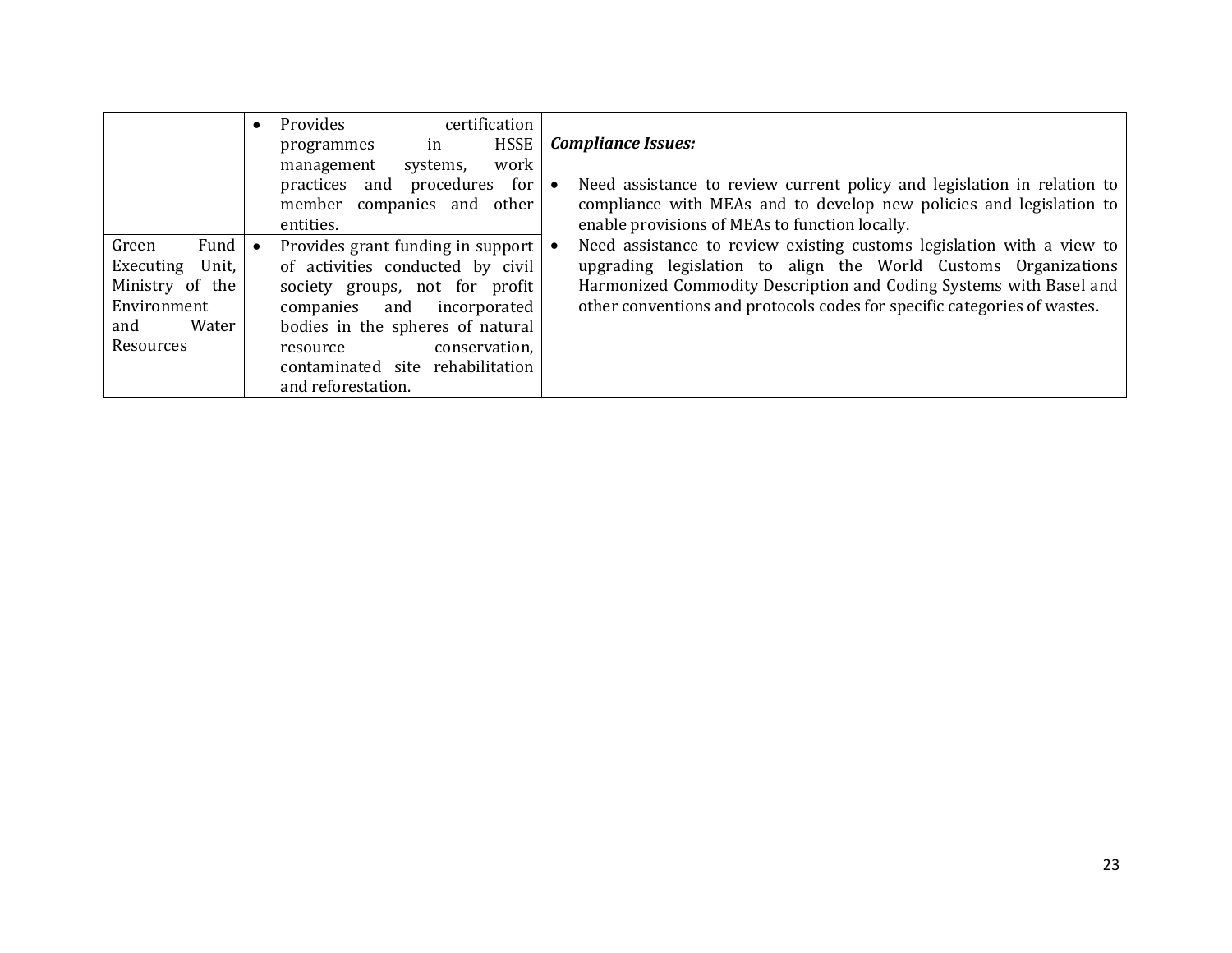| Table 2h: | Assessment of Needs for Member Countries in the Caribbean Sub-Region - Suriname |  |
|-----------|---------------------------------------------------------------------------------|--|
|-----------|---------------------------------------------------------------------------------|--|

| <b>Organizations</b><br><b>Consulted</b>                                                                                                                                                           | <b>Areas of Responsibility Related to</b><br><b>UNEP Conventions/Protocols</b>                                                                                                                                                                                                                                                                                                                                                                                                                                                                  | <b>Country Priority Areas for Biennium 2012/2015</b>                                                                                                                                                                                                                                                                                                                                                                                                                                                                                                                                                                                                                                                                                                                                                                                                                                                                                                                                                                                                                          |  |  |  |  |
|----------------------------------------------------------------------------------------------------------------------------------------------------------------------------------------------------|-------------------------------------------------------------------------------------------------------------------------------------------------------------------------------------------------------------------------------------------------------------------------------------------------------------------------------------------------------------------------------------------------------------------------------------------------------------------------------------------------------------------------------------------------|-------------------------------------------------------------------------------------------------------------------------------------------------------------------------------------------------------------------------------------------------------------------------------------------------------------------------------------------------------------------------------------------------------------------------------------------------------------------------------------------------------------------------------------------------------------------------------------------------------------------------------------------------------------------------------------------------------------------------------------------------------------------------------------------------------------------------------------------------------------------------------------------------------------------------------------------------------------------------------------------------------------------------------------------------------------------------------|--|--|--|--|
| Directorate of<br>Environment<br>Ministry of<br>Labour,<br>Technological<br>Development<br>and<br>Environment.<br>University of<br>Suriname<br>Centre for<br>Agricultural<br>Research,<br>Suriname | • Focal Point, Competent Authority<br>BCRC-Caribbean<br>Steering<br>and<br>Committee member.<br>• Develops<br>policy,<br>legislation,<br>environmental<br>standards<br>for<br>protection and conservation.<br>Academic tertiary level Institution<br>$\bullet$<br>involved in research in indigenous<br>technologies<br>for<br>waste<br>management, including recycling.<br>Focal Point for the Stockholm<br>$\bullet$<br>Convention<br>Regulates chemicals imported for<br>in<br>agricultural<br>sector,<br>use<br>including the management of | <b>Training and Capacity Building in:</b><br>Understanding the role of national focal point and competent authority<br>regarding the Basel convention.<br>$\bullet$<br>Preparation of national reports for multilateral environmental<br>agreements which Suriname is party to, including training in conducting<br>national inventories on various wastes/materials in the country.<br>Preparation of national implementation plans and action plans to comply<br>$\bullet$<br>with MEA's which Suriname is a party to.<br>Specialised training for Customs Officer at air and sea port to enable them<br>$\bullet$<br>to control the import and export of materials that may fall under the Basel<br>or Stockholm Convention. Montreal protocol and other UNEP/FAO<br><b>Chemical Wastes conventions.</b><br>Specialised training for environmental officers, inspectors and regulators<br>in all of the above.<br>Specialised training in legal and policy drafting, standards formulation<br>$\bullet$<br>and legislation enforcement for environmental policy<br>makers. |  |  |  |  |
| National<br>Institute for<br>Environment<br>and<br>Development<br>Maritime                                                                                                                         | obsolete pesticides and persistent<br>organic pollutants.<br>Responsible for the development<br>$\bullet$<br>of a national legal and institutional<br>framework for environmental<br>policy and management in the<br>interest<br>of<br>sustainable<br>development.<br>Undertakes<br>monitoring<br>of<br>$\bullet$<br>environment - air, water, land,<br>marine, and biota.<br>Management of Air and Sea Ports<br>$\bullet$                                                                                                                      | environmental officers and legislation drafters.<br>Specialised training for landfill managers, landfill<br>operators,<br>$\bullet$<br>environmental officers, environmental inspectors and regulators on of<br>Integrated Waste Management Programmes to stimulate waste<br>prevention or reduction at source, waste recovery, waste reuse, waste<br>recycling and environmentally sound final disposal.<br>Specialised training for private sector small business investors and civil<br>$\bullet$<br>society groups in business opportunities that can be created out of waste<br>segregation, recovery, pre-processing and recycling.<br>Specialised training in air quality testing, water quality testing, data<br>$\bullet$<br>collection and analysis from pollution caused by Hazardous Wastes<br>spilled during transportation.                                                                                                                                                                                                                                     |  |  |  |  |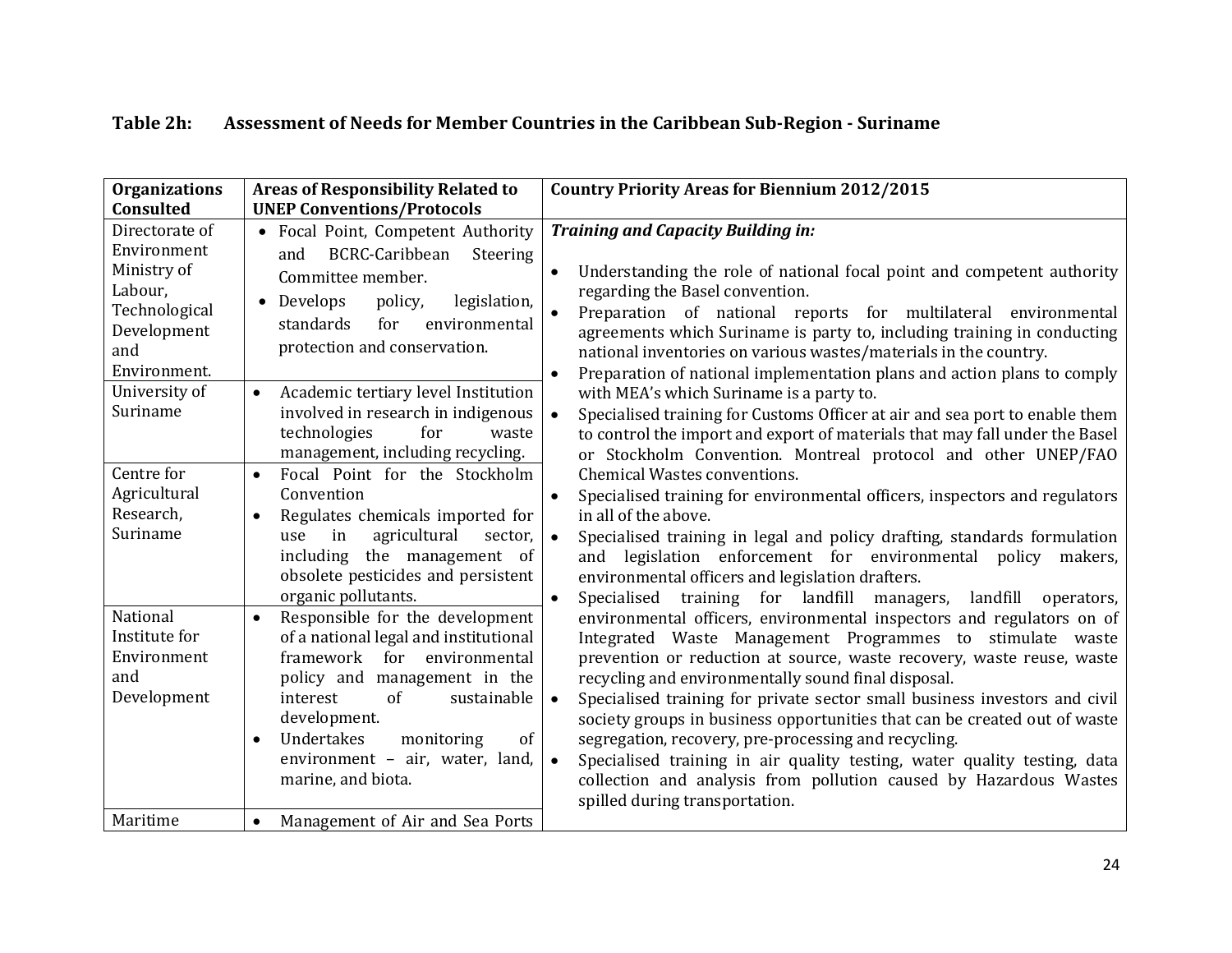| Authority,<br>Ministry of<br>Transport,<br>Communication<br>and Tourism | in Suriname.<br>Control of cargo into and out of<br>$\bullet$<br>country.<br>Runs stevedore services on sea<br>$\bullet$<br>ports.<br>Enforces maritime legislation<br>$\bullet$<br>for<br><b>MARPOL</b><br>Focal<br>point<br>$\bullet$<br>Convention. | Specialised training programme on Hazardous Material Management,<br>$\bullet$<br>which will include: use of harmonized codes to describe hazardous<br>materials, identification of hazardous wastes, emergency response<br>methods for spills/accidents, hazardous ranking system, creation of<br>hazardous waste database and occupational health and safety training.<br><b>Technology Transfer in:</b> |
|-------------------------------------------------------------------------|--------------------------------------------------------------------------------------------------------------------------------------------------------------------------------------------------------------------------------------------------------|-----------------------------------------------------------------------------------------------------------------------------------------------------------------------------------------------------------------------------------------------------------------------------------------------------------------------------------------------------------------------------------------------------------|
| Department of<br>Transportation,                                        | Management of road transport<br>$\bullet$<br>network in country.                                                                                                                                                                                       | Waste lubricating oil management<br>$\bullet$<br>Waste vegetable oil management                                                                                                                                                                                                                                                                                                                           |
| Ministry of                                                             | Develops policy and legislation for<br>$\bullet$                                                                                                                                                                                                       | E-Waste management<br>$\bullet$                                                                                                                                                                                                                                                                                                                                                                           |
| Transport,                                                              | road transport in country.                                                                                                                                                                                                                             |                                                                                                                                                                                                                                                                                                                                                                                                           |
| Communication<br>and Tourism                                            | Enforces road traffic legislation.<br>$\bullet$                                                                                                                                                                                                        | <b>Compliance Issues:</b>                                                                                                                                                                                                                                                                                                                                                                                 |
|                                                                         |                                                                                                                                                                                                                                                        | Need assistance to review current policy and legislation in relation to<br>$\bullet$                                                                                                                                                                                                                                                                                                                      |
| Customs                                                                 | Controls import and export of<br>$\bullet$                                                                                                                                                                                                             | compliance with MEAs and to develop new policies and legislation to                                                                                                                                                                                                                                                                                                                                       |
| Department,                                                             | cargo through air and sea ports                                                                                                                                                                                                                        | enable provisions of MEAs to function locally.                                                                                                                                                                                                                                                                                                                                                            |
| Ministry of<br>Finance                                                  | Collects revenue from the import                                                                                                                                                                                                                       | Need assistance to review existing customs legislation with a view to<br>upgrading legislation to align the World Customs Organizations                                                                                                                                                                                                                                                                   |
|                                                                         | of goods in the country<br>Enforces<br>the<br>"negative<br>list"                                                                                                                                                                                       | Harmonized Commodity Description and Coding Systems with Basel and                                                                                                                                                                                                                                                                                                                                        |
|                                                                         | legislation in the country.                                                                                                                                                                                                                            | other conventions and protocols codes for specific categories of wastes.                                                                                                                                                                                                                                                                                                                                  |
| Ministry of                                                             | Responsible for public health<br>$\bullet$                                                                                                                                                                                                             |                                                                                                                                                                                                                                                                                                                                                                                                           |
| <b>Public Health</b>                                                    | issues.                                                                                                                                                                                                                                                |                                                                                                                                                                                                                                                                                                                                                                                                           |
|                                                                         | Responsible for municipal waste                                                                                                                                                                                                                        |                                                                                                                                                                                                                                                                                                                                                                                                           |
|                                                                         | collection and management of                                                                                                                                                                                                                           |                                                                                                                                                                                                                                                                                                                                                                                                           |
|                                                                         | sanitary landfills.                                                                                                                                                                                                                                    |                                                                                                                                                                                                                                                                                                                                                                                                           |
|                                                                         | Undertakes<br>monitoring<br>and                                                                                                                                                                                                                        |                                                                                                                                                                                                                                                                                                                                                                                                           |
|                                                                         | enforcement of public health                                                                                                                                                                                                                           |                                                                                                                                                                                                                                                                                                                                                                                                           |
|                                                                         | regulations.                                                                                                                                                                                                                                           |                                                                                                                                                                                                                                                                                                                                                                                                           |
| Cobo Holding<br>N.V.                                                    | Private Sector Company involved<br>$\bullet$                                                                                                                                                                                                           |                                                                                                                                                                                                                                                                                                                                                                                                           |
|                                                                         | in the recycling of scrap steel and<br>plastics<br>(limited<br>scale)<br>to                                                                                                                                                                            |                                                                                                                                                                                                                                                                                                                                                                                                           |
|                                                                         | manufacture steel rods and bars                                                                                                                                                                                                                        |                                                                                                                                                                                                                                                                                                                                                                                                           |
|                                                                         | used in construction as well as                                                                                                                                                                                                                        |                                                                                                                                                                                                                                                                                                                                                                                                           |
|                                                                         | PVC water transmission pipe.                                                                                                                                                                                                                           |                                                                                                                                                                                                                                                                                                                                                                                                           |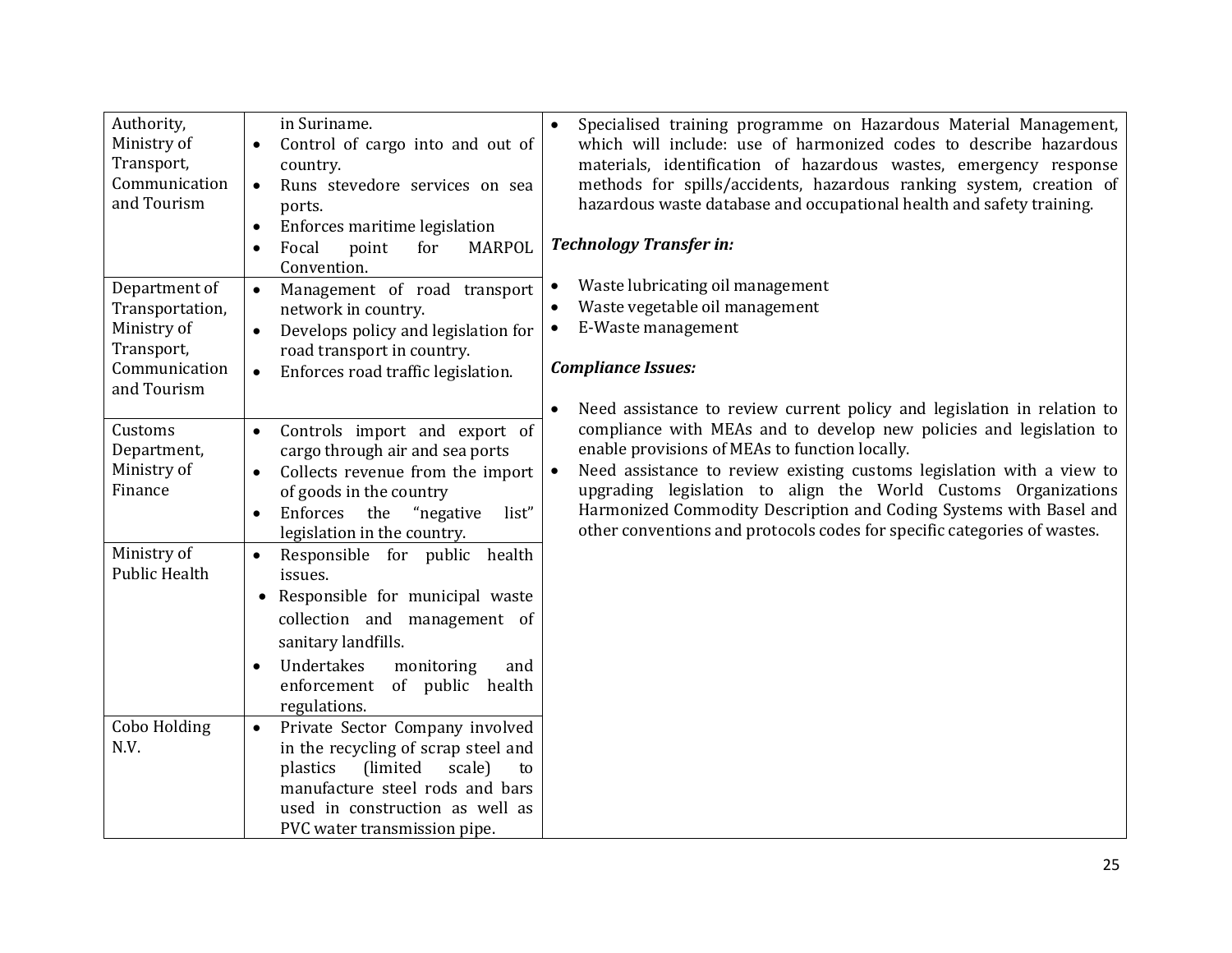| Recycling<br>Company of                            | Private Sector Company involved<br>in the recovery, segregation and                                                                                                                                                                                                                                                     |  |
|----------------------------------------------------|-------------------------------------------------------------------------------------------------------------------------------------------------------------------------------------------------------------------------------------------------------------------------------------------------------------------------|--|
| Suriname                                           | pre-processing of paper, fibre<br>board, plastics, waste oils and<br>glass from wastes.                                                                                                                                                                                                                                 |  |
| Suralco                                            | Subsidiary of Alcoa involved in the<br>mining and processing of bauxite<br>and the production of high grade<br>alumina.                                                                                                                                                                                                 |  |
| Iam Gold Mining                                    | multinational<br>Private<br>Sector<br>$\bullet$<br>company involved in the mining<br>for and processing of gold.                                                                                                                                                                                                        |  |
| Suriname<br><b>Business Forum</b>                  | Public<br>sector<br>organisation<br>$\bullet$<br>involved in providing support (of<br>a non-financial nature) to small<br>and medium sized businesses at<br>start up and for expansion.<br>advocate<br>Acts<br>as<br>an<br>and<br>represents the interests of its<br>small and medium sized business<br>clients.        |  |
| Suriname<br>Chamber of<br>Commerce and<br>Industry | advocate<br>Acts<br>as<br>and<br>an<br>$\bullet$<br>the<br>interests<br>of<br>represents<br>in the commercial,<br>businesses<br>services and small to medium<br>enterprises sectors.<br>Facilitates training, seminars and<br>workshops for members.<br>Has established formal linkages<br>with the T&T Energy Chamber. |  |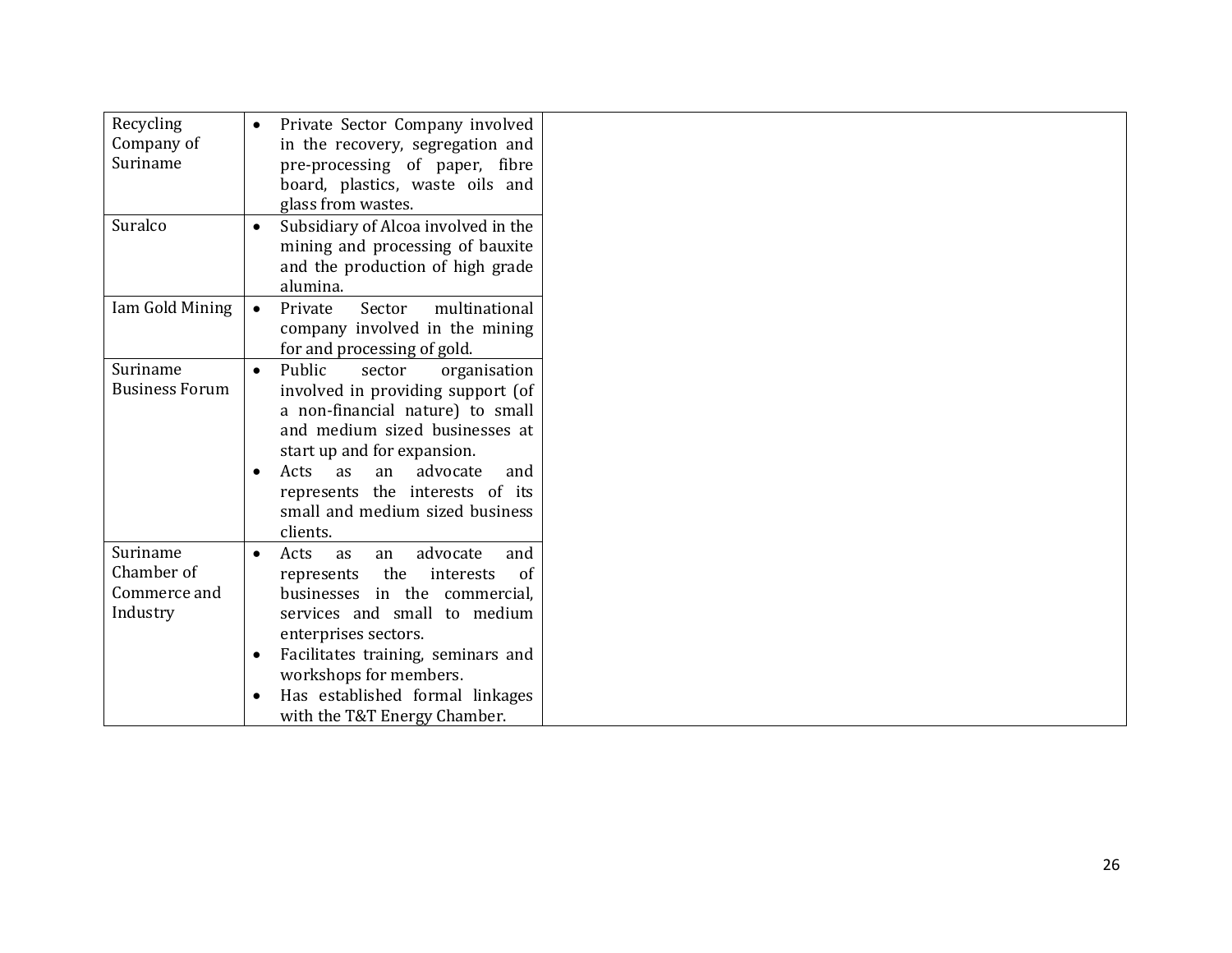#### <span id="page-39-0"></span>**IV – Proposed Activities**

#### <span id="page-39-1"></span>**A - Maintenance of the Centre and Staff Training Activities**

The BCRC-Caribbean is now well on its way to becoming an established regional body and with this Business Plan has completed all of the tasks required to put the Centre on a sound footing to serve the needs of its member countries. The Centre shall strive to become a regional expert body in matters related to waste management and to be the body of knowledge to which member countries can turn to for expert advice and opinion on matters related to hazardous waste management. To achieve these goals, the Centre shall:

- 1) Continue to expand its network into the region through formal presentation of the work of the Centre at regional and international seminars and conferences.
- 2) Update and maintain a web presence from which information dissemination from the Centre to member countries and other third parties (and vice-versa) can occur.
- 3) Participate as an expert in training or technology development workshops and meetings.
- 4) Strengthen its membership in fora like PACE and GPWM, within the Basel Convention.
- 5) Strengthen the interaction between the Centre and donor agencies to access funding to support the execution of its workplans.
- 6) Strengthen its partnerships with academic institutions involved in the development of indigenous technologies,
- 7) Strengthen its partnerships with civil society groups and small business entrepreneurs to create economic opportunities and jobs out of waste recovery and recycling.

The BCRC-Caribbean envisages that its success depend heavily on having qualified and trained staff to implement its workplans. The Centre will thus invest in the training of its staff in:

- 1) Project Management skills
- 2) Integrated Waste Management Theory and Practice
- 3) Financial Management applicable to managing Grant Funding.
- 4) Technologies applicable to recycling and the environmentally sound destruction of waste materials.

Staff training and capacity building will also be realised through staff attendance at technical conferences, meetings, seminars and workshops.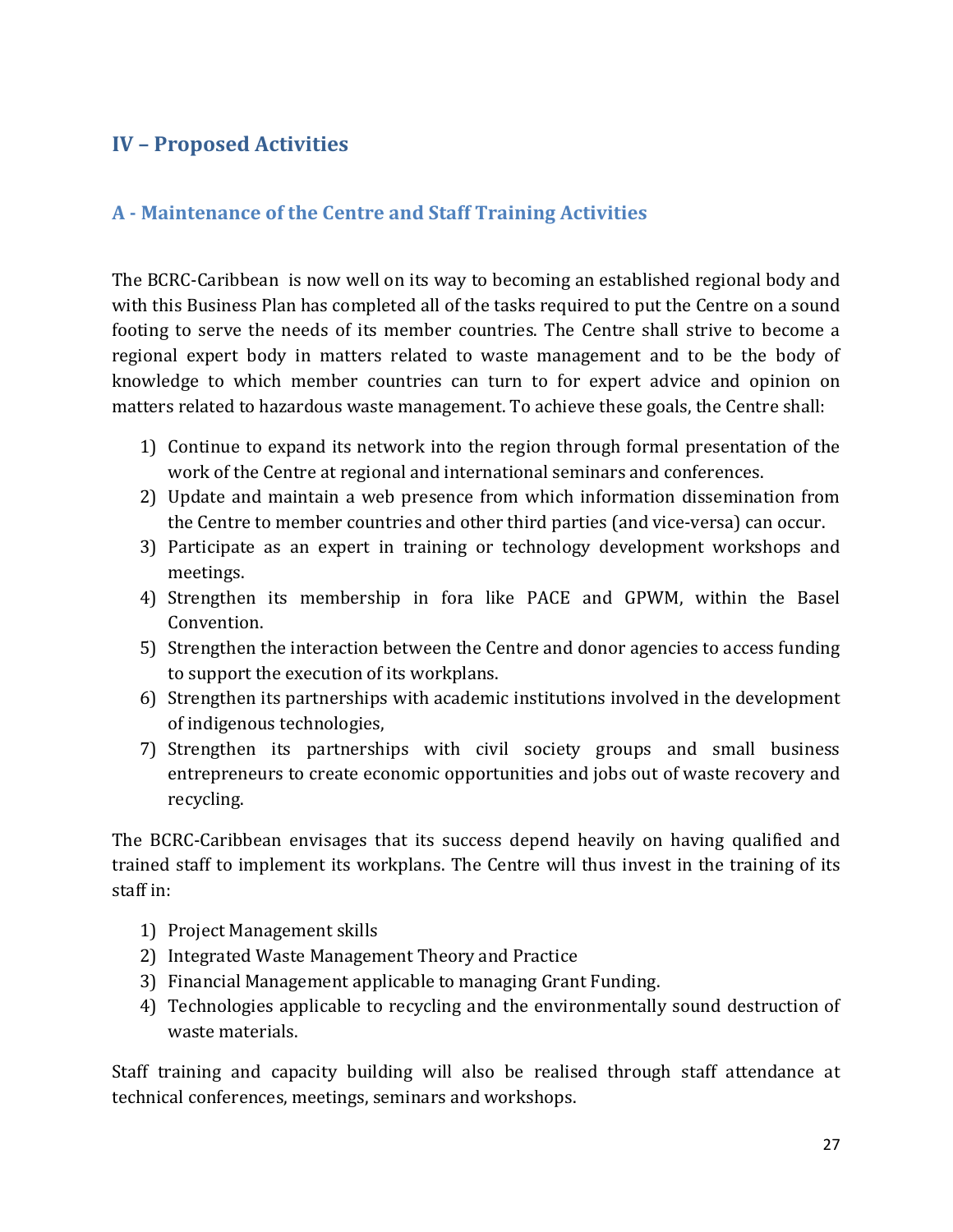It should be noted that the cost of running the BCRC-Caribbean effectively is approximately \$400,000.00 USD per annum and this cost is met solely by the GORTT. The member countries in the Caribbean served by the Centre have pledged to support the Centre by either in-cash contributions on an annual basis or by providing in-kind technical and administrative support to the Centre during the execution of its Business Plan.

#### <span id="page-40-0"></span>**B - Activities for the Implementation of the Strategic Framework and the Country-Led Initiative (CLI).**

The central focus of the new Strategic Framework for the BC requires key activities in the following areas:

- Implementation of Integrated Waste Management Programmes to stimulate waste prevention or reduction at source, waste recovery, waste reuse, waste recycling and environmentally sound final disposal.
- Building Partnerships for information sharing, technology transfer and resource optimization and use.
- Implementation of the Ban Amendment.
- Reduction of Illegal Importation of Waste under the guise of usable materials.
- Building In-House human resource and technical capacity among developing countries to manage waste disposal and destruction in an environmentally sustainable manner, preferably in-country.

Based on the central focus of the BC Strategic Plan for 2012 to 2022 the BCRC-Caribbean prepared a Business Plan for 2012/2013 that focused on the above key activities. The BCRC-Caribbean proposes to roll over the following planned activities from its 2012/2013 Business Plan into its 2014/2015 Business Plan:

- Training of Customs Officers to allow them to clamp down on illegal dumping and to control the import and export of materials regulated by the Basel, Stockholm, UNEP Chemicals conventions and the Montreal Protocol.
- Training of Landfill Managers and operators to allow them to implement waste segregation, recovery and recycling projects in their respective territories thereby reducing loads on landfills and prolonging their useful life.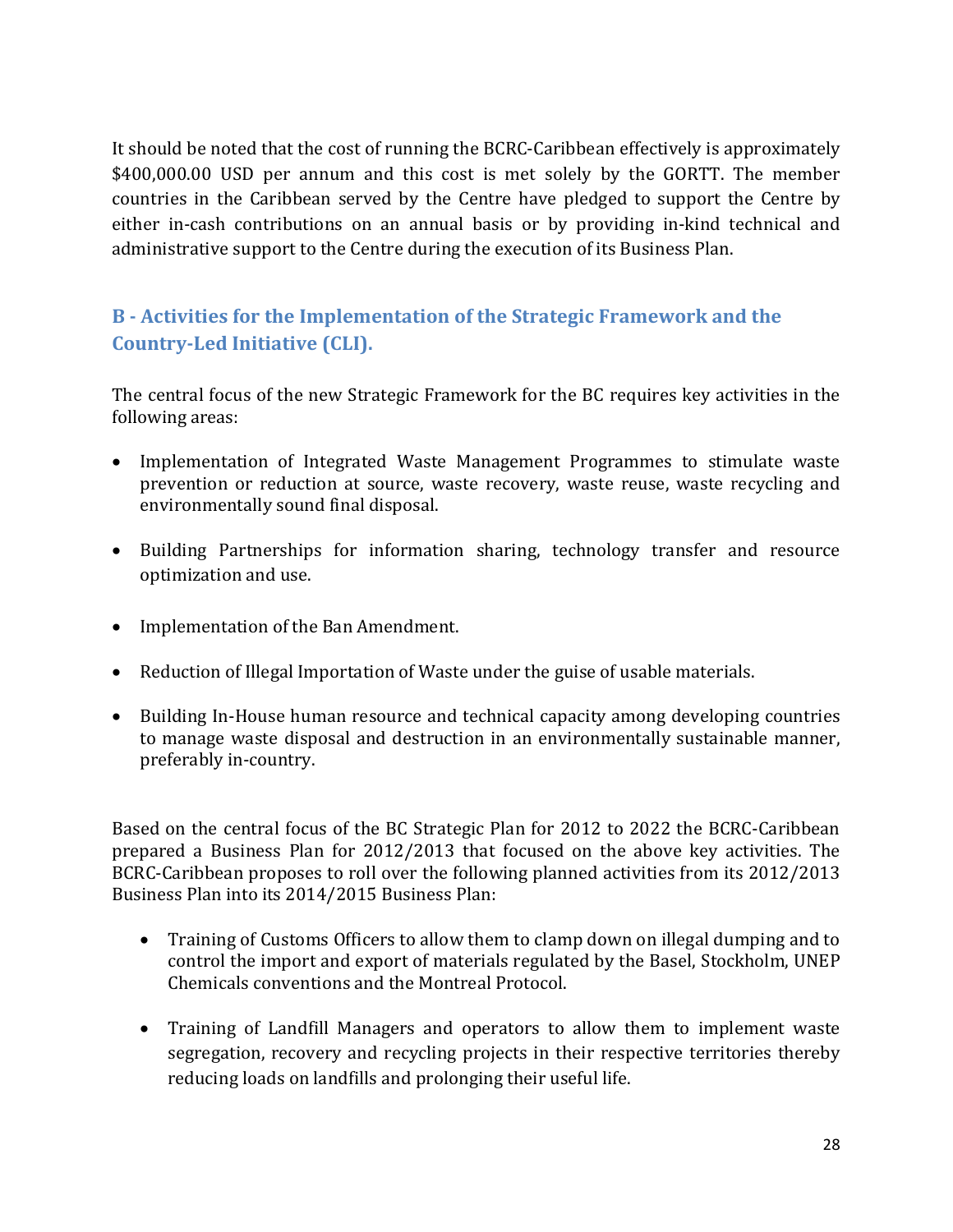- Provide training to policy makers and legislative drafters to equip them to develop policies and a legislative framework to enable an integrated approach to waste management including creating an environment in which entrepreneurial activities in the waste management sector can flourish while at the same time implementing controls on the import and export of waste (currently on-going through a joint initiative with the Caricom ACP/MEA unit in Guyana).
- Develop partnerships with the academic institutions in the region, the business and trade groups, government agencies and non-governmental organisations to provide training, technology transfer and research to support capacity building for environmentally sustainable approaches to waste management (currently an ongoing activity).
- Update the Needs Assessment for Small Island States in the Caribbean Regarding the National Policy and Legislative Framework for Compliance with conventions and protocols on waste materials (to be done for the countries of Belize, Cuba, Dominican Republic, Dominica, St Kitts Nevis, Antigua and Barbuda).
- Workshop on Business Opportunities to be created from Integrated Waste Management at a National Scale for Entrepreneurs.
- Partnerships
	- o University of Trinidad and Tobago, University of the West Indies and Caribbean Industrial Research Institute for training programme development and development of projects in waste reduction at source and development of recycling technologies.
	- o Trade and Industry Groups for implementation of environmentally sound management of wastes – both training and technology transfer.
	- o Regulatory Bodies for development and update of policy and legislation regarding integrated waste management.
- Specific Projects
	- o Waste Oil Disposal and Destruction Project for Trinidad and Tobago.
		- Update national inventory of use and disposal<br>■ Review Policy and Enabling Legislation t
		- Review Policy and Enabling Legislation to facilitate waste oil collection, re-refining, disposal and destruction.
		- Conduct Strategic Assessment of appropriate Technologies that can be applied
		- Develop Pilot Project with Private Sector Investors
		- Use as Demonstration Project to Transfer Technology to other Caribbean islands.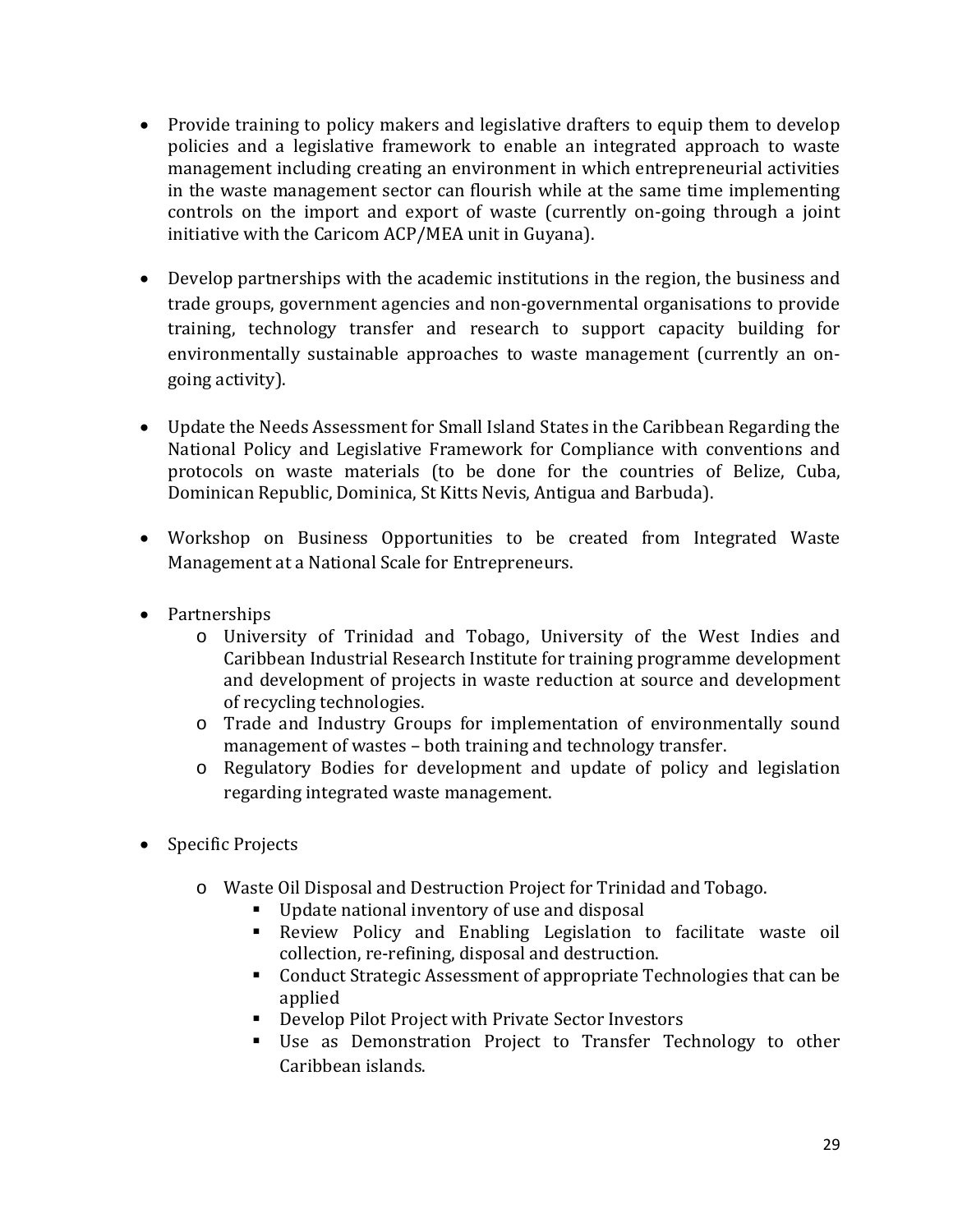- o E-Waste Refurbishment, Disassembly and Recycling Project for Trinidad and Tobago.
	- Update national inventory of use and disposal<br>■ Review Policy and Enabling Legislation to fac
	- Review Policy and Enabling Legislation to facilitate used and end-oflife computing and cell phone equipment collection, disassembly, refurbishment and component recycling.
	- Conduct Strategic Assessment of appropriate Technologies that can be applied
	- Develop Pilot Project with Private Sector Investors
	- Use as Demonstration Project to Transfer Technology to other Caribbean islands.
- o Waste Pneumatic Tyre recovery, shredding and recycling project for the Eastern Caribbean islands.
	- Update regional inventory of use and disposal
	- Review Policy and Enabling Legislation to facilitate project, including recovery taxation regime.
	- Conduct Strategic Assessment of appropriate Technologies that can be applied.
	- Develop Pilot Project with Private Sector Investors.
	- Use as Demonstration Project to Transfer Technology to other Caribbean islands.

It should be noted that two other countries in the Caribbean sub-region, Haiti and Grenada, have not signed onto the Basel Convention and twelve of the fourteen who have, have not ratified the BAN Amendment. The BCRC-Caribbean will seek to progress the agenda of having those countries that have not ratified the BAN Amendment do so by the next Conference of the Parties meeting in 2013 and will also seek to determine what factors are responsible for Grenada and Haiti not being members of the convention. The BCRC-Caribbean will seek to do this through the CARICOM Secretariat, by moral persuasion on its own part and by involving Grenada and Haiti in training activities hosted by the Centre.

#### <span id="page-42-0"></span>**C – Synergies Activities.**

The BCRC-Caribbean will be embarking on a regional project over the period 2014/2015 to build and strengthen the capacity of Caribbean countries to implement the waste and chemicals conventions. The Global Environment Facility will support projects of a regional nature that are to be coordinated by the BCRC-Caribbean that will target capacity building in the following areas: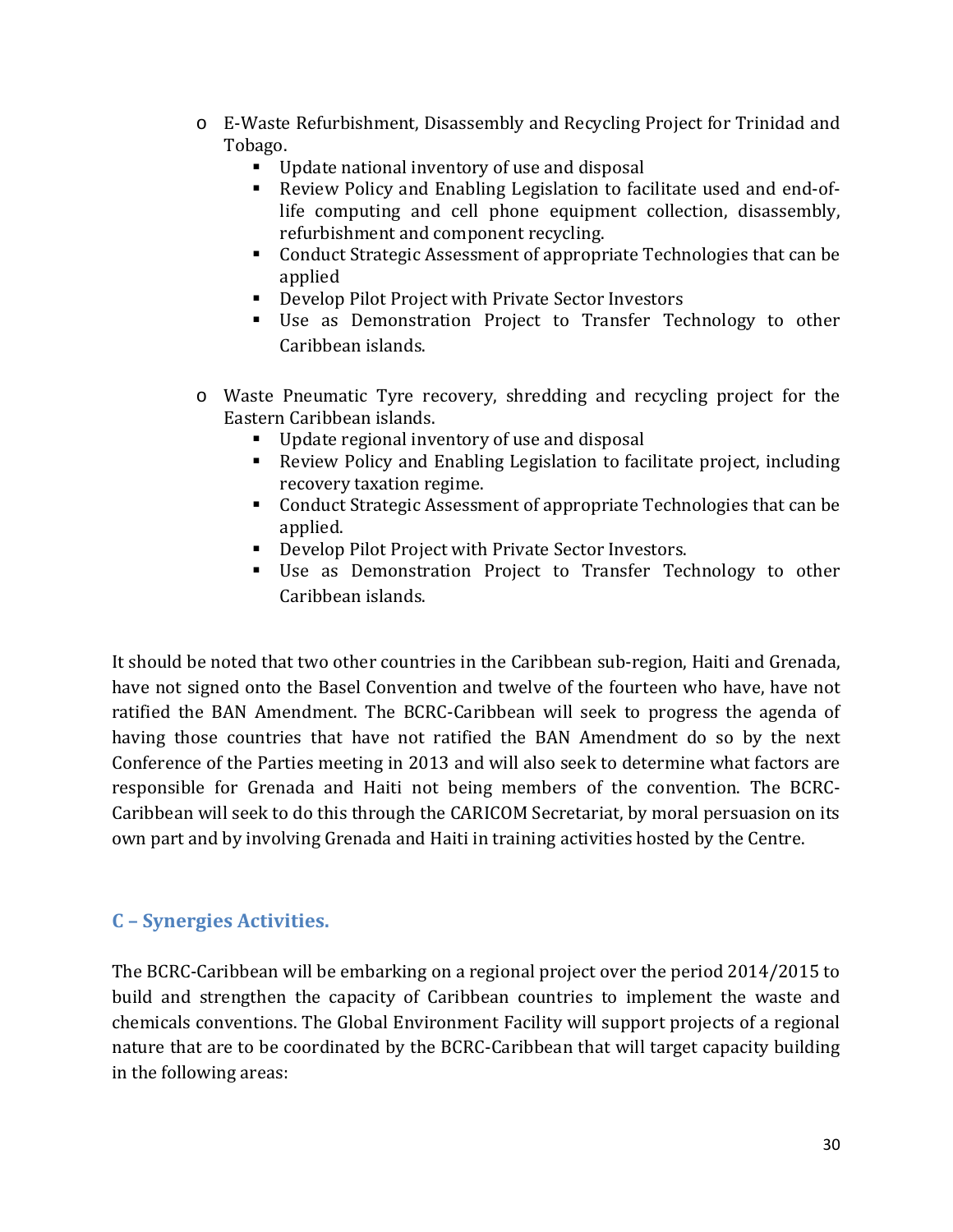- 1) Capacity building of environmental officers to develop projects for funding through the GEF specific to the reduction of POPs and UPOPS in the environment, including the development of National Implementation Plans (NIPs) and projects identified out of those NIPs.
- 2) Capacity building among regulators to undertake the upgrade or drafting of legislation to align local legislation with relevant MEAs so as to give force to the provisions of each convention in local law.
- 3) Capacity building among environmental inspectors, customs officers and police to ensure that the provisions of the waste and chemicals conventions are upheld.
- 4) Support for the conduct of specific projects that will assess the occurrence and impact of POPs, UPOPs, Mercury, Dimethyl sulphide, Lead Acid Battery wastes and other chemicals in the environment.

## <span id="page-43-0"></span>**D – Financial Information**

#### <span id="page-43-1"></span>**I – Financial Information about the Centre**

The BCRC-Caribbean is funded in the main by an annual subvention provided by the Government of the Republic of Trinidad and Tobago in accordance with Annex II of Act#2 of 2008. In essence, the GORTT pays the salaries of the four core staff of the Centre and pays for all premises and services costs. The GORTT also provides an in-cash contribution of \$100,000.00 USD to be used by the Centre in running its operational affairs.

There is a need to supplement this subvention with inputs from other sources, including nominal annual cash and non-cash contributions from the member Contracting Parties in the region.

#### <span id="page-43-2"></span>II **– Main Partner Institutions**

The main source of funding for all the regional and coordinating Centres of the BC has traditionally been the Basel Convention Trust Fund. With donations to the Trust Fund from donor countries being severely curtailed due to the global economic downturn, it is expected that the BCRC-Caribbean will have to find alternative and innovative ways of raising working capital to fund its workplan and specifically its projects.

Potential future sources of funding in this region include:

- Global Environment Facility (GEF)
- Japan International Cooperation Agency (JICA)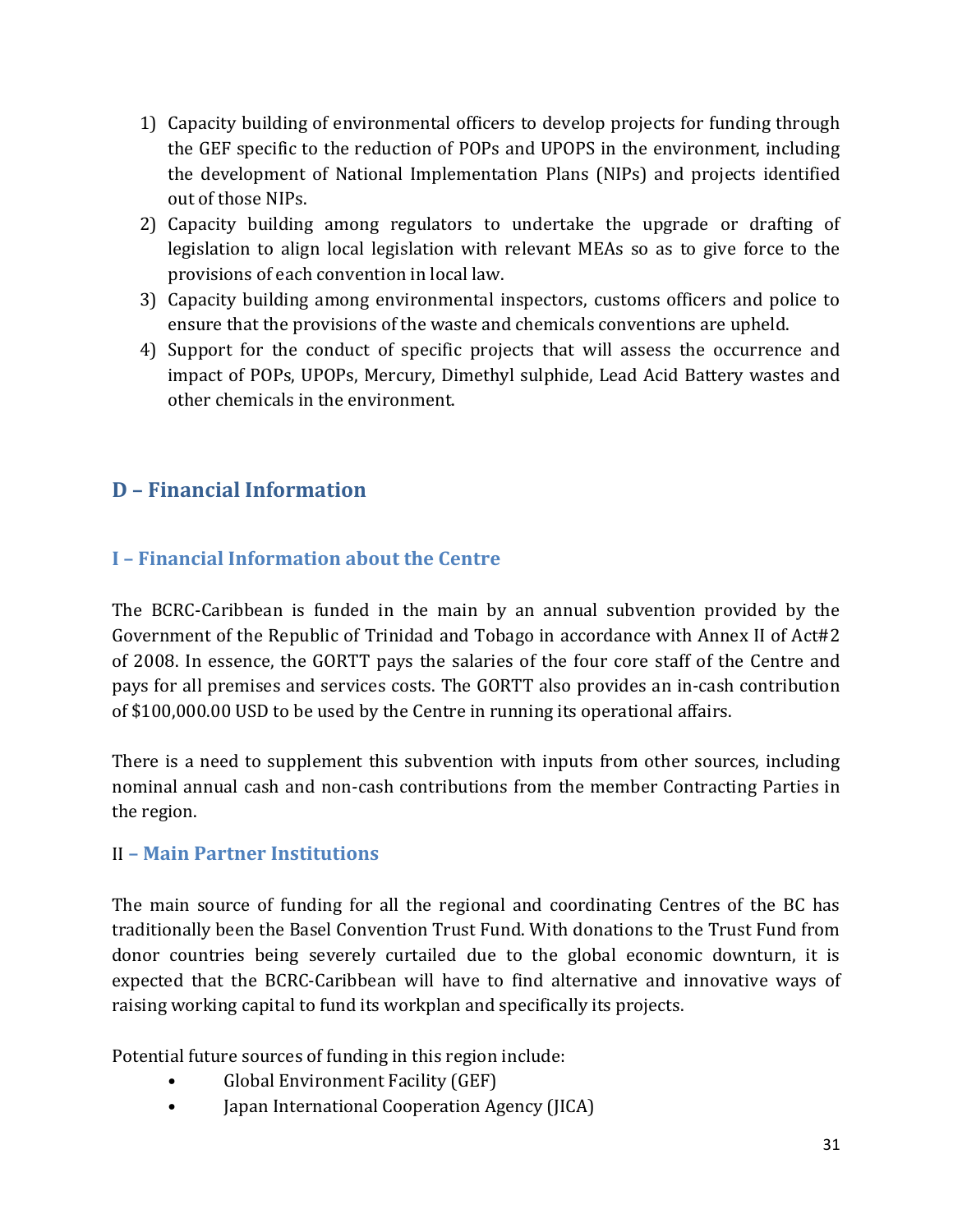- Canadian International Development Agency (CIDA)
- World Bank
- Inter-American Development Bank (IDB)
- Caribbean Development Bank (CDB)
- Parties in the region
- United Nations Development Programme (UNDP)
- Others

Key partners and stakeholders in the future

- Donors
- Governmental departments/agencies
- Industries and Trade Groups
- Academic institutions
- Non-governmental organizations
- Regional organisations (Caribbean Environmental Health Institute, Organisation of Easter Caribbean States, Caribbean Development Bank)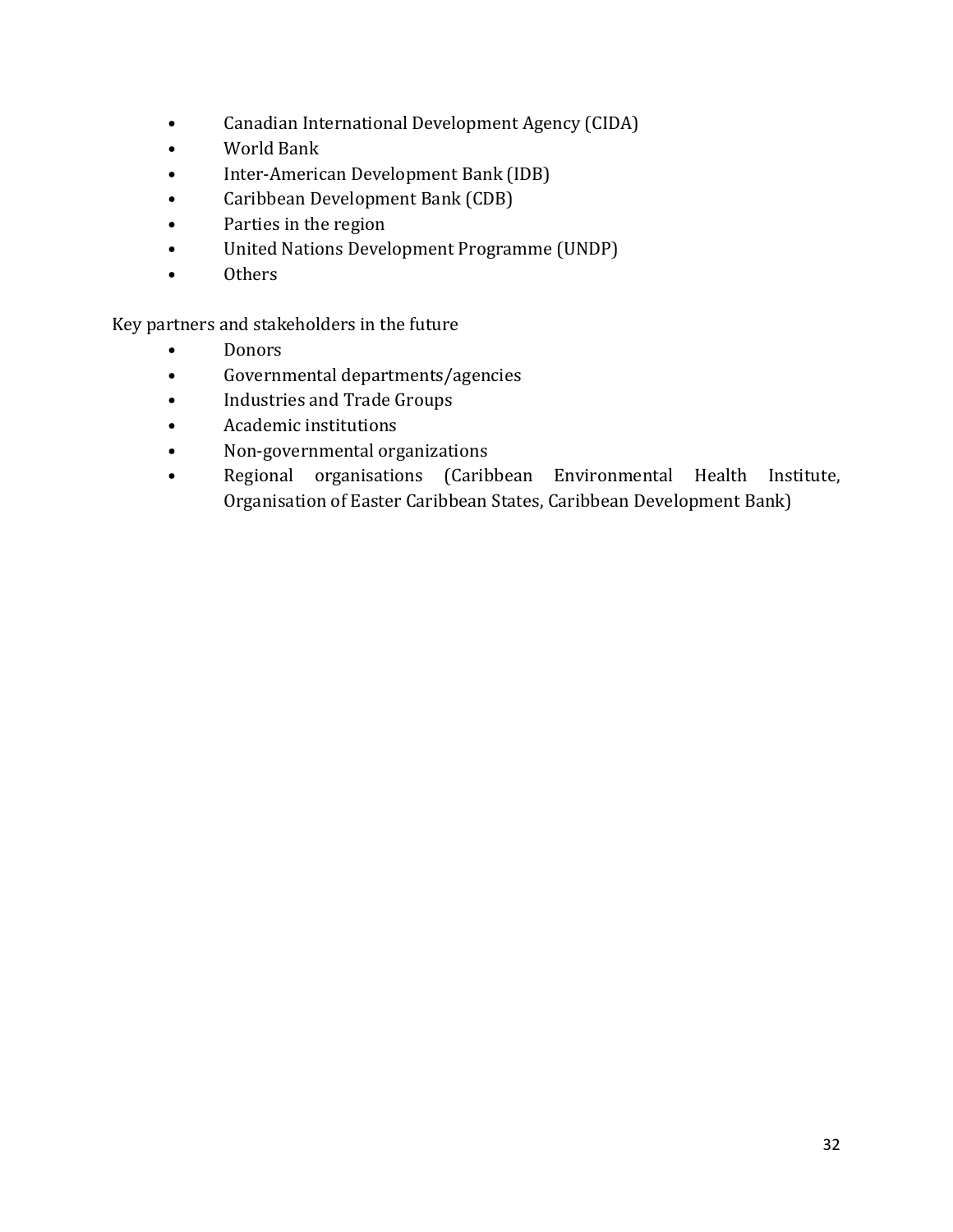#### <span id="page-45-2"></span><span id="page-45-1"></span>**III – Proposed Budget for Activities (2012-2015)**

<span id="page-45-0"></span>

| BCRC - Caribbean - ESTIMATED INCOME AND EXPENDITURE FOR 2012-2015 (USD) <sup>3</sup> |                          |                          |                |                |               |  |  |  |
|--------------------------------------------------------------------------------------|--------------------------|--------------------------|----------------|----------------|---------------|--|--|--|
| <b>INCOME (ESTIMATES)</b>                                                            | 2012                     | 2013                     | 2014           | 2015           | <b>Total</b>  |  |  |  |
| <b>Allocations from GORTT</b>                                                        | 407,500.00               | 393,000.00               | 400,000.00     | 400,000.00     | 1,600,500.00  |  |  |  |
| Allocation from Member Party Governments <sup>4</sup> (13)                           |                          | 130,000.00               | 130,000.00     | 130,000.00     | 390,000.00    |  |  |  |
| From Basel Convention (Technical Cooperation Trust                                   |                          |                          | 50,000.00      | 50,000.00      | 100,000.00    |  |  |  |
| Fund)                                                                                |                          |                          |                |                |               |  |  |  |
| From other MEAs                                                                      | $\overline{\phantom{a}}$ | $\overline{\phantom{a}}$ | $\blacksquare$ | $\blacksquare$ |               |  |  |  |
| From GFEU of T&T                                                                     |                          | 700,000.00               | 350,000.00     | 350,000.00     | 1,400,000.00  |  |  |  |
| From donors (IABD, WB, JICA, CIDA)                                                   | $\overline{\phantom{a}}$ |                          | 425,000.00     | 425,000.00     | 850,000.00    |  |  |  |
| Private partners (Industry Stakeholders)                                             | $\blacksquare$           | 15,000.00                | 30,000.00      | 45,000.00      | 90,000.00     |  |  |  |
| Other (GEF, OECS)                                                                    |                          | 250,000.00               | 3,000,000.00   | 3,000,000.00   | 6,250,000.00  |  |  |  |
| <b>Total Income</b>                                                                  | 407,500.00               | 1,488,000.00             | 4,385,000.00   | 4,400,000.00   | 10,680,500.00 |  |  |  |
|                                                                                      |                          |                          |                |                |               |  |  |  |
| <b>EXPENDITURE (ESTIMATES)</b>                                                       |                          |                          |                |                |               |  |  |  |
| <b>CORE</b>                                                                          |                          |                          |                |                |               |  |  |  |
| Personnel                                                                            | 120,000.00               | 120,000.00               | 120,000.00     | 120,000.00     | 480,000.00    |  |  |  |
| Subcontracts                                                                         | 25,000.00                | 45,000.00                | 50,000.00      | 50,000.00      | 170,000.00    |  |  |  |
| <b>Travel and Subsistence</b>                                                        | 25,000.00                | 50,000.00                | 50,000.00      | 50,000.00      | 175,000.00    |  |  |  |
| Training/Learning                                                                    |                          | 10,000.00                | 15,000.00      | 15,000.00      | 40,000.00     |  |  |  |
| Equipment, supplies and premises                                                     | 180,000.00               | 180,000.00               | 200,000.00     | 200,000.00     | 760,000.00    |  |  |  |
| General operating expenses<br>(telephone,<br>internet,                               | 30,000.00                | 30,000.00                | 35,000.00      | 35,000.00      | 130,000.00    |  |  |  |
| electricity, etc)                                                                    |                          |                          |                |                |               |  |  |  |
| <b>Steering Committee Meetings</b>                                                   |                          |                          |                |                |               |  |  |  |
| <b>Subtotal</b>                                                                      | 380,000.00               | 435,000.00               | 470,000.00     | 470,000.00     | 1,755,000.00  |  |  |  |

 $3$  Revised from 2012/2013 Business Plan Estimates and includes actual for 2012.<br> $4$  Will be provided by in-kind contributions of technical services, administrative support, absorption of services cost and physical infras execution of various elements of the BCRC-Caribbean workplans.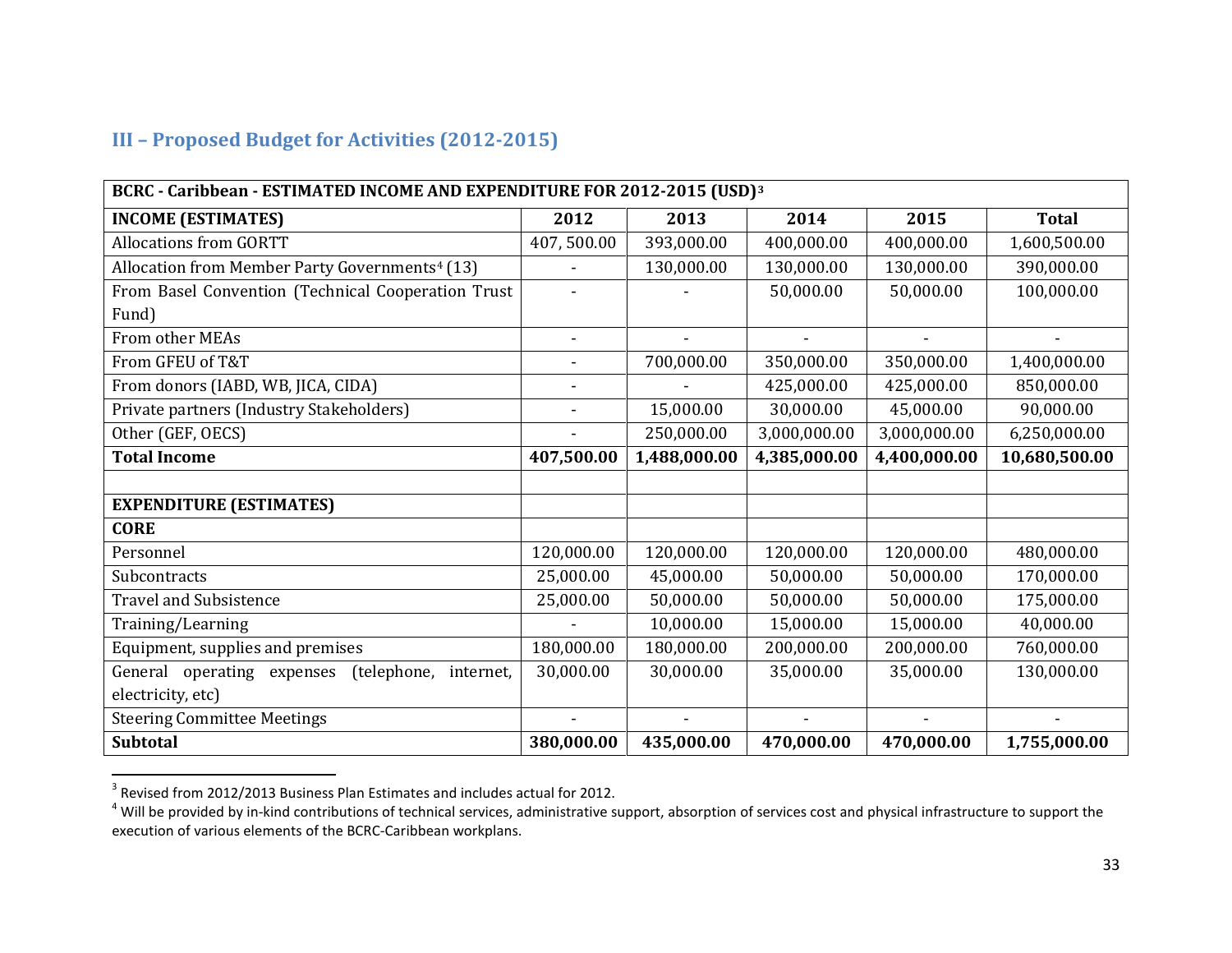<span id="page-46-0"></span>

| BCRC - Caribbean - ESTIMATED INCOME AND EXPENDITURE FOR 2012-2015 (USD) |                          |               |               |              |               |
|-------------------------------------------------------------------------|--------------------------|---------------|---------------|--------------|---------------|
| <b>EXPENDITURE (ESTIMATES)</b>                                          | 2012                     | 2013          | 2014          | 2015         | <b>Total</b>  |
| <b>PROJECTS</b>                                                         |                          |               |               |              |               |
| Waste Oil Disposal and Destruction Project                              | $\overline{\phantom{a}}$ | 500,000.00    | 450,000.00    | 450,000.00   | 1,400,000.00  |
| Recycling<br>Refurbishment,<br>E-Waste<br>and                           |                          | 200,000.00    | 350,000.00    | 350,000.00   | 900,000.00    |
| <b>Destruction Project</b>                                              |                          |               |               |              |               |
| <b>Waste Tyres Recycling Project</b>                                    | $\blacksquare$           | 150,000.00    | 450,000.00    |              | 600,000.00    |
| Partnership Projects                                                    |                          | 45,000.00     | 45,000.00     | 45,000.00    | 135,000.00    |
| Policy and Legislation Development and/or                               | 45,000.00                | 50,000.00     |               |              | 95,000.00     |
| Upgrade <sup>5</sup>                                                    |                          |               |               |              |               |
| Sub-Total                                                               | 45,000.00                | 945,000.00    | 1,295,000.00  | 845,000.00   | 3,130,000.00  |
|                                                                         |                          |               |               |              |               |
| <b>WORKSHOPS AND TRAINING ACTIVITIES</b>                                |                          |               |               |              |               |
| <b>Customs Officers Training</b>                                        |                          | 80,000.00     | 80,000.00     | 80,000.00    | 240,000.00    |
| Waste Managers and Landfill Operators                                   |                          | 70,000.00     | 70.000.00     | 70,000.00    | 210,000.00    |
| Training                                                                |                          |               |               |              |               |
| Needs Assessment and Awareness Building                                 | $\blacksquare$           | 35,000.00     | 50,000.00     |              | 85,000.00     |
| Workshops                                                               |                          |               |               |              |               |
| Entrepreneurial Workshops and Training                                  |                          | 30,000.00     | 45,000.00     | 45,000.00    | 120,000.00    |
| Seminars                                                                |                          |               |               |              |               |
| Capacity Building in Waste and Chemicals                                |                          | 85,000.00     | 2,500,000.00  | 2,500,000.00 | 5,085,000.00  |
| Management                                                              |                          |               |               |              |               |
| <b>Subtotal</b>                                                         | $\blacksquare$           | 310,000.00    | 2,745,000.00  | 2,595,000.00 | 5,740,000.00  |
|                                                                         |                          |               |               |              |               |
| <b>Total Expenditures</b>                                               | 425,000.00               | 1,690,000.00  | 4,510,000.00  | 3,910,000.00 | 10,625,000.00 |
| <b>Variance</b>                                                         | $-17,500.00$             | $-202,000.00$ | $-125,000.00$ | 490,000.00   | 55,500.00     |

 <sup>5</sup> Being conducted in conjunction with Caricom ACP/MEA Unit. BCRC-Caribbean will host regional workshop in T&T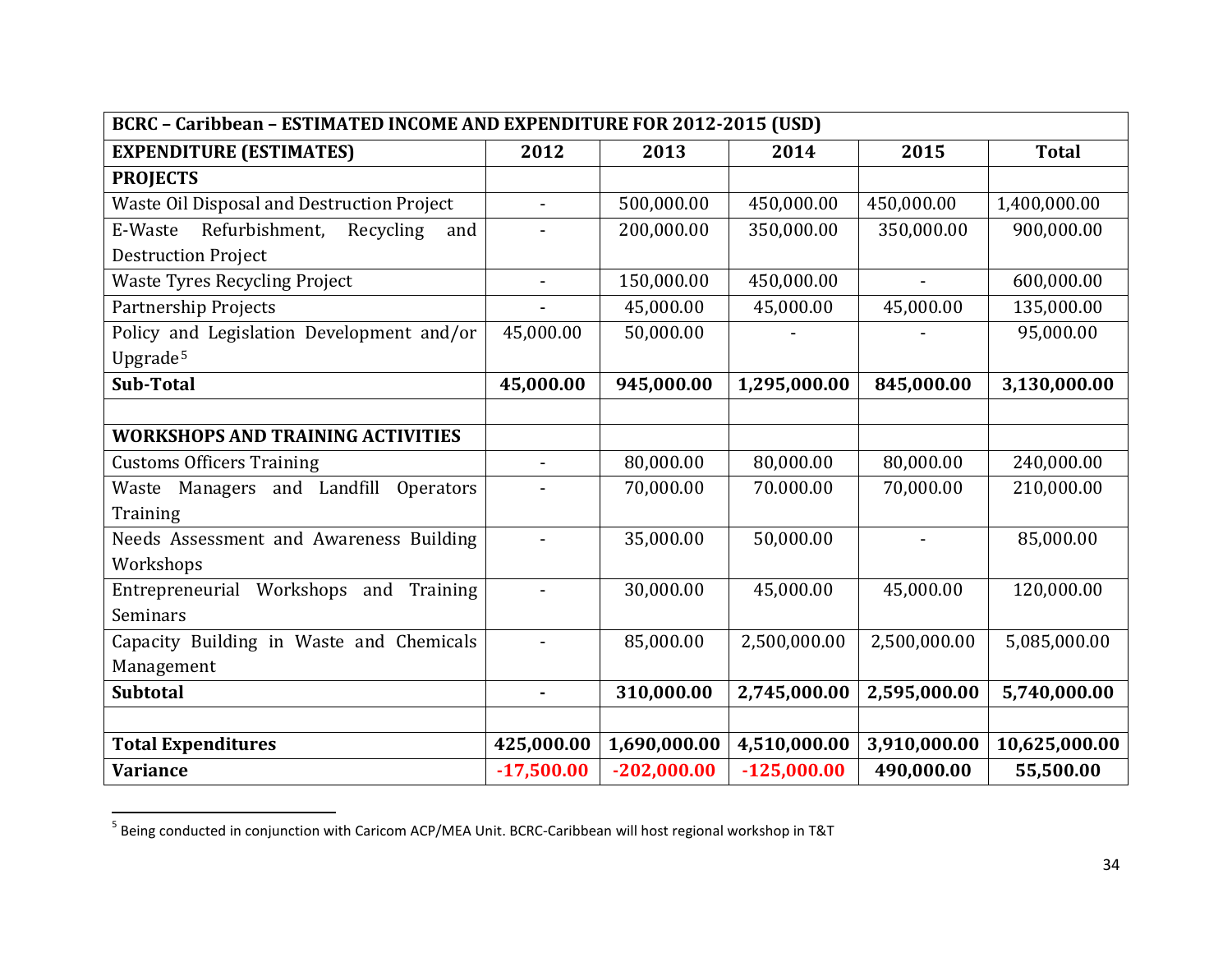**Annex I**

<span id="page-47-0"></span>List of Steering Committee Members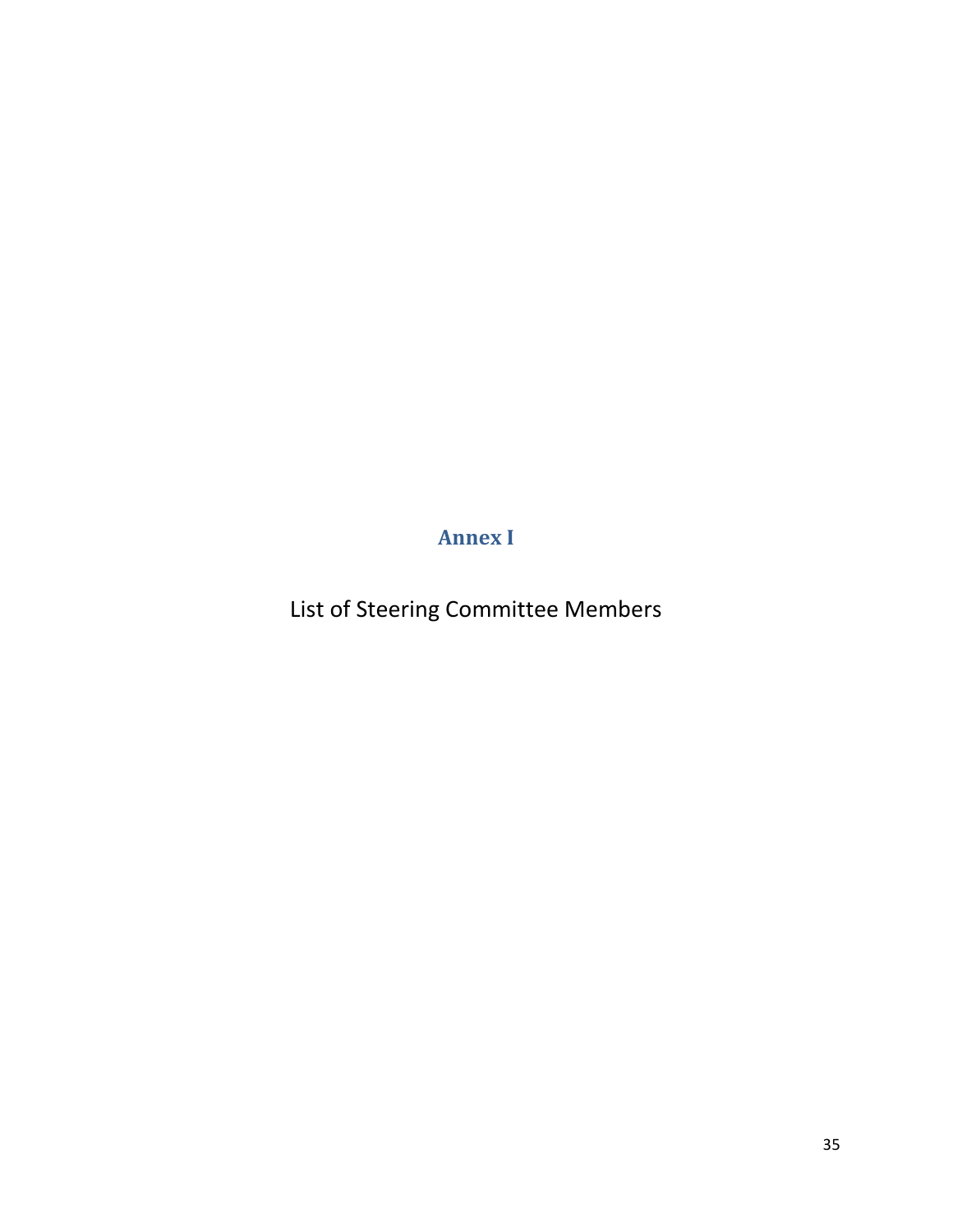| Country               | <b>Steering Committee Member</b> | <b>CONTACT INFORMATION</b>                      |
|-----------------------|----------------------------------|-------------------------------------------------|
| <b>BARBADOS</b>       | Mr. Anthony Headley, Director    | <b>Environmental Protection Department</b>      |
|                       |                                  | Ministry of the Environment & Drainage          |
|                       |                                  | L.V. Harcourt Lewis Building                    |
|                       |                                  | Dalkeith, St. Michael                           |
|                       |                                  | <b>Barbados</b>                                 |
|                       |                                  | $(246)310-3600$                                 |
|                       |                                  | Email: aheadley@epd.gov.bb                      |
| <b>GUYANA</b>         | Ms. Karen Alleyne                | <b>Environmental Protection Agency</b>          |
|                       |                                  | Ganges Street,                                  |
|                       |                                  | Sophia, Georgetown                              |
|                       |                                  | Guyana                                          |
|                       |                                  | $(592)225-6917$                                 |
|                       |                                  | karen anansa23@yahoo.com                        |
| <b>TRINIDAD &amp;</b> | Kishan Kumarsingh,               | Ministry of the Environment and Water Resources |
| <b>TOBAGO</b>         | Head, Multilateral Environmental | Level 26, Tower D                               |
|                       | <b>Agreements Unit</b>           | International waterfront Centre,                |
|                       |                                  | #1 Wrightson Road,                              |
|                       |                                  | Port-of-Spain,                                  |
|                       |                                  | <b>Trinidad and Tobago</b>                      |
|                       |                                  | Tel: 1-868-623-3158 x 220; 1-868-623-6028 x 220 |
|                       |                                  | Fax: 1-624-2455                                 |
|                       |                                  | E-mail: Kishan.Kumarsingh@gov.tt                |
| <b>ST. LUCIA</b>      | Ms Yasmin Jude,                  | Sustainable Development & Environment Division  |
|                       | Sustainable Development and      | Ministry of Physical Development and the        |
|                       | <b>Environment Officer</b>       | Environment                                     |
|                       |                                  | Greaham Louisy Administrative Bldg.,            |
|                       |                                  | <b>Waterfront, Castries</b>                     |
|                       |                                  | St. Lucia                                       |
|                       |                                  | $(758)451-8746$                                 |
|                       |                                  | Email: viude@sde.gov.lc                         |
|                       |                                  |                                                 |
|                       |                                  |                                                 |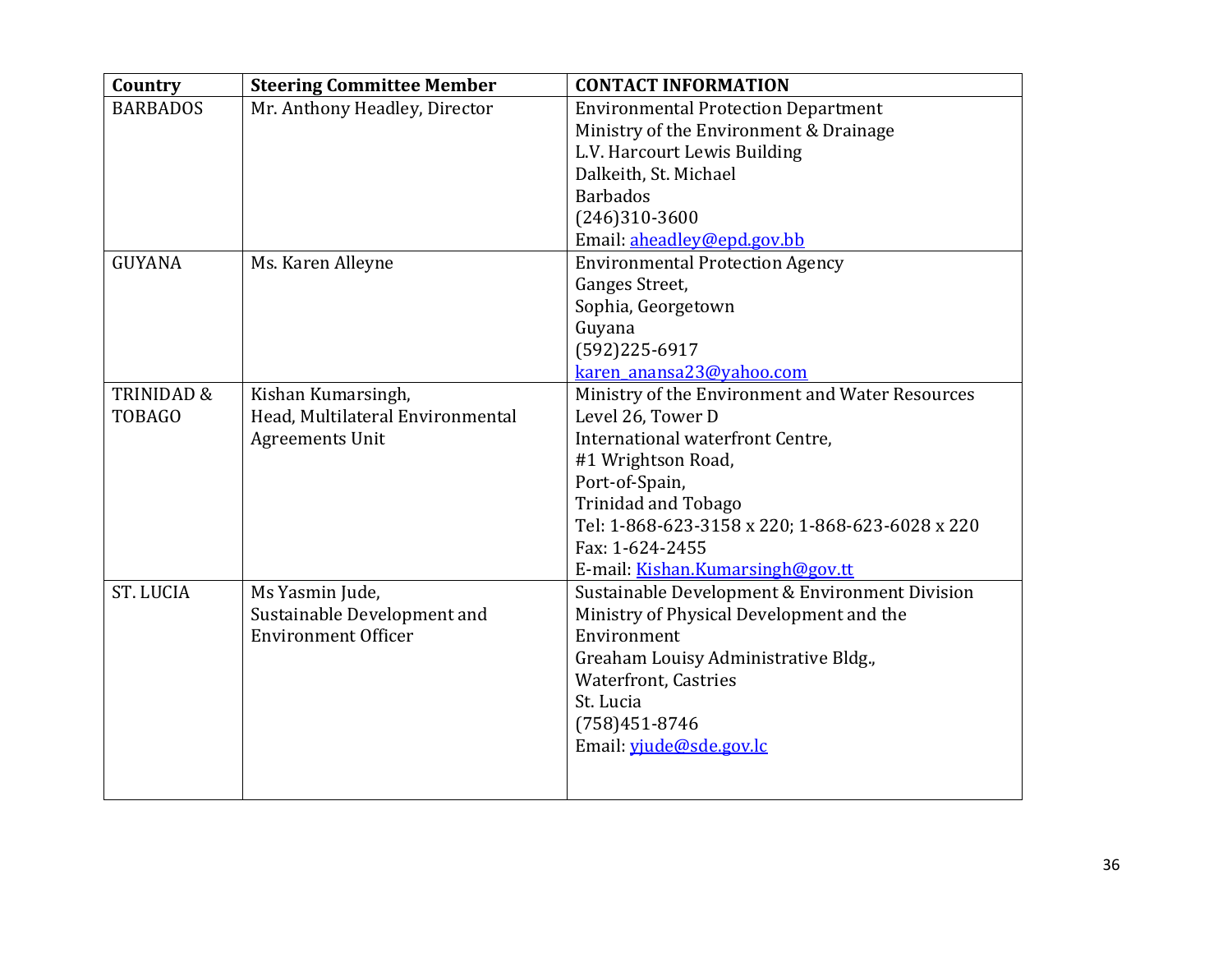| <b>THE</b>           | Mr. Philip Weech,                   | <b>BEST Commission</b>                             |
|----------------------|-------------------------------------|----------------------------------------------------|
| <b>BAHAMAS</b>       | Director                            | Nassau Court                                       |
|                      |                                     | P.O. Box N-7132                                    |
|                      |                                     | Nassau, The Bahamas                                |
|                      |                                     | $(242)397 - 5508$                                  |
|                      |                                     | Email: philipweech@bahamas.gov.bs                  |
| <b>BELIZE</b>        | Martin Alegria,                     | <b>Department of Environment</b>                   |
|                      | <b>Chief Environmental Officer</b>  | Market Square, Belmopan                            |
|                      |                                     | Belize, C.A.                                       |
|                      |                                     | (802)2542/2816                                     |
|                      |                                     | email: martin.alegria@gmail.com                    |
| <b>DOMINICAN</b>     | Elsa Ferreras Santana               | Encargada del Departamento de Gestion de Sustacias |
| <b>REPUBLIC</b>      |                                     | Quimicas Peligrosas                                |
|                      |                                     | Ministerio de Medio Ambiente y Recursos Naturales  |
|                      |                                     | Veceministerio de Gestion Ambiental                |
|                      |                                     | Ave., Cayetano Germosen, Esq. Avenida Gregorio     |
|                      |                                     | Luperon, El Pedregal, Distrito Nacional,           |
|                      |                                     | Santo Domingo, Republica Dominicana                |
|                      |                                     | $(809)$ 567-4300                                   |
|                      |                                     | Email: elsa.ferreras@ambiente.gob.do               |
| ST. VINCENT &        | Carlos Wilson,                      | <b>Environmental Management Department</b>         |
| <b>THE</b>           | <b>Environmental Health Officer</b> | Ministry of Health, Wellness and the Environment   |
| <b>GRENADINES</b>    |                                     | Kingstown,                                         |
|                      |                                     | St. Vincent and the Grenadines                     |
|                      |                                     | $(784)$ 492-1432                                   |
|                      |                                     | Email: carloskwilson@yahoo.com                     |
| <b>ANTIGUA &amp;</b> | Mr. Lionel Michael                  | <b>Chief Health Inspector</b>                      |
| <b>BARBUDA</b>       |                                     | Ministry of Health.                                |
|                      |                                     | All Saints Rd.                                     |
|                      |                                     | St. John's                                         |
|                      |                                     | Antigua and Barbuda                                |
|                      |                                     | (268) 462-2936/460-5992                            |
|                      |                                     | Email: zelmichael@hotmail.com                      |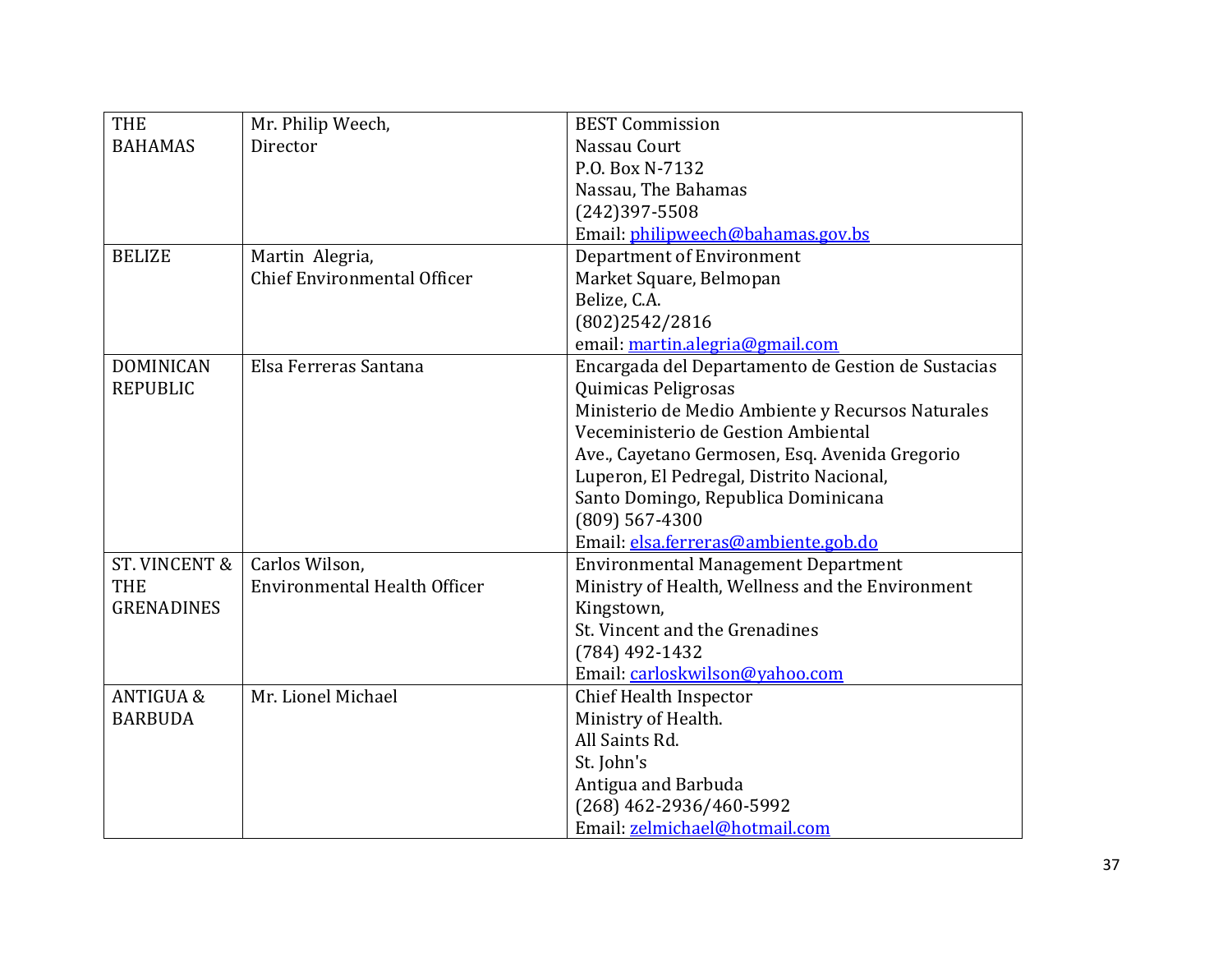| <b>JAMAICA</b>  | Ms. Gillian Guthrie           | Ministry of Land and Environment                  |
|-----------------|-------------------------------|---------------------------------------------------|
|                 |                               | 16A Half-Way-Tree Road                            |
|                 |                               | Kingston 5                                        |
|                 |                               | Jamaica                                           |
|                 |                               | 876-960-5633                                      |
|                 |                               | emdmohe@yahoo.com                                 |
| <b>SURINAME</b> | Ms. Shelley Soetosenojo,      | Directorate of Environment                        |
|                 | Deputy Director Environmental | Ministry of Labour, Technological Development and |
|                 | <b>Policy Monitoring</b>      | Environment                                       |
|                 |                               | Prins Hendrikstraat 17,                           |
|                 |                               | Paramaribo,                                       |
|                 |                               | Suriname                                          |
|                 |                               | 597-420960                                        |
|                 |                               | shelley.soetosenojo@atm.gov.sr / srsoet@yahoo.com |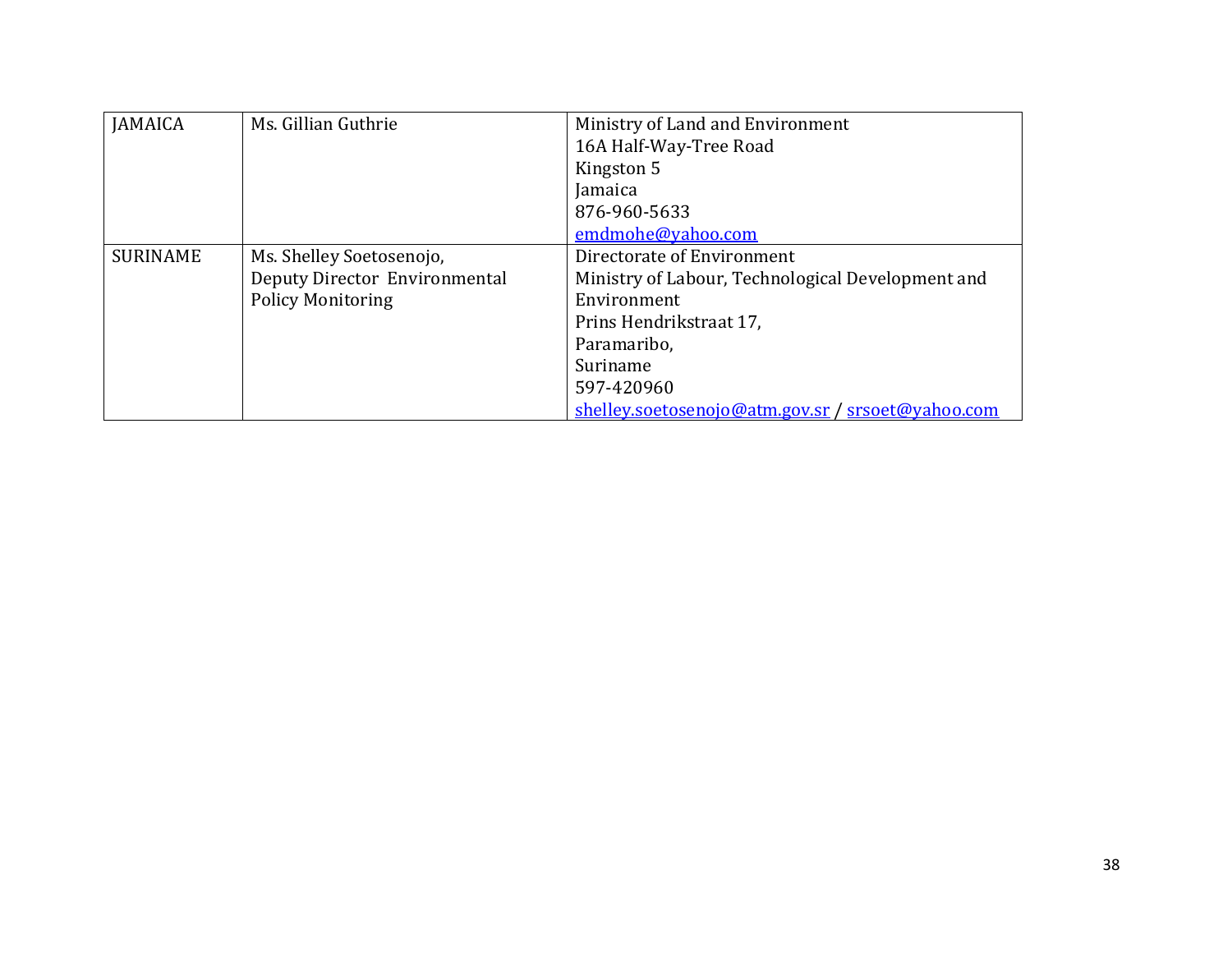### **ANNEX II**

# <span id="page-51-0"></span>LIST OF FOCAL POINTS FOR THE BASEL CONVENTION IN THE CARIBBEAN REGION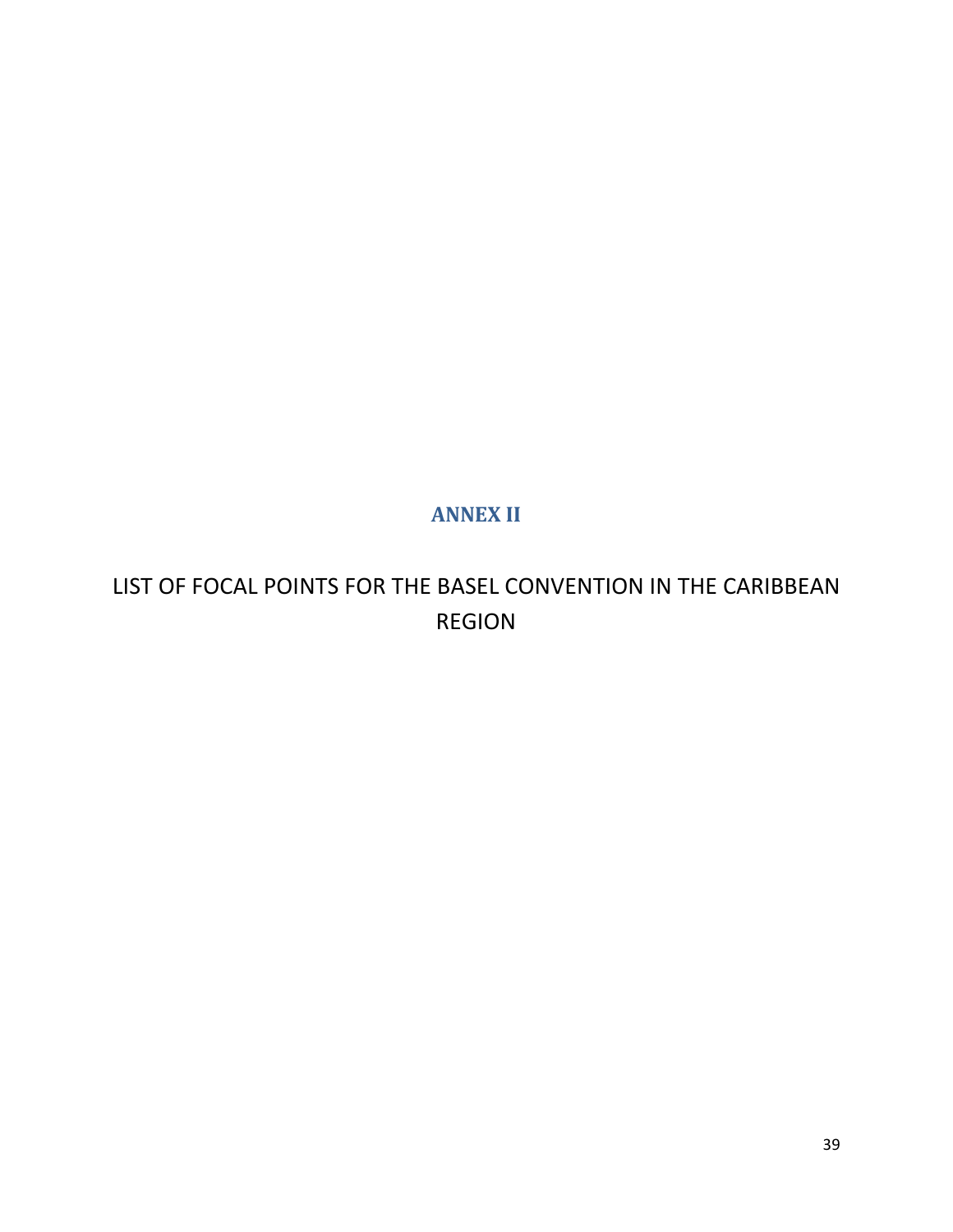| Country               | <b>Focal Point</b>                | <b>CONTACT INFORMATION</b>                                     |
|-----------------------|-----------------------------------|----------------------------------------------------------------|
| <b>BARBADOS</b>       | Mr. Jeffrey Headley,              | <b>Environmental Protection Department</b>                     |
|                       | Director                          | Ministry of the Environment, Water Resources &                 |
|                       |                                   | <b>Drainage</b>                                                |
|                       |                                   | L.V. Harcourt Lewis Building                                   |
|                       |                                   | Dalkeith, St. Michael                                          |
|                       |                                   | <b>Barbados</b>                                                |
|                       |                                   | $(246)$ 310 3600                                               |
|                       |                                   | Email: enveng@caribsurf.com                                    |
| <b>GUYANA</b>         | Mrs. Geeta Singh Ubaldo Espinosa, | <b>Environmental Management Division,</b>                      |
|                       | Director                          | <b>Environmental Protection Agency,</b>                        |
|                       |                                   | Ganges Street, Sophia,                                         |
|                       |                                   | Georgetown                                                     |
|                       |                                   | Guyana                                                         |
|                       |                                   | (592) 225 0506                                                 |
|                       |                                   | Email: epa@epaguyana.org / geeta.singh.d@gmail.com             |
| <b>TRINIDAD &amp;</b> | Mrs. Vidiah Ramkhelawan           | Ministry of the Environment and Water Resources                |
| <b>TOBAGO</b>         | <b>Permanent Secretary</b>        | Level 26, Tower D                                              |
|                       |                                   | International waterfront Centre,                               |
|                       |                                   | #1 Wrightson Road,                                             |
|                       |                                   | Port-of-Spain,                                                 |
|                       |                                   | <b>Trinidad and Tobago</b>                                     |
|                       |                                   | Tel: 1-868-623-3158 x 209; 1-868-623-6028 x 209                |
|                       |                                   | Fax: 1-624-2455                                                |
|                       |                                   | E-mail: vidiahr@yahoo.com                                      |
| <b>ST. LUCIA</b>      | Mr. Phillip Dalsou,               | Ministry of the Public Service, Sustainable                    |
|                       | <b>Permanent Secretary</b>        | Development, Energy, Science and Technology,                   |
|                       |                                   | 2 <sup>nd</sup> Floor, Graeham Louisy Administrative Building, |
|                       |                                   | Waterfront,                                                    |
|                       |                                   | Castries,                                                      |
|                       |                                   | Saint Lucia                                                    |
|                       |                                   |                                                                |
|                       |                                   |                                                                |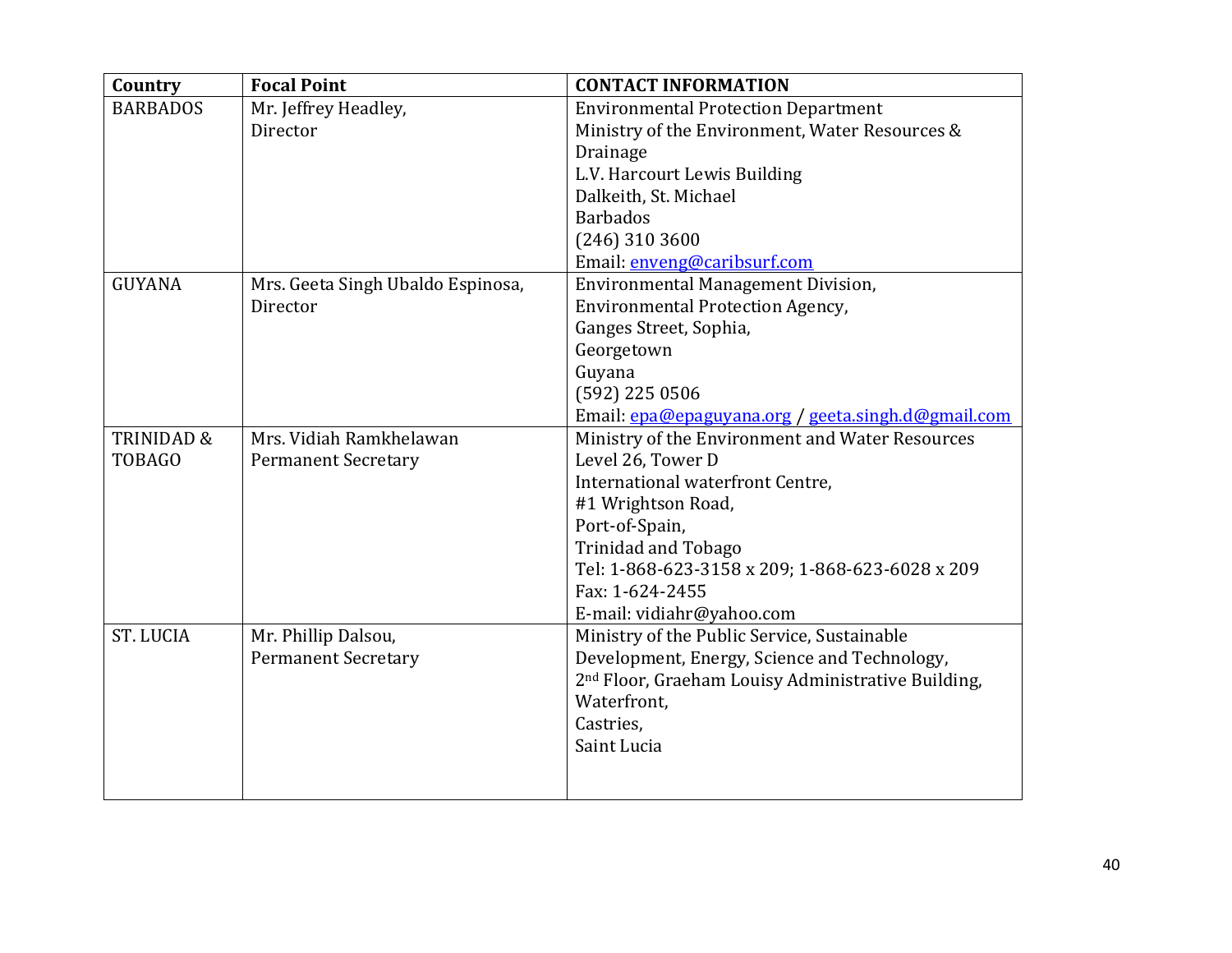| <b>THE</b>               | Mr. Philip Weech,                    | <b>BEST Commission</b>                               |
|--------------------------|--------------------------------------|------------------------------------------------------|
| <b>BAHAMAS</b>           | Director                             | P.O. Box N-7132, Nassau Bahamas                      |
|                          |                                      | $(242)$ 397 5508                                     |
|                          |                                      | Email: philipweech@bahamas.gov.bs                    |
| <b>BELIZE</b>            | Mr. Leonides Sosa,                   | Department of Environment,                           |
|                          | <b>Environmental Officer</b>         | Ministry of Natural Resource and the Environment,    |
|                          |                                      | Market Square,                                       |
|                          |                                      | Belmopan,                                            |
|                          |                                      | Belize, C.A.                                         |
|                          |                                      | (501) 802 2816                                       |
|                          |                                      | Email: leonides.sosa@gmail.com                       |
| <b>DOMINICAN</b>         | Subsecretaría de Estado de Gestión   | Secretaría de Estado de Medio Ambiented y Recursos   |
| <b>REPUBLIC</b>          | Ambiental                            | <b>Naturales</b>                                     |
|                          |                                      | Av. 27 de Febero esq av. Tirandente Plaza Merengue 2 |
|                          |                                      | Santo Domingo                                        |
|                          |                                      | República Dominicana                                 |
|                          |                                      | $(1809)$ 688 88 86                                   |
|                          |                                      | Email: sga@medioambiente.gov.do                      |
| <b>ST. VINCENT &amp;</b> | Permanent Secretary,                 | Ministry of Health, Wellness and the Environment,    |
| <b>THE</b>               | Ministry of Health, Wellness and the | Ministerial Building,                                |
| <b>GRENADINES</b>        | Environment                          | Kingstown,                                           |
|                          |                                      | St. Vincent and the Grenadines                       |
| <b>ANTIGUA &amp;</b>     | Ms. Diann Black-Layne                | <b>Environment Division,</b>                         |
| <b>BARBUDA</b>           | <b>Chief Environmental Officer</b>   | Ministry of Public Works, Transportation and         |
|                          |                                      | Environment                                          |
|                          |                                      | #1 Prime Minister's Drive,                           |
|                          |                                      | Factory Road,                                        |
|                          |                                      | St. John's,                                          |
|                          |                                      | Antigua and Barbuda                                  |
|                          |                                      | $(268)$ 462 6265                                     |
|                          |                                      | Email: dcblack11@yahoo.com                           |
|                          |                                      |                                                      |
|                          |                                      |                                                      |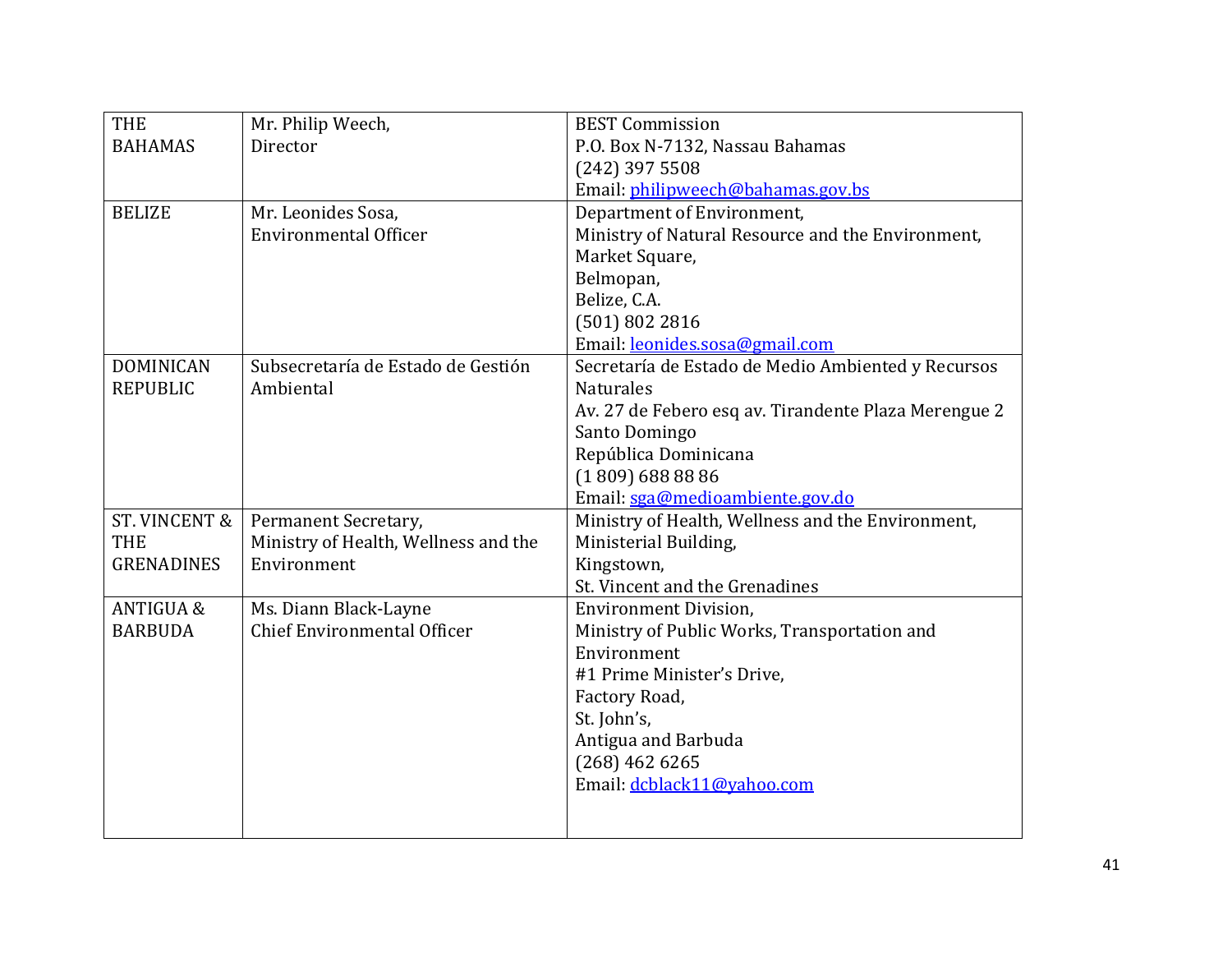| <b>ST KITTS AND</b> | Mr. Andy Skerritt             | Environmental Health Department,                  |
|---------------------|-------------------------------|---------------------------------------------------|
| <b>NEVIS</b>        |                               | Ministry of Health,                               |
|                     |                               | P.O. Box 236,                                     |
|                     |                               | Basseterre,                                       |
|                     |                               | St. Kitts and Nevis                               |
|                     |                               | Email: andyskerritt@yahoo.com                     |
| <b>JAMAICA</b>      | Mrs Genefa Hibbert            | Ministry of Housing, Environment and Water,       |
|                     | <b>Permanent Secretary</b>    | 16A Half Way Tree Road,                           |
|                     |                               | Kingston 5,                                       |
|                     |                               | <b>Jamaica</b>                                    |
| <b>CUBA</b>         | Enrique Moret Hernandez,      | International Affairs Department,                 |
|                     | Director                      | Ministry of Science, Technology & Environment     |
|                     |                               | Calle 18A #4118 e/ 41 y 47                        |
|                     |                               | 11300                                             |
|                     |                               | Havana,                                           |
|                     |                               | Cuba                                              |
|                     |                               | $(537)$ 214 4256                                  |
|                     |                               | Email: emoret@citma.cu                            |
| <b>DOMINICA</b>     | Mr. Lloyd Pascal              | Ministry of Agriculture and the Environment,      |
|                     |                               | Roseau Fisheries Complex Building,                |
|                     |                               | Dame Mary Eugenia Charles Boulevard,              |
|                     |                               | Roseau,                                           |
|                     |                               | Dominica                                          |
|                     |                               | $(767)$ 266 5256                                  |
| <b>SURINAME</b>     | Ms. Shelley Soetosenojo,      | Directorate of Environment                        |
|                     | Deputy Director Environmental | Ministry of Labour, Technological Development and |
|                     | <b>Policy Monitoring</b>      | Environment                                       |
|                     |                               | Prins Hendrikstraat 17,                           |
|                     |                               | Paramaribo,                                       |
|                     |                               | Suriname                                          |
|                     |                               | 597-420960                                        |
|                     |                               | shelley.soetosenojo@atm.gov.sr / srsoet@yahoo.com |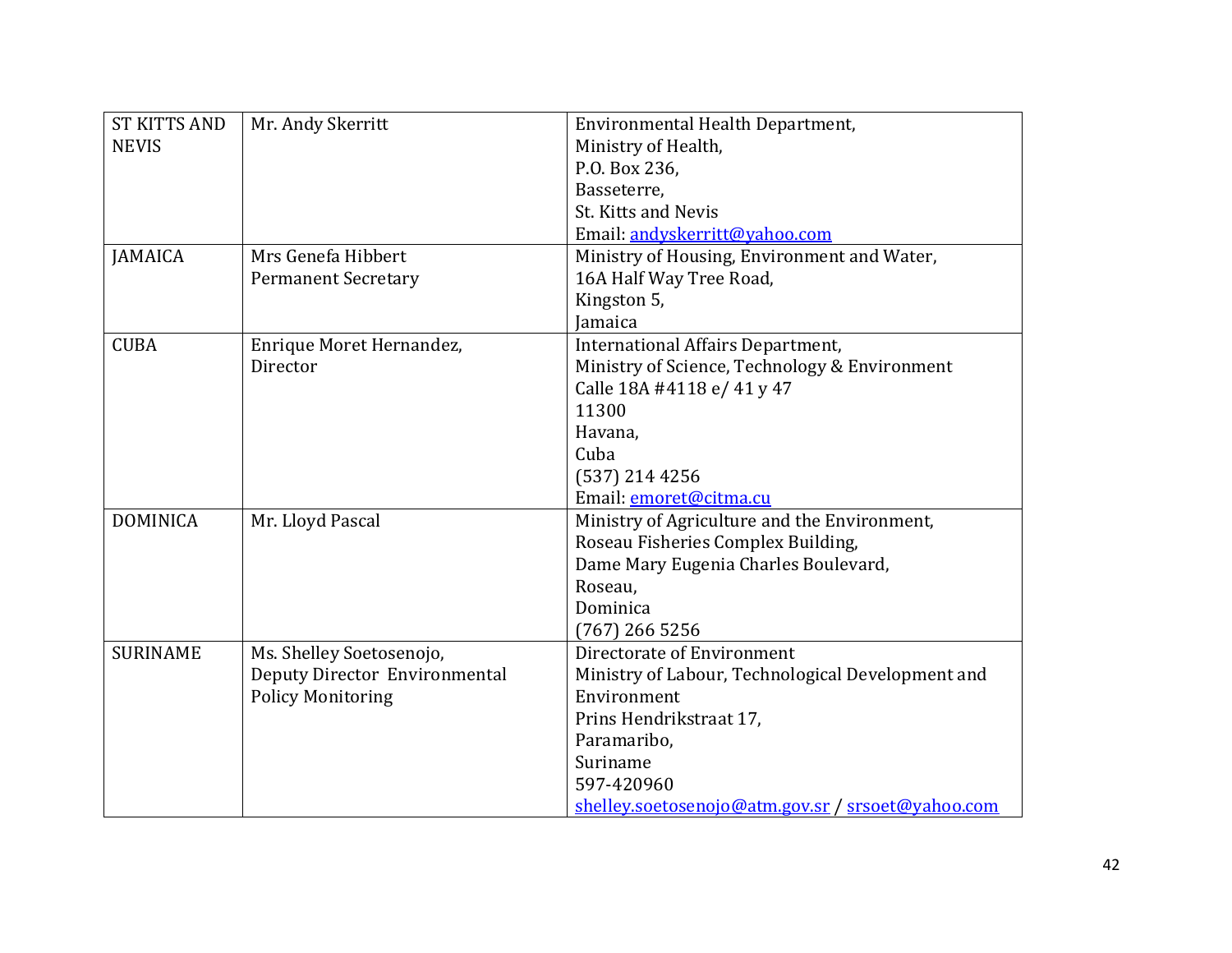## **ANNEX III**

<span id="page-55-0"></span>LIST OF COMPETENT AUTHORITIES FOR THE BASEL CONVENTION IN THE CARIBBEAN REGION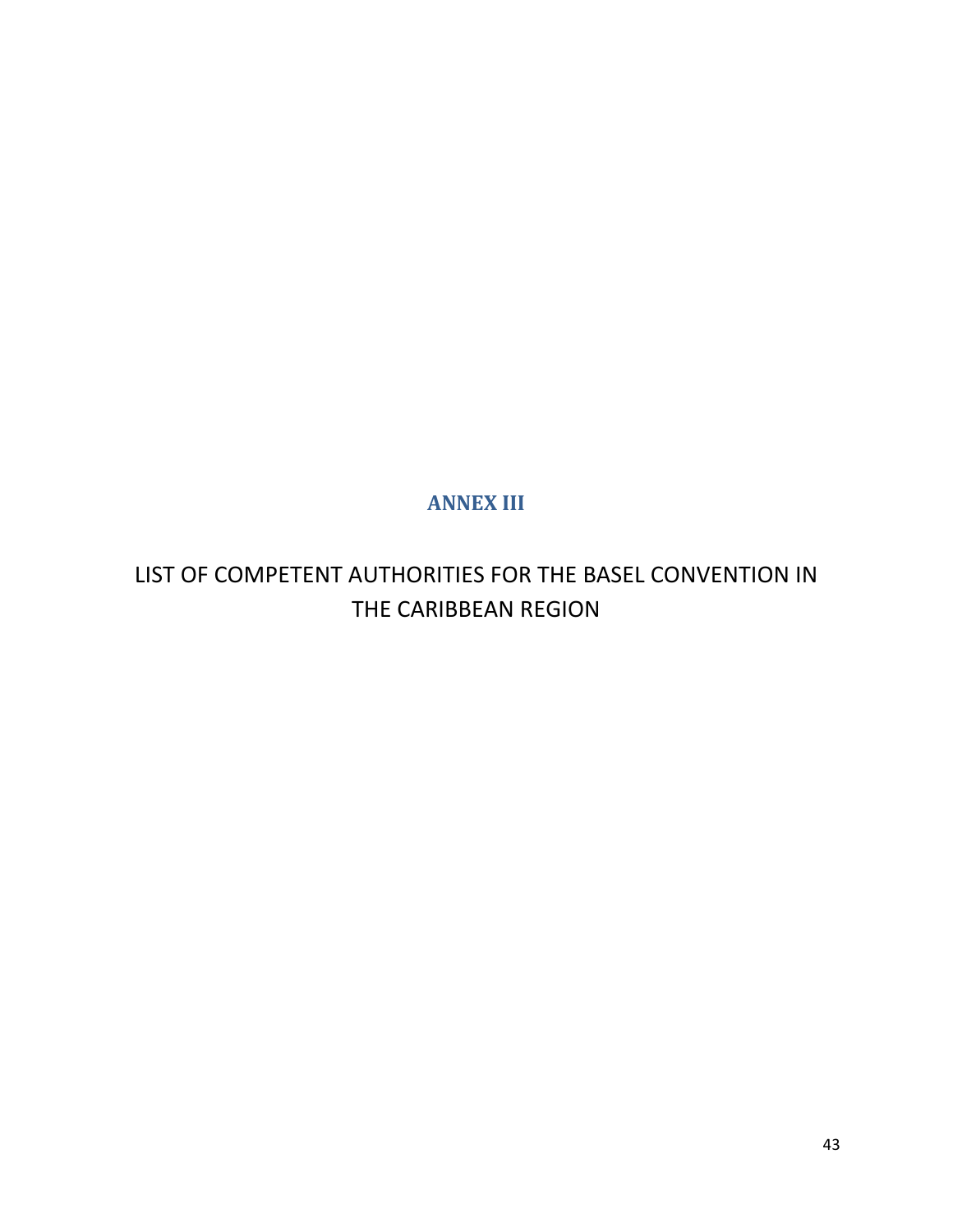| Country               | <b>Competent Authority</b>             | <b>CONTACT INFORMATION</b>                         |
|-----------------------|----------------------------------------|----------------------------------------------------|
| <b>BARBADOS</b>       | Ministry of the Environment, Water     | Mr. Jeffrey Headley, Director                      |
|                       | Resources & Drainage                   | <b>Environmental Protection Department,</b>        |
|                       |                                        | Ministry of the Environment, Water Resources &     |
|                       |                                        | <b>Drainage</b>                                    |
|                       |                                        | L.V. Harcourt Lewis Building                       |
|                       |                                        | Dalkeith, St. Michael                              |
|                       |                                        | <b>Barbados</b>                                    |
|                       |                                        | $(246)310-3600$                                    |
|                       |                                        | Email: enveng@caribsurf.com                        |
| <b>GUYANA</b>         | <b>Environmental Protection Agency</b> | Mrs. Geeta Singh Ubaldo Espinosa,                  |
|                       |                                        | Director, Environmental Management Division,       |
|                       |                                        | <b>Environmental Protection Agency,</b>            |
|                       |                                        | Ganges Street, Sophia,                             |
|                       |                                        | Georgetown,                                        |
|                       |                                        | Guyana                                             |
|                       |                                        | (592) 225 0506                                     |
|                       |                                        | Email: epa@epaguyana.org / geeta.singh.d@gmail.com |
| <b>TRINIDAD &amp;</b> | The Environmental Management           | Dr. Joth Singh, Managing Director/CEO              |
| <b>TOBAGO</b>         | Authority                              | <b>Environmental Management Authority</b>          |
|                       |                                        | #8 Elizabeth Street, St. Clair                     |
|                       |                                        | Port of Spain                                      |
|                       |                                        | <b>Trinidad and Tobago</b>                         |
|                       |                                        | (868) 624 8044                                     |
|                       |                                        | Email: jsingh@ema.co.tt / ema@ema.co.tt            |
| <b>ST. LUCIA</b>      | St. Lucia Solid Waste Management       | Mr. Lauranus Lesfloris, Deputy General             |
|                       | Authority                              | Manager/Operations,                                |
|                       |                                        | St. Lucia Solid Waste Management Authority,        |
|                       |                                        | P.O. Box CP5722,                                   |
|                       |                                        | Conway Post Office, Castries,                      |
|                       |                                        | St. Lucia                                          |
|                       |                                        | $(758)$ 453 2208                                   |
|                       |                                        | Email: sluswma@candw.lc                            |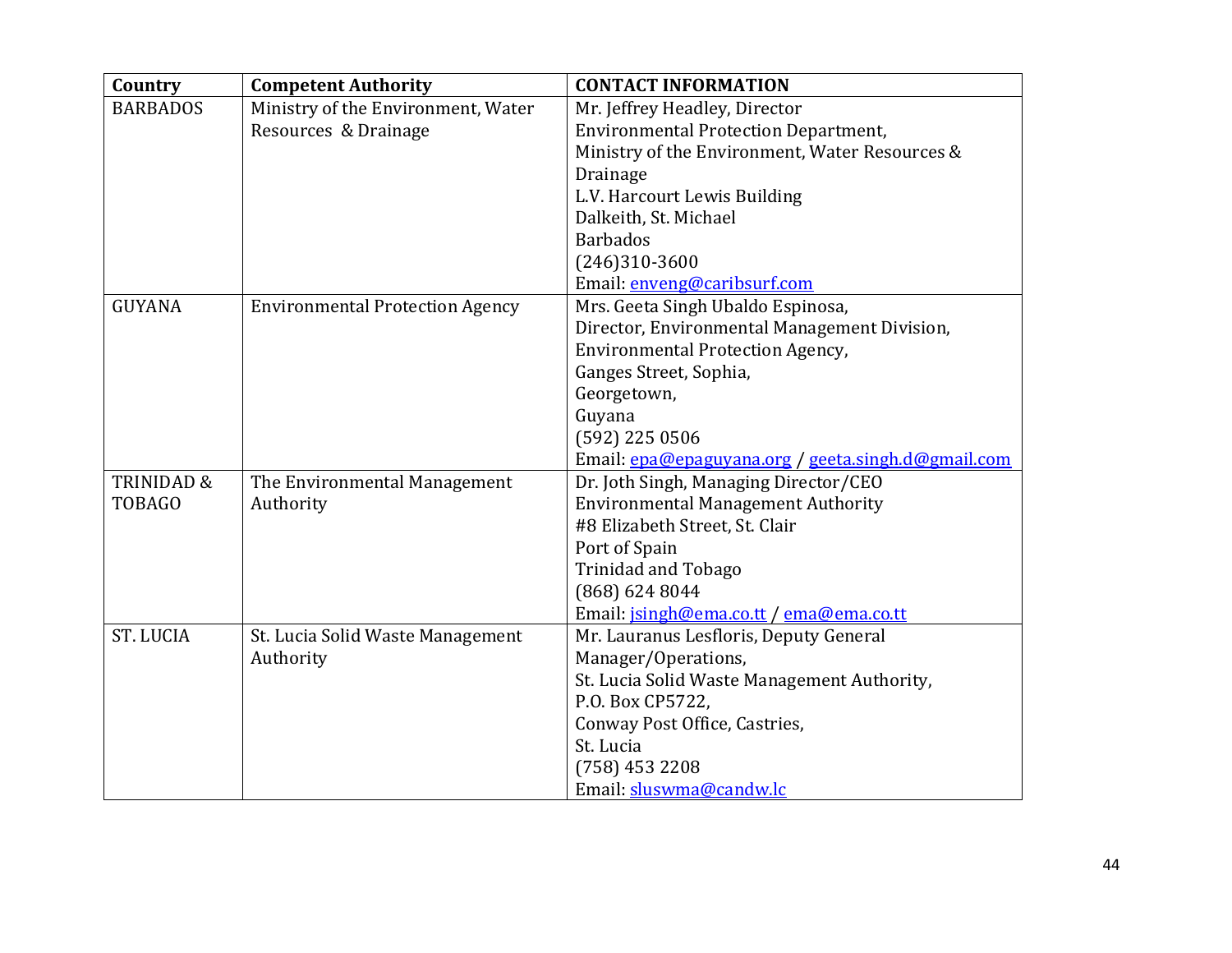| <b>THE</b><br><b>BAHAMAS</b>                                | Bahamas Environment, Science and<br>Technology (BEST) Commission                      | Mr. Philip Weech, Director<br><b>BEST Commission,</b><br>P.O. Box N-7132, Nassau,<br><b>Bahamas</b><br>$(242)397 - 5508$<br>Email: philipweech@bahamas.gov.bs                                                                                                                                              |
|-------------------------------------------------------------|---------------------------------------------------------------------------------------|------------------------------------------------------------------------------------------------------------------------------------------------------------------------------------------------------------------------------------------------------------------------------------------------------------|
| <b>BELIZE</b>                                               | Department of the Environment,<br>Ministry of Natural Resource and the<br>Environment | Mr. Leonoides Sosa, Environmental Officer<br>Department of the Environment,<br>Ministry of Natural Resource and the Environment,<br>Market Square,<br>Belmopan,<br>Belize, C.A.<br>(501) 802 2816                                                                                                          |
| <b>DOMINICAN</b><br><b>REPUBLIC</b>                         | Ministerio del Ambiente<br>y Recursos Naturales                                       | Secretaría de Estado de Medio Ambiente y Recursos<br><b>Naturales</b><br>Ministerio del Ambiente y Recursos Naturales<br>Av. Cayetano Germosen Esquina Esq. Av. Luperón<br>El Pedregal,<br>Santo Domingo, D.N.,<br>República Dominicana<br>$(809)$ 567 4300<br>Email: participacion.social@ambiente.gob.do |
| <b>ST. VINCENT &amp;</b><br><b>THE</b><br><b>GRENADINES</b> | Ministry of Health, Wellness and the<br>Environment                                   | Carlos Wilson, EHO<br>Ministry of Health, Wellness and the Environment,<br>Ministerial Building,<br>Kingstown,<br>St. Vincent and the Grenadines<br>$(1784)$ 485 69 92<br>Email: carloskwilson@yahoo.com                                                                                                   |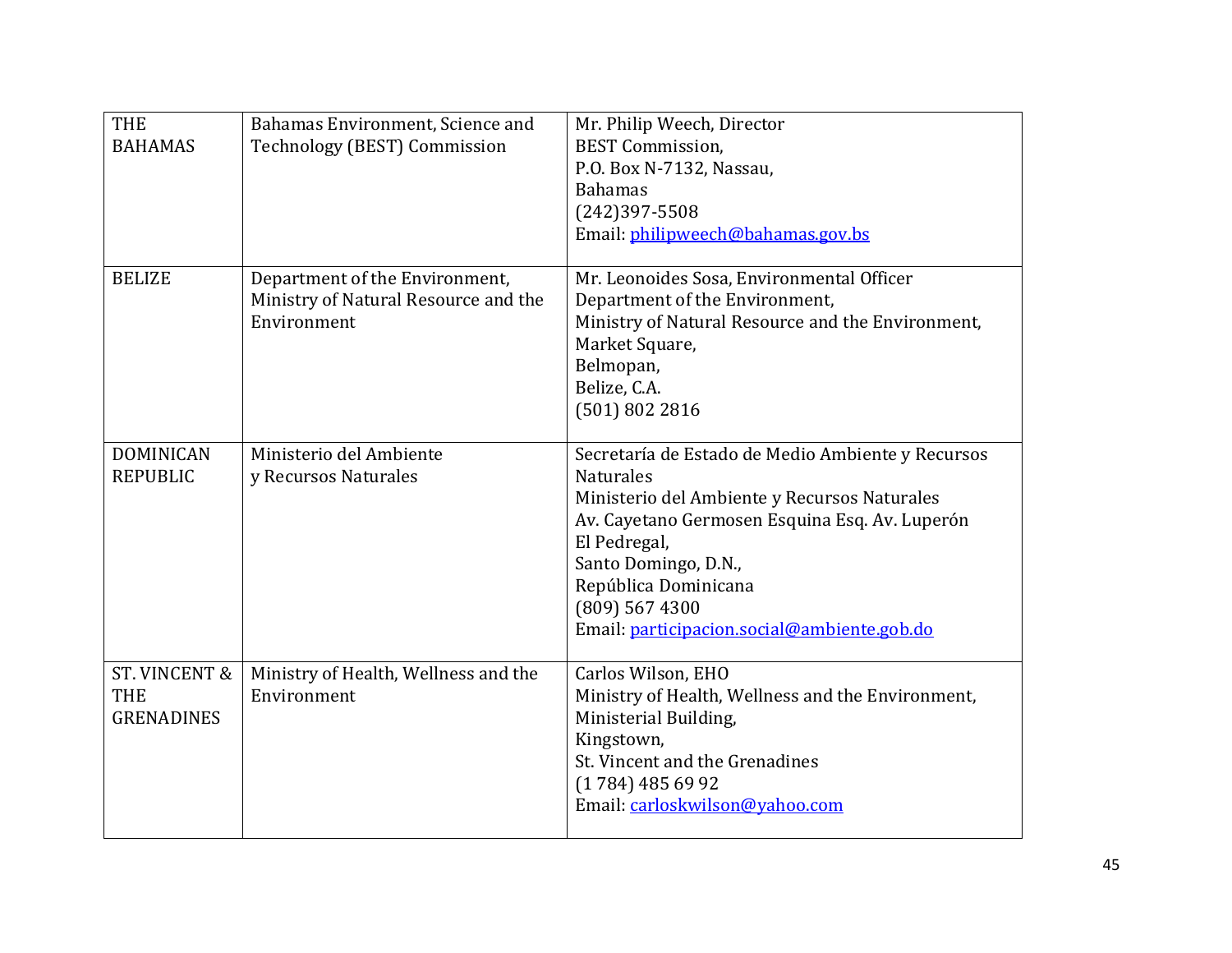| <b>ANTIGUA &amp;</b><br><b>BARBUDA</b> | Ministry of Public Works,<br><b>Transportation and Environment</b> | Ms. Diann Black-Layne, Chief Environmental Officer<br>Ministry of Public Works, Transportation and<br>Environment<br>#1 Prime Minister's Drive,<br>Factory Road,<br>St. John's,<br>Antigua and Barbuda |
|----------------------------------------|--------------------------------------------------------------------|--------------------------------------------------------------------------------------------------------------------------------------------------------------------------------------------------------|
|                                        |                                                                    | $(268)$ 462 6265<br>Email: dcblack11@yahoo.com                                                                                                                                                         |
| <b>ST KITTS AND</b><br><b>NEVIS</b>    | Ministry of Health                                                 | Mr. Andy Skerritt,<br>Ministry of Health,<br>P.O. Box 236,<br>Basseterre,<br>St. Kitts and Nevis<br>Email: andyskerritt@yahoo.com                                                                      |
| <b>JAMAICA</b>                         | National Environmental and Planning<br><b>Authority (NEPA)</b>     | <b>Environmental Officer</b><br>NEPA.<br>10 Caledonia Avenue,<br>Kingston 5<br>Jamaica<br>$(876)$ 754 75 40<br>Email: competentauthority@nepa.gov.jm                                                   |
| <b>CUBA</b>                            | Enrique Moret Hernandez,<br>Director                               | International Affairs Department,<br>Ministry of Science, Technology & Environment<br>Calle 18A #4118 e/ 41 y 47<br>11300, La Habana,<br>Cuba<br>$(537)$ 214 4256<br>Email: emoret@citma.cu            |